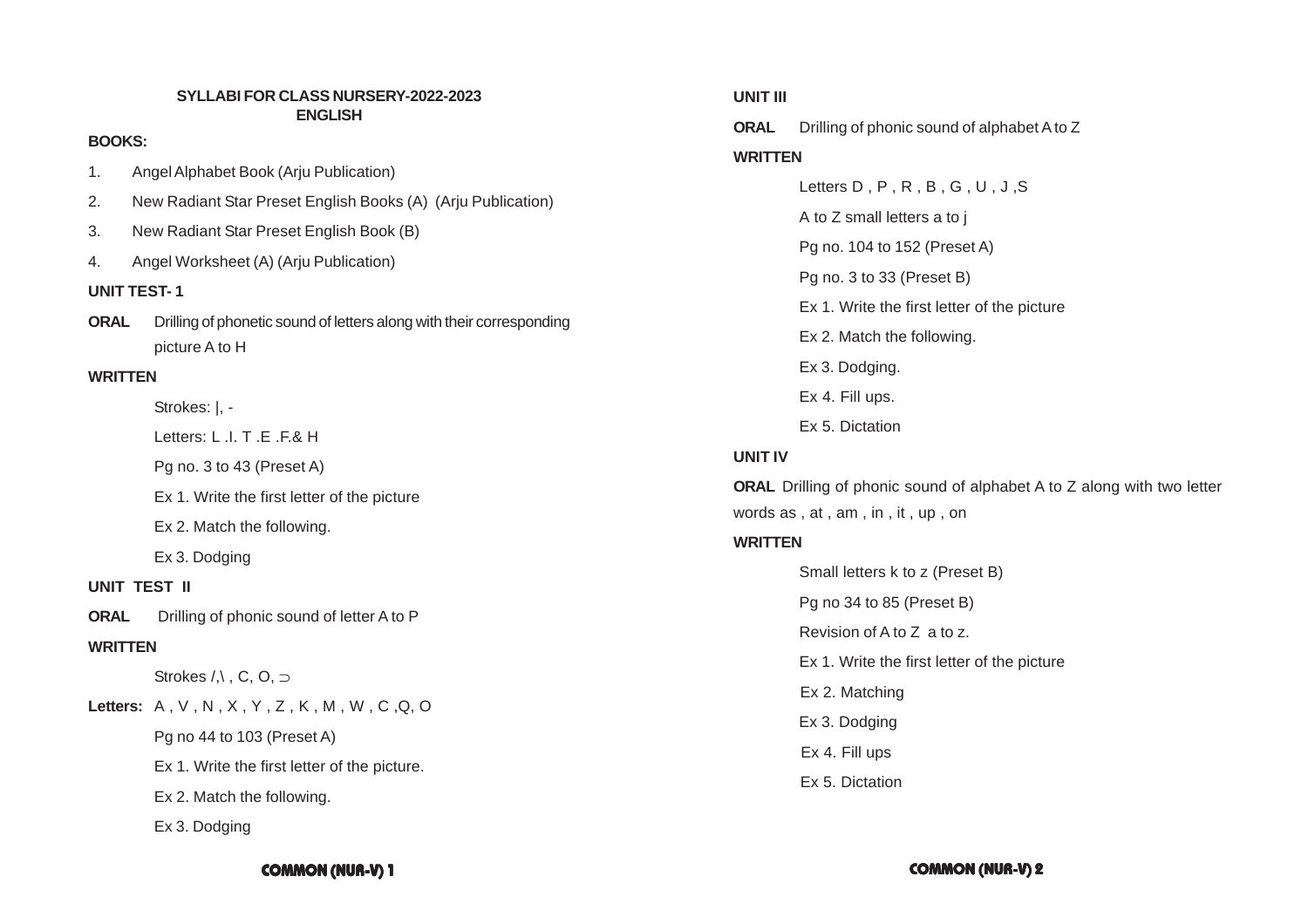|                | <b>MATHEMATICS</b>                                        | <b>UNIT III</b>        |                                     |
|----------------|-----------------------------------------------------------|------------------------|-------------------------------------|
| <b>BOOKS</b>   |                                                           | <b>ORAL</b>            | Counting 1-70                       |
| 1.             | New Radiant Star Preset Maths Book (A) (Arju Publication) |                        | Shape                               |
| 2.             | New Radiant Star Preset Maths Book (B) (Arju Publication) |                        | Concept (Far/                       |
| <b>UNITI</b>   |                                                           | <b>WRITTEN</b>         | Numbers 11 to                       |
| <b>ORAL</b>    | Counting 1-40                                             |                        | Pg no. 3 to 27                      |
|                | Shape                                                     |                        | Ex 1. Count an                      |
|                | Concept Long Short                                        |                        | Ex 2. Dictation                     |
| <b>WRITTEN</b> | Strokes :- $  , \wedge , \wedge$                          |                        | Ex 3. Dodging                       |
|                | Numbers :- 1, 4, 7                                        |                        | Ex 4. Matching                      |
|                | Pg no. 3 to 35 (Preset A)                                 |                        | Ex 5. Fill ups                      |
|                | Ex 1. Dodging.                                            | <b>UNIT IV</b>         |                                     |
|                | Ex 2. Match the following.                                | <b>ORAL</b>            | Counting 1-100                      |
|                | Ex 3. Count and write.                                    |                        | Shape                               |
| <b>UNIT II</b> |                                                           |                        | Concept Front                       |
| <b>ORAL</b>    | Counting 1-50                                             |                        | Half / Full                         |
|                | Shapes :- $O \wedge$                                      |                        | Up / Down                           |
|                | Concept:- Big / small                                     | <b>WRITTEN</b>         | Numbers 51 to                       |
|                | Tall / short                                              |                        | Pg no. 28 to 8                      |
|                | Few / many                                                |                        | Ex 1. Count an                      |
| <b>WRITTEN</b> | Strokes :- $($ , $)$ , O                                  |                        | Ex 2. Dictation                     |
|                | Numbers :- 3, 6, 8, 9, 2, 5, 0, 10                        |                        | Ex 3. Dodging                       |
|                | Pg no 36 to 106 (Preset A)                                |                        | Ex 4. Matching                      |
|                | Ex 1. Count and write                                     |                        | Ex 5. Fill ups.                     |
|                | Ex 2. Dodging                                             |                        | पुस्तक न्यू रेडियन्ट स्टार (प्रीसेट |
|                | Ex 3. Match the following                                 | प्रकाशन आरजू पब्लिकेशन |                                     |
|                |                                                           |                        |                                     |

| ORAL        | Counting 1-70                                        |  |
|-------------|------------------------------------------------------|--|
|             | Shape                                                |  |
|             | Concept (Far / Near)                                 |  |
| WRITTEN     | Numbers 11 to 50                                     |  |
|             | Pg no. 3 to 27 (Preset B)                            |  |
|             | Ex 1. Count and write                                |  |
|             | Ex 2. Dictation                                      |  |
|             | Ex 3. Dodging                                        |  |
|             | Ex 4. Matching                                       |  |
|             | Ex 5. Fill ups                                       |  |
| UNIT IV     |                                                      |  |
| <b>ORAL</b> | Counting 1-100                                       |  |
|             | Shape                                                |  |
|             | Concept Front / Behind                               |  |
|             | Half / Full                                          |  |
|             | Up / Down                                            |  |
| WRITTEN     | Numbers 51 to 100                                    |  |
|             | Pg no. 28 to 82 (Preset B)                           |  |
|             | Ex 1. Count and write                                |  |
|             | Ex 2. Dictation                                      |  |
|             | Ex 3. Dodging                                        |  |
|             | Ex 4. Matching                                       |  |
|             | Ex 5. Fill ups.                                      |  |
|             | हिन्दी                                               |  |
|             | .<br>पुस्तक न्यू रेडियन्ट स्टार (प्रीसेट 'अ' और 'ब') |  |

**COMMON (NUR-V)**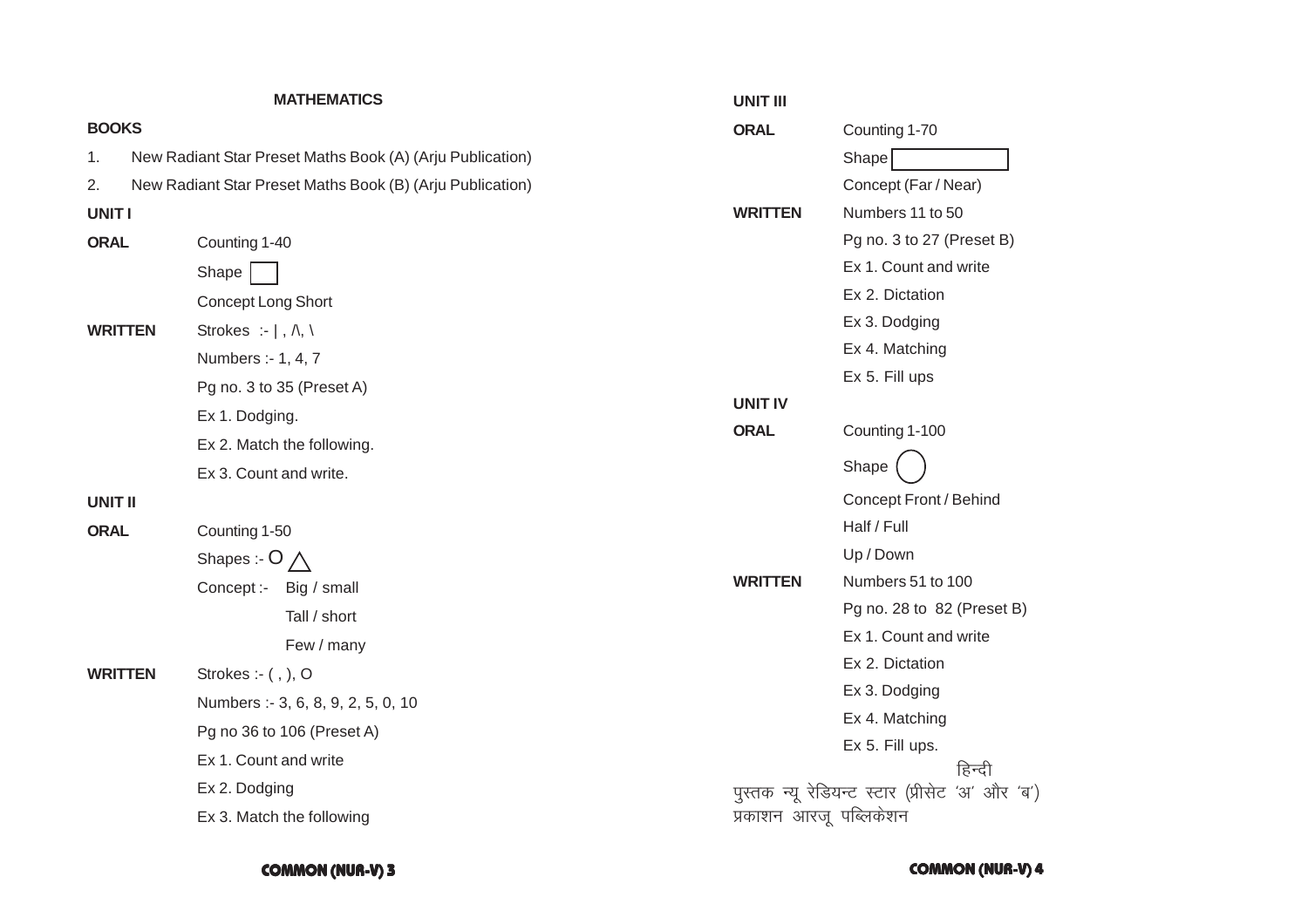# यनिट।

# लिखित प्रीसेट 'अ' से पेज न. 3 से 41 उ , ऊ , अ , आ, अं , अक्षरों का ज्ञान कराना । चित्र देखकर अक्षर लिखना । मौखिक – अ से अ: तक कविता 1 हाथी राजा 2 बतख रानी युनिट।। लिखित प्रीसेट अ से पेज न 42 से 72 तक अ:, ओ, औ, ट, ठ, ग, अक्षरों का ज्ञान कराना । चित्र देखकर अक्षरों को लिखाना एवं रंग भरना । मौखिक – अ से अ: तक क से ण तक कविता  $-$  1. आहा टमाटर 2. चुहिया नानी यनिट।।। लिखित प्रीसेट अ पेज न 73 से 86 तक प्रीसेट 'ब' 3 से 22 तक ड, ड, इ, ई, झ, घ, च, ज अक्षरों का ज्ञान कराना। चित्र देखकर अक्षरों में रंग भरना। मौखिक – अ से अ: तक क से ण तक कविता  $-$  1. प्यासा कौआ 2. गुड़िया युनिट IV लिखित प्रीसेट 'ब' 23 से 67 तक ज, छ, ख, ए, ऐ, क, ण तक अक्षरों का ज्ञान कराना। अ से अः तक लिखित अभ्यास कराना । क से ण तक लिखित अभ्यास करना । मौखिक – अ से अः तक क से ण तक कविता 1. चंदा मामा 2. पतंग

### **GK (ORAL)**

| <b>Book of general Awareness. (Britannica Learning)</b>                                  |                                                                  |                            |                 |
|------------------------------------------------------------------------------------------|------------------------------------------------------------------|----------------------------|-----------------|
|                                                                                          |                                                                  | <b>UNITI</b>               |                 |
| 1.                                                                                       | Our Body Parts                                                   | Pg 10                      |                 |
| 2.                                                                                       | Colour                                                           | Pg 11, 20, 54              |                 |
| 3.                                                                                       | FruitsVegetables Pg 12                                           |                            |                 |
| 4.                                                                                       | <b>Healthy Habits</b>                                            | Pg 15                      |                 |
|                                                                                          |                                                                  | <b>UNIT II</b>             |                 |
| 1.                                                                                       | Like and Dislike                                                 |                            | Pg 18           |
| 2.                                                                                       | <b>Community Helper</b>                                          |                            | Pg 36           |
| 3.                                                                                       | Brush your teeth                                                 |                            | Pg 21           |
| 4.                                                                                       | A family                                                         |                            | Pg 22           |
|                                                                                          |                                                                  | <b>UNIT III</b>            |                 |
| 1.                                                                                       | A School                                                         |                            | Pg 28           |
| 2.                                                                                       | <b>Greet Other</b>                                               |                            | Pg 30           |
| 3.                                                                                       | A Neighbourhood                                                  |                            | Pg 34           |
| 4.                                                                                       | Transport                                                        |                            | Pg 38           |
|                                                                                          |                                                                  | <b>UNIT IV</b>             |                 |
| 1.                                                                                       | Pets                                                             |                            | Pg 41           |
| 2.                                                                                       | Animals                                                          |                            | Pg 42           |
| 3.<br>4.                                                                                 | <b>TreesPlants</b>                                               |                            | Pg 47           |
| 5.                                                                                       | Weather changes                                                  |                            | Pg 49<br>Pg 51  |
|                                                                                          | DayNight                                                         |                            |                 |
|                                                                                          |                                                                  | <b>CONVERSATION (ORAL)</b> |                 |
| <b>Book</b><br><b>UNIT I</b>                                                             | <b>Book of Awareness (Britannica Learning)</b><br>About yourself |                            |                 |
|                                                                                          |                                                                  |                            | Pg <sub>9</sub> |
|                                                                                          | Angel Rhymes (A)                                                 |                            | Pg 30           |
|                                                                                          | <b>GoodBad Habits</b><br><b>UNIT II</b><br><b>UNIT III</b>       |                            | Pg 17           |
|                                                                                          | A Home                                                           |                            | Pg 24           |
| <b>UNIT IV</b>                                                                           | <b>National Flag</b>                                             |                            | Pg 55           |
| <b>STORY TELLING (ORAL)</b>                                                              |                                                                  |                            |                 |
| <b>UNITI</b> A Very hungry Caterpillar<br><b>UNIT II</b> Goldilocks and the three bears. |                                                                  |                            |                 |
|                                                                                          |                                                                  |                            |                 |
|                                                                                          | <b>UNIT III Jack and the beanstalk.</b>                          |                            |                 |

**UNIT IV** The sly fox and the hen.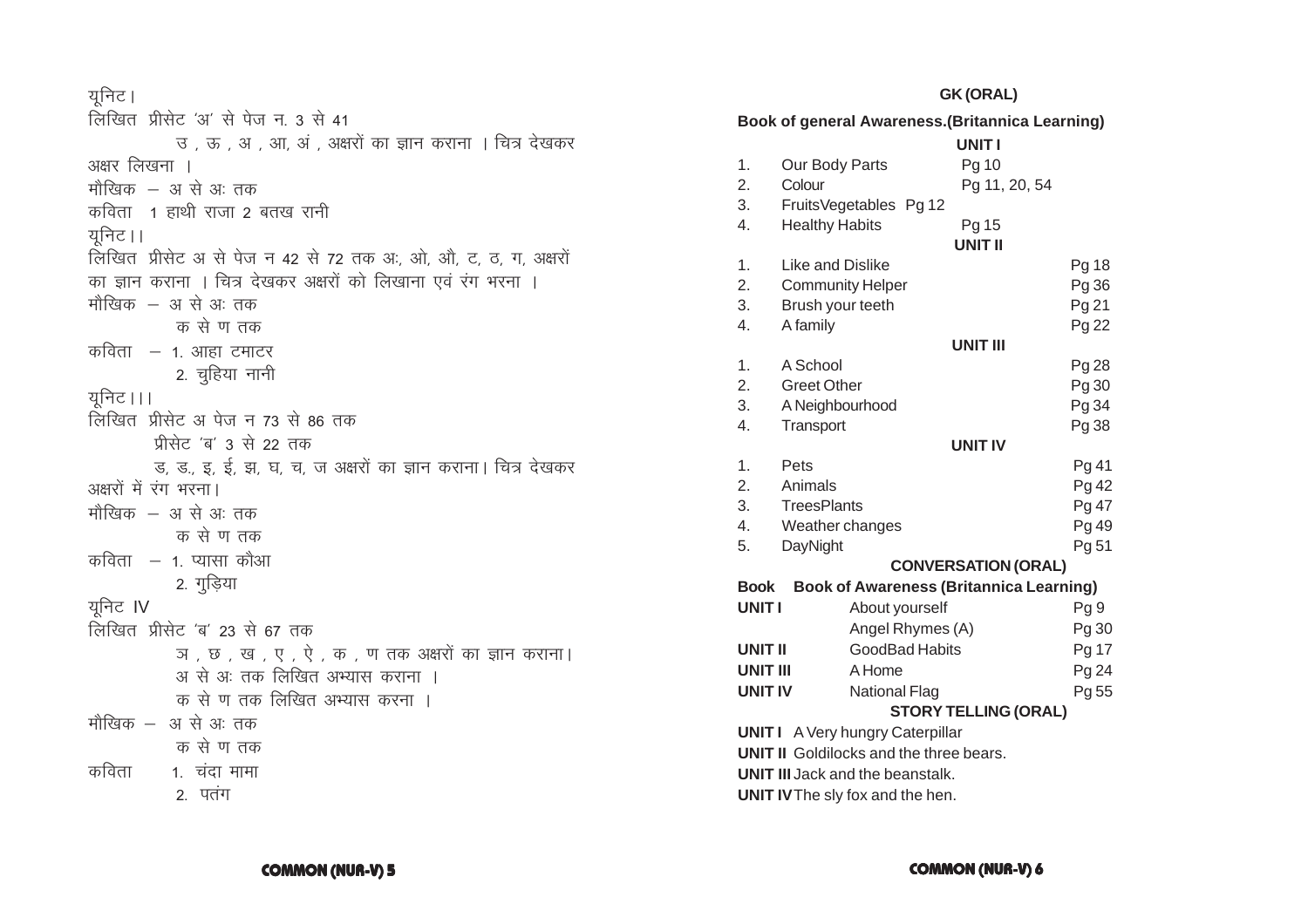# **ART AND CRAFT**

| <b>UNITI</b>         | <b>Book Stylistic: A Book of Art/Craft A</b> |                         |
|----------------------|----------------------------------------------|-------------------------|
|                      | Art Book-                                    | $Pq4 - 10$              |
|                      | Craft Book-                                  | $Pg3 - 7$               |
|                      | Activitywall hanging                         |                         |
| <b>UNIT II</b>       |                                              |                         |
|                      | Art Book-                                    | Pg 11 - 15              |
|                      | Craft Book-                                  | $Pq8 - 10$              |
|                      | ActivityPaper folding                        |                         |
| <b>UNIT III</b>      |                                              |                         |
|                      | Art Book                                     | Pg 16 - 22              |
|                      | Craft Book-                                  | Pg 11 - 16              |
|                      | <b>ActivityPuppet</b>                        |                         |
| <b>UNITE TEST IV</b> |                                              |                         |
|                      | Art Book                                     | Pg 23 - 28              |
|                      | <b>Craft Book</b>                            | Pg 17 - 20              |
|                      | Activity                                     | Tree with hand printing |
|                      | <b>RHYMES (ORAL)</b>                         |                         |
| <b>Book</b>          | Angel Rhymes $(A + B)$ Arju Publication      |                         |
| <b>UNIT I</b>        |                                              |                         |
|                      | Book (A) Pg no 5 to 16                       |                         |
| UNIT II              |                                              |                         |
|                      | Book (A) Pg no 17 to 29                      |                         |
| UNIT III             |                                              |                         |
|                      | Book (B) pg no 5 to 16                       |                         |
| <b>UNIT IV</b>       |                                              |                         |
|                      | Book (B) Pg no 17 to 28                      |                         |
|                      |                                              |                         |
|                      |                                              |                         |

|                   | SYLLABUS FOR CLASS - K.G. 2022-23<br><b>ENGLISH</b> |                                                             |  |  |
|-------------------|-----------------------------------------------------|-------------------------------------------------------------|--|--|
|                   |                                                     | Book: Get Smart (A multi skill English Course) (Primer B)   |  |  |
|                   |                                                     | New Radiant Star Preset English Book (A+B) Angel            |  |  |
|                   |                                                     | <b>Worksheet Part (B)</b>                                   |  |  |
| UNIT <sub>1</sub> |                                                     |                                                             |  |  |
|                   | <b>ORAL/WRITTEN</b>                                 |                                                             |  |  |
|                   | 1.                                                  | Oral drilling of phonic table                               |  |  |
|                   | 2.                                                  | Get smart 5-10, 40-44, 71, 82-85                            |  |  |
|                   | 3.                                                  | Revision of small and capital letters                       |  |  |
|                   | 4.                                                  | Cursive writing of small letters c, a, o, g, d, L, e, i, u, |  |  |
|                   | 5.                                                  | Preset English book (A) pg no 3-10, 11,28                   |  |  |
| UNIT <sub>2</sub> |                                                     |                                                             |  |  |
|                   | 1.                                                  | Get Smart 11-13, 63, 69, 77                                 |  |  |
|                   | 2.                                                  | Cursive letter writing y,t,b,v,w,n,m,h,p,s,j,k,q,x,z,f,r    |  |  |
|                   | 3.                                                  | Preset English (A) Page no: 3-62                            |  |  |
| <b>UNIT3</b>      |                                                     |                                                             |  |  |
|                   | 1.                                                  | Get Smart 14-17,25-28,36-37,45-47,56,57                     |  |  |
|                   | 2.                                                  | 2 Letter words                                              |  |  |
|                   | 3.                                                  | 3 Letter words (a,e,i,o,u)                                  |  |  |
|                   | 4.                                                  | A/An                                                        |  |  |
|                   | 5.                                                  | In/On                                                       |  |  |

6. It/is

Preset English book (A) Pg no: 3-5, 16,18, 19,23

Preset English book (B) Pg no: 3-65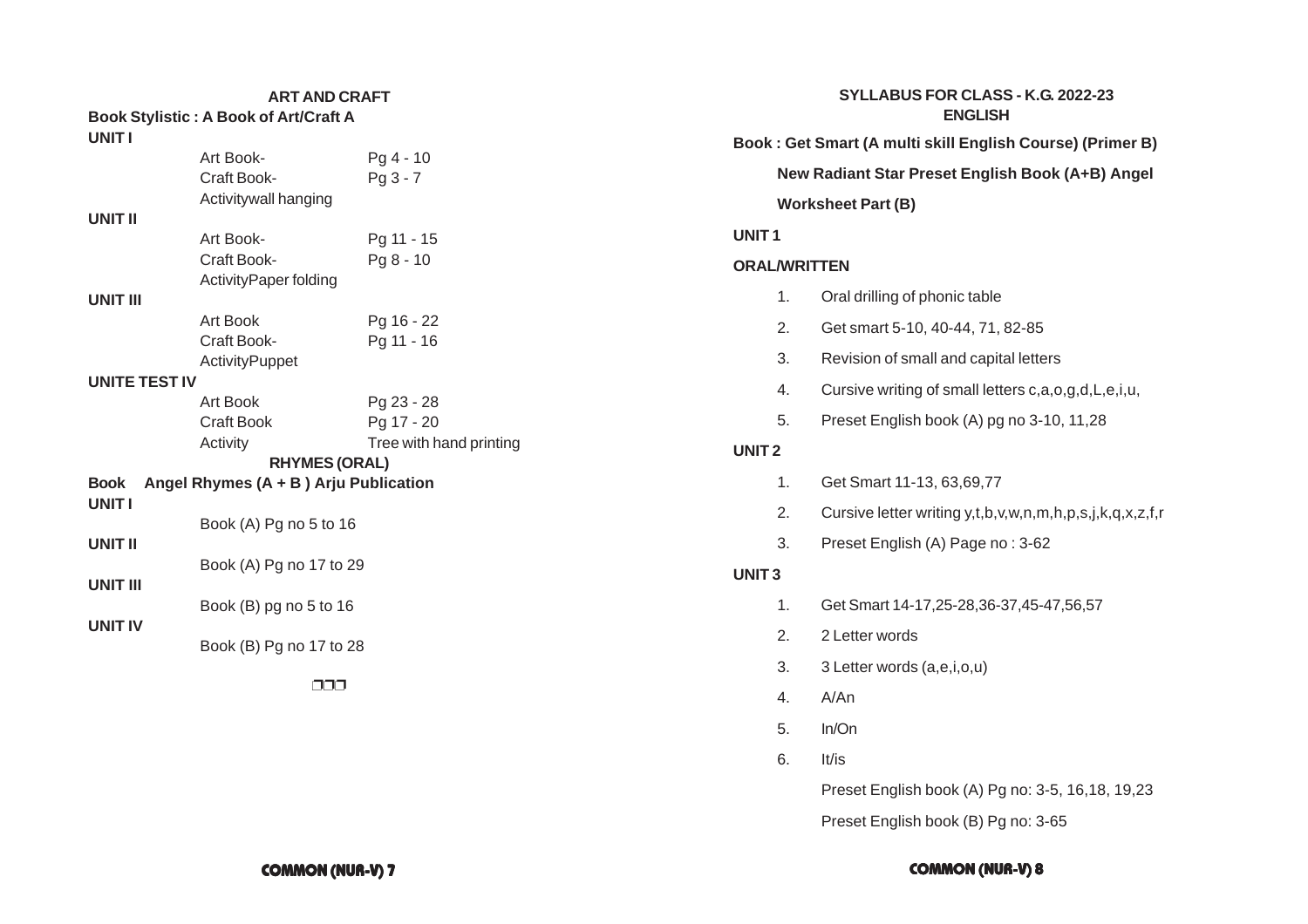### **UNIT IV**

- 1. Get Smart 29,32,50,51,55,60,61,75
- 2. This /That
- 3. He/She
- 4. I am
- 5. Rhyming Words
- 6. 4/5 letter words
- 7. Recapitulation of a.e.i.o.u
- 8. Preset English Book (B) Page No. 63-154

### **MATHEMATICS**

### **Book : New Radiant Star Preset (A+B) (Arju Publication)**

### **UNIT 1**

### **Oral/Written**

- 1. Revision of counting 1-100
- 2. Introduction of reverse counting 30-1
- 3. Oral drilling of number names 1-10
- 4. Count and write
- 5. Maths preset (A) Page no. 3-15, 20-22, 27, 32

### **UNIT 2**

### **Oral/Written**

- 1. What comes after?
- 2. What comes before?
- 3. Oral drilling of numbers name 11-20
- 4. Encircle the bigger and smaller number
- 5. Reverse counting 50-1.
- 6. Maths Preset A) Page No: 15-19,32-47

### **UNIT 3**

- 1. Comparisons
- 2. Greater less equal sign
- 3. Number Names 1-20
- 4. Days of the week

Maths Preset (A) 63-89 (Page No.)

53-56

89-104

# **UNIT 4**

### **Oral/Written**

- 1. Addition
- 2. Subtraction
- 3. Number names 21-50
- 4. Months of the year
- 5. Shapes
- 6. Number names (50-100) (Oral)
- 7. Maths Preset (B) Pg No: 3-13,18-22.23-33,45-52,57-72

### **G.K. / CONVERSATION**

### **Book : Enlighten Pre-School GK & Conversation (Arju Publication)**

### **UNIT 1**

| Page No.5  | Parts of the body |  |
|------------|-------------------|--|
| Page No. 6 | Sense Organs      |  |

### **COMMON (NUR-V) 9 COMMON (NUR-V) 10**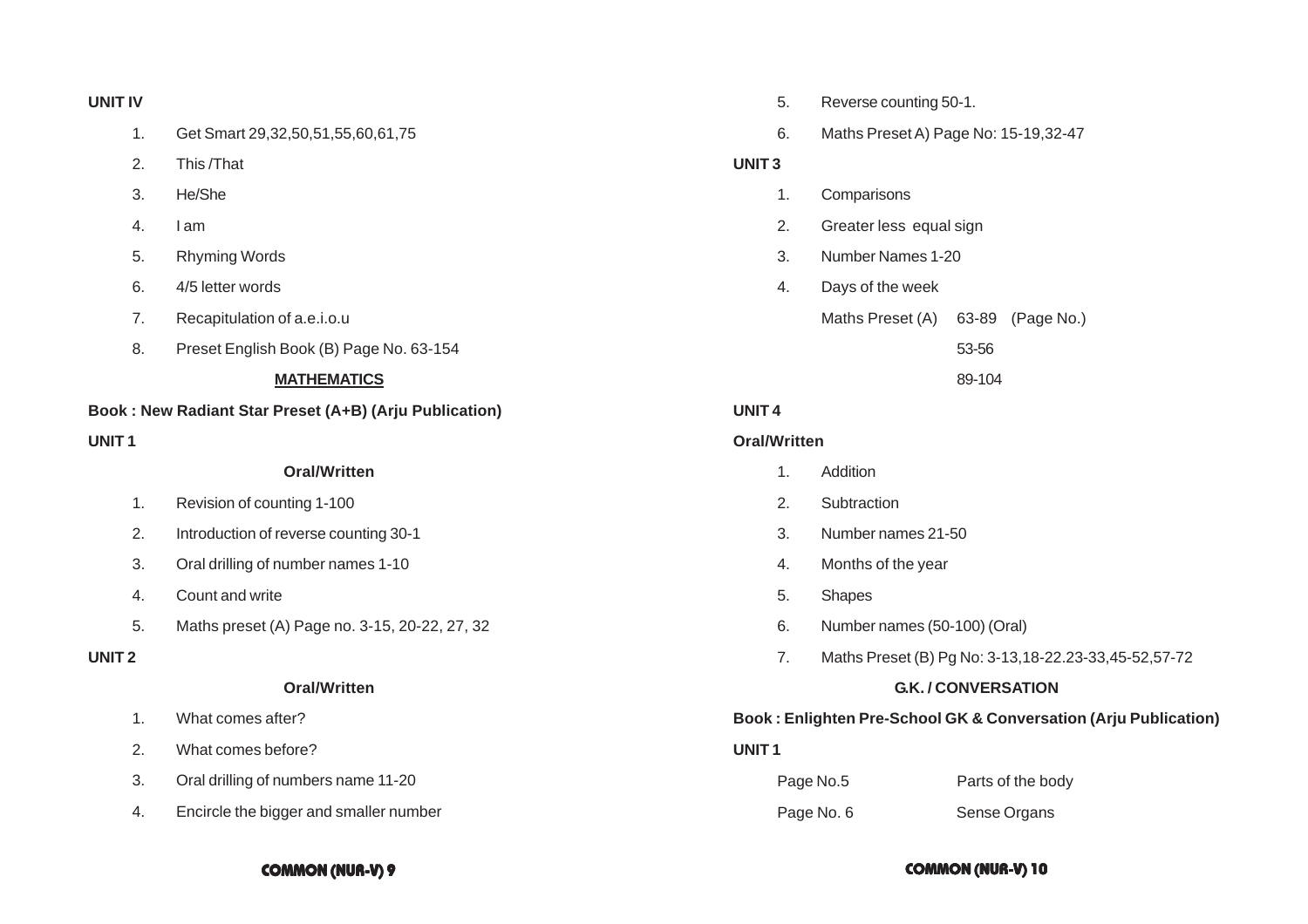|                                             |              | Page No. 8             | Good habits                      | <b>UNIT3</b>                                                                             |
|---------------------------------------------|--------------|------------------------|----------------------------------|------------------------------------------------------------------------------------------|
|                                             |              | Page No. 9             | Cleanliness                      | Page No: 15,16,18,19                                                                     |
|                                             |              | Page No. 36            | Seasons                          | <b>UNIT4</b>                                                                             |
| <b>UNIT2</b>                                |              |                        |                                  | Page No: 21,23,26,27                                                                     |
|                                             |              | Page No. 19-22, 24, 25 | Know all about animal            | <b>STORY TELLING</b>                                                                     |
|                                             |              | Page No. 23            | Insects                          | UNIT <sub>1</sub> .                                                                      |
| <b>UNIT3</b>                                |              |                        |                                  | Snow White and the Seven Dwarfs.                                                         |
|                                             | 1.           | Page No: 15            | Vegetables                       | UNIT <sub>2.</sub>                                                                       |
|                                             | 2.           | Page No: 16            | Fruits                           | The Grouchy Lady bug                                                                     |
|                                             | 3.           | Page No: 26            | Transport                        | UNIT <sub>3</sub> .                                                                      |
|                                             | 4.           | Page No: 7             | <b>Family Members</b>            | Handas Surprise.                                                                         |
|                                             | 5.           | Page No: 28            | Games                            | UNIT 4.                                                                                  |
| <b>UNIT4</b>                                |              |                        |                                  | The Lion and the Mouse                                                                   |
|                                             | 1.           | Page no. 18            | Flowers                          | हिन्दी                                                                                   |
|                                             | 2.           | Page No. 31            | Opposites                        | पुस्तक – न्यू रेडियन्ट स्टार (प्रीसेट अ और 'ब') (<br>लिखित-प्रीसेट 'अ' पेज न० 3 से 46 तक |
|                                             | 3.           | Page No. 44            | At the Zoo                       |                                                                                          |
|                                             | 4.           | Page No. 27            | <b>Toys</b>                      | 1. अ से अः तक                                                                            |
|                                             |              |                        | <b>RHYMES &amp; SONGS (ORAL)</b> | 2. क से म तक                                                                             |
| <b>Book: Angel Rhymes ©Arju Publication</b> |              |                        |                                  | 3. अक्षरों का चित्र द्वारा ज्ञान कराना ।<br>4. मौखिक तथा लिखित अभ्यास कराना ।            |
| <b>UNIT-1</b>                               |              |                        |                                  | मौखिक कविता – सेब, गुब्बारे                                                              |
| Pg No. 5,6,7                                |              |                        |                                  | मौखिक कहानी – लालची, कुत्ता                                                              |
|                                             | <b>UNIT2</b> |                        |                                  | यूनिट–2                                                                                  |
|                                             |              | Page No: 8,9,11        |                                  | लिखित प्रीसेट 'अ' पेज नं0 47 से 91 तक<br>प्रीसेट 'ब' पेज न० 3 से 08 तक                   |
|                                             |              |                        |                                  |                                                                                          |

# $27$ **STORY TELLING** Seven Dwarfs. ug use हिन्दी<br>प्रीसेट अ और 'ब') (आरजू पब्लिकेशन) यूनिट1 से 46 तक ज्ञान कराना ।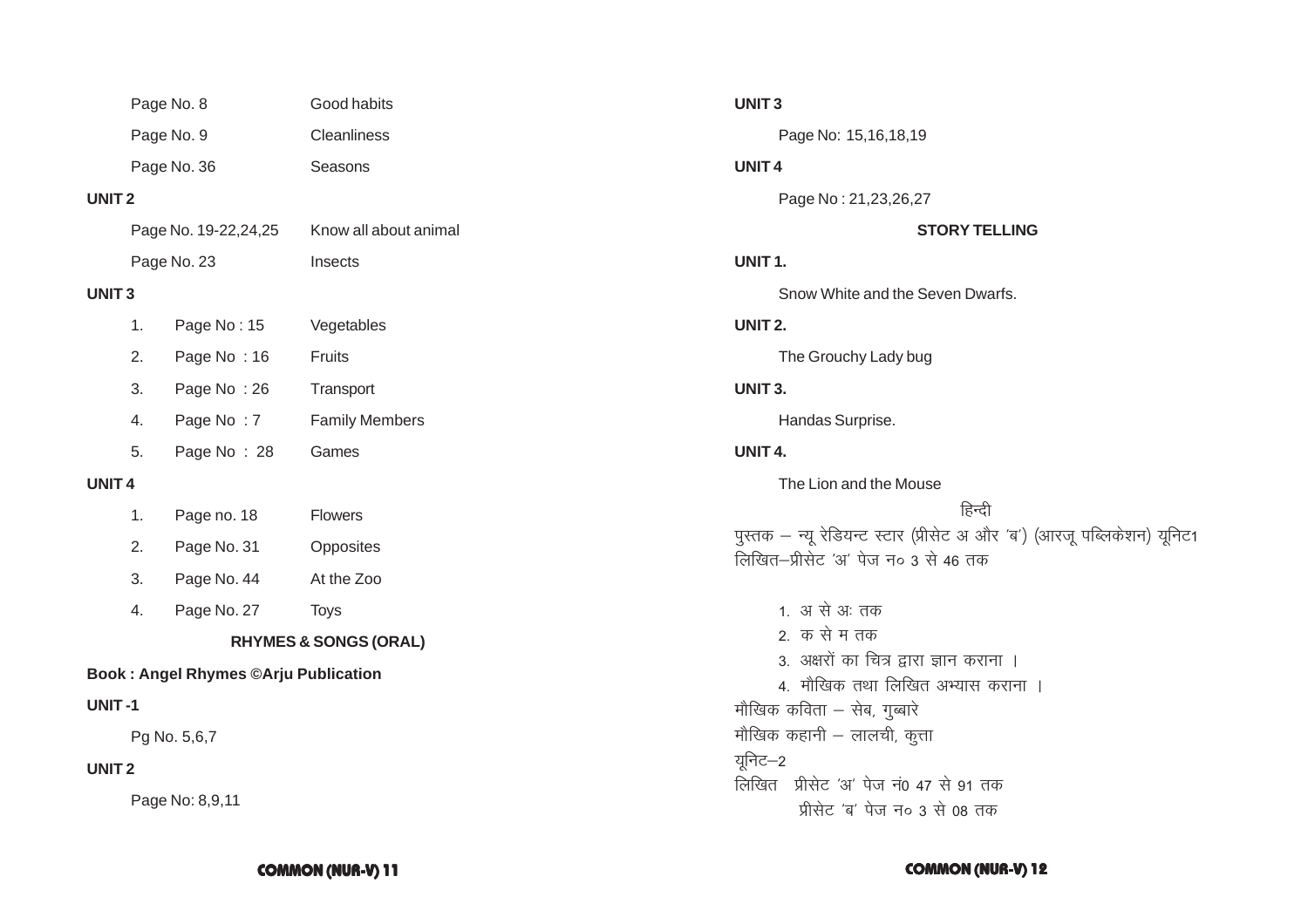1. अ से अः तक 2. क से ज तक 3. दो अक्षर वाले शब्द 4. अक्षरों का चित्रों द्वारा ज्ञान कराना । मौखिक कविता  $-$  गर्मी, भालू मौखिक कहानी – राजा का दर्द यूनिट–3 लिखित प्रीसेट 'ब' पेज  $09$  से 47 1. दो, तीन, चार अक्षर वाले शब्दों का ज्ञान कराना व अभ्यास कराना मौखिक कविता – बादल, तोता मौखिक कहानी  $-$  बुडुल व निन्नी पुनरावृत्ति  $-$  वर्णमाला यूनिट–4 लिखित –प्रीसेट ब पेज नं. 48 से 75 तक 1. आ ( ा ), इ ( ्) ई (ी ) की मात्रा का ज्ञान कराना । मौखिक कविता – हंसकर बोलो, चंदा मामा मौखिक कहानी  $-$  चींटी और कबूतर पुनरावृत्ति  $-$  दो, तीन, चार अक्षर वाले शब्द।

### **ART AND CRAFT**

### **Book Stylistic : A Book of Art/Craft - B**

### **UNIT 1**

Art Book Pg. 4-10

Craft Book Pg 3-7

Activity - Corn with paper crushing ball

# **UNIT 2**

Art Book Pg. 11-15

Craft Book Pg. 8-10

### Activity - Clay Model

### **UNIT 3.**

| Art Book   | Pg 16-22                       |
|------------|--------------------------------|
| Craft Book | Pg. 11-16                      |
|            | Activity - Puppet (FingerHand) |

### **UNIT 4.**

| Art Book  | Pg. 23-28                             |
|-----------|---------------------------------------|
| Craft Bok | Pa.17-20                              |
|           | Activity - Paper Chain / hanging bird |

### 000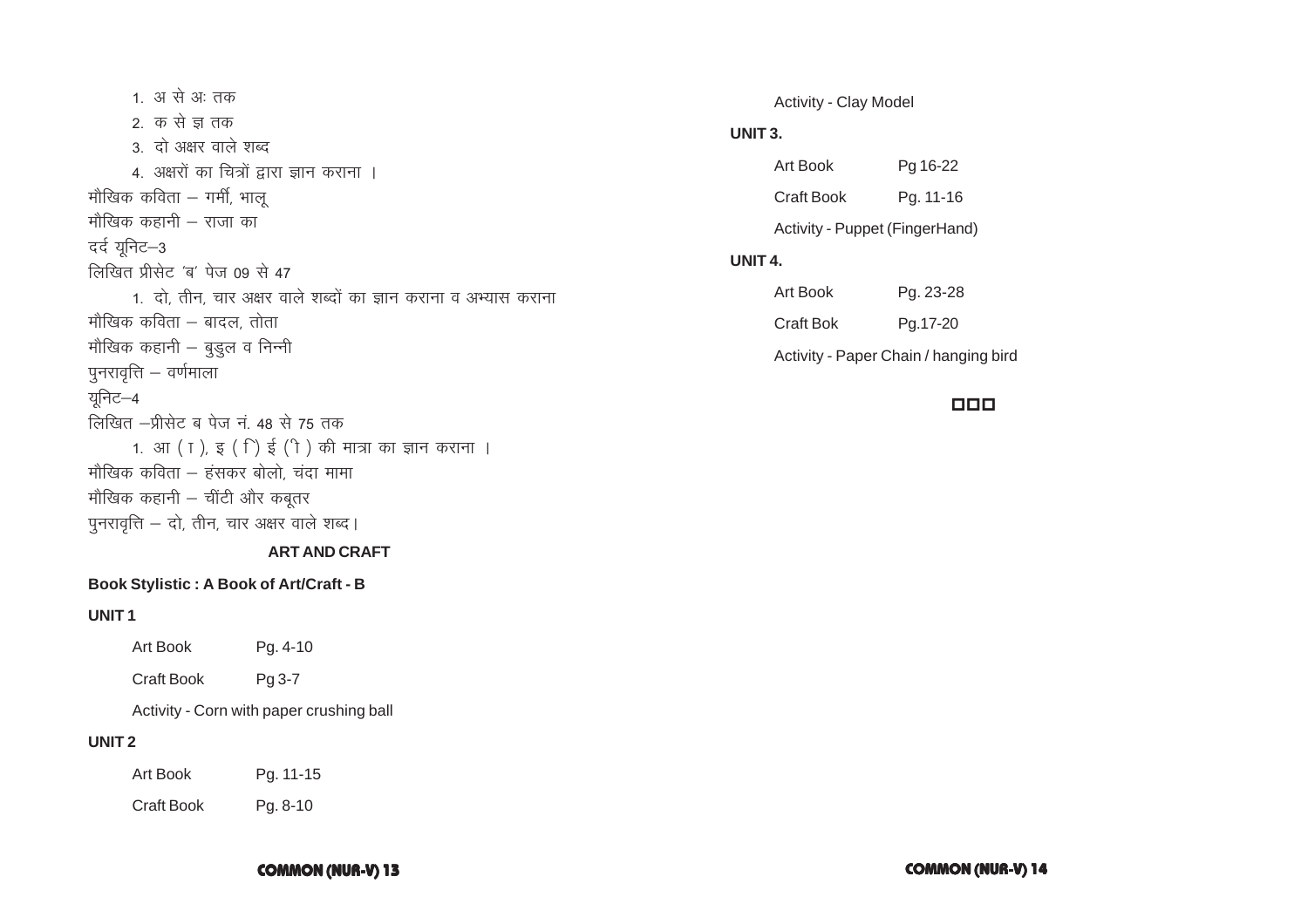### **SYLLABI FOR CLASS I 2022-2023 ENGLISH LITERATURE**

### **Book : Get Smart (A multi skill English Course) -1**

# **UNIT 1 Pg no (9-33)**

|                   |    |                                                         | $9 - 0 - 0$    |
|-------------------|----|---------------------------------------------------------|----------------|
|                   | 1. | Tommy's five senses (poem)                              |                |
|                   | 2. | Riley goes to school                                    |                |
|                   | 3. | Aryan's clean neighbourhood                             |                |
|                   |    | <b>Cursive writing</b>                                  | Pg no (1-10)   |
| <b>UNIT2</b>      |    |                                                         | Pg no (34-61)  |
|                   | 1. | The coconut tree (poem)                                 |                |
|                   | 2. | The bread king and the butter king                      |                |
|                   | 3. | Grand father's farm.                                    |                |
|                   | 4. | Little Catterpillar (Poem)                              |                |
|                   |    | <b>Cursive writing</b>                                  | Pg no (11-20)  |
| <b>UNIT3</b>      |    |                                                         | Pg no (62-91)  |
|                   | 1. | Mandy's Vacation                                        |                |
|                   | 2. | Children's day                                          |                |
|                   | 3. | Manners (poem)                                          |                |
|                   | 4. | John hates sports.                                      |                |
|                   |    | <b>Cursive writing</b>                                  | Pg no (21-30)  |
| <b>UNIT4</b>      |    |                                                         | Pg no (92-118) |
|                   | 1. | Mary goes shopping                                      |                |
|                   | 2. | Thank you prayer (poem)                                 |                |
|                   | 3. | Why is the elephant grey?                               |                |
|                   | 4. | My box of crayons. (Poem)                               |                |
|                   |    | <b>Cursive writing</b>                                  | Pg no (31-44)  |
|                   |    | <b>ENGLISH LANGUAGE</b>                                 |                |
|                   |    | <b>Book: Elementary English Grammar and Composition</b> |                |
| UNIT <sub>1</sub> |    |                                                         | Pg no (4-13)   |
|                   | 1. | The alphabet                                            |                |
|                   | 2. | Vowels                                                  |                |
|                   | 3. | Names of things                                         |                |

- 4. Names of places
- 5. Names of animals
- 6. Animal and their babies Composition (Myself)

- 1. Names of persons
- 2. Names of workers
- 3. Naming words (Nouns)
- 4. Doing words (VERBS)
- 5. Picture reading (VERBS)
- 6. Words used instead of nouns (Pronouns) Composition (Our national flower)

# **UNIT 3** Pg no (30-48)

- 1. Describing word
- 2. Adverbs
- 3. Preposition
- 4. Joining words
- 5. Interjections
- 6. One and more than one Composition (A visit to the zoo)

# **UNIT 4** Pg no (49-58)

- 1. Pair of words
- 2. A, an the
- 3. The sentence
- 4. Choosing the right words
- 5. Use of am, is, are
- 6. Use of was, were
- 7. Use of has, have, had Composition (My best friend).

# **ENVIRONMENTAL SCIENCE**

### **Book : Essential Environmental studies. Book 1**

# **UNIT I** Pg no 11-31

- 1. Myself
- 2. My Body
- 3. My Senses
- 4. My Likes, Dislikes and Hobbies
- 5. My family

### **UNIT II** Pg no 32-58

- 1. My Friends and neighbours
- 2. Festival are fun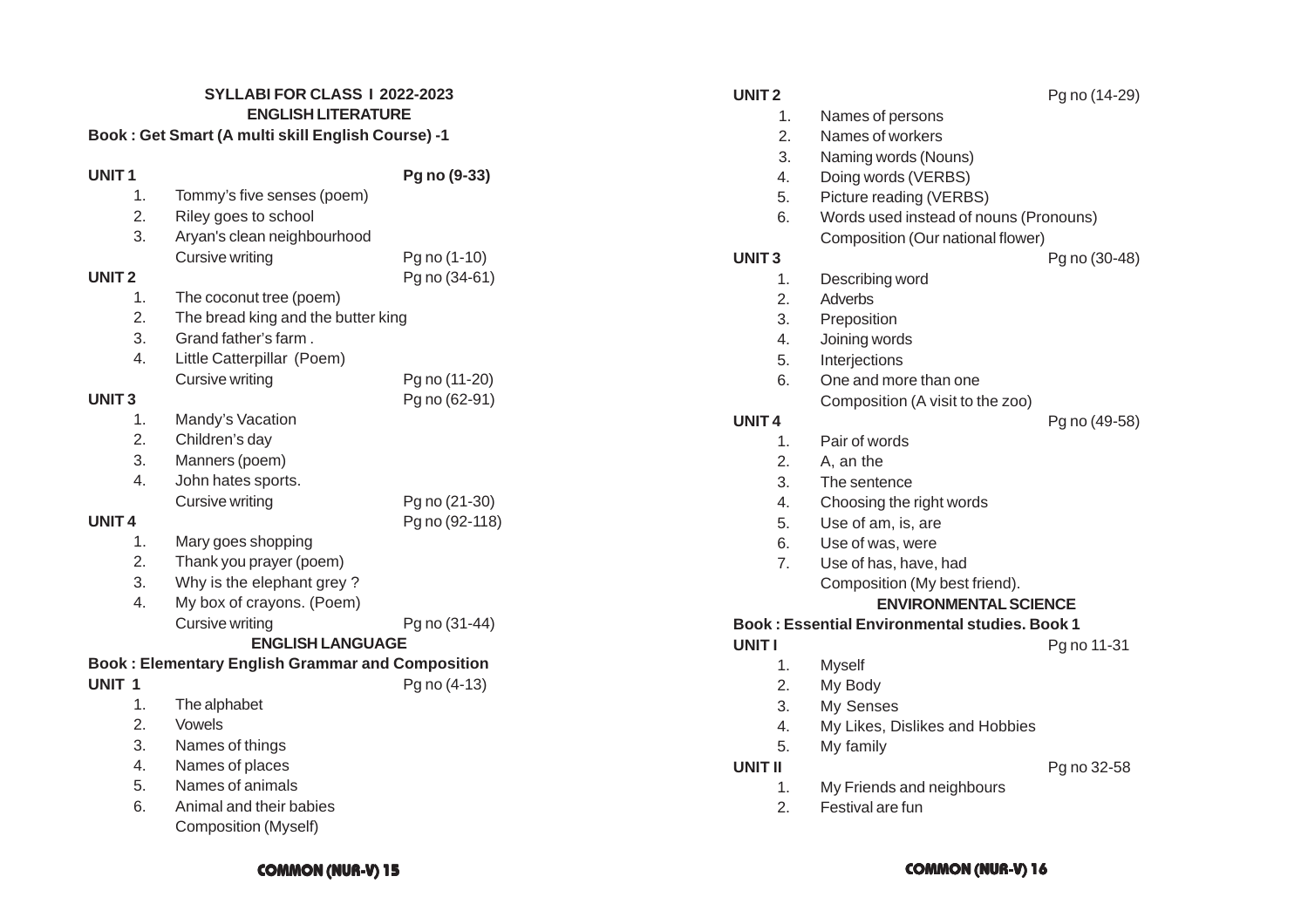| 3.       | The food we eat               |              |
|----------|-------------------------------|--------------|
| 4.       | Respect the food              |              |
| 5.       | Water to use                  |              |
| 6.       | Store the water               |              |
| UNIT III |                               | Pg no 59-87  |
| 1.       | Types of houses               |              |
| 2.       | My Dream house                |              |
| 3.       | Clothing                      |              |
| 4.       | Air                           |              |
| 5.       | Clean, safe and healthy       |              |
| 6.       | My Neighborhood               |              |
| UNIT IV  |                               | Pg no 88-110 |
| 1.       | People who Help us            |              |
| 2.       | Plants Around us              |              |
| 3.       | Amazing World of Animals      |              |
| 4.       | Means of Transport            |              |
| 5.       | <b>Means of Communication</b> |              |
| 6.       | Sun, Moon, Sky and Stars      |              |
|          |                               |              |

### **GENERAL KNOWLEDGE**

### **Book : Know For Sure (General Knowledge) Book, UNIT I**

Pg 1-17 **UNIT II** Pg 18-34 **UNIT III** Pg 35-51 **UNIT IV** Pg 52-69

### **MATHEMATICS**

# **Book : Mathematics Success with Online Support Book 1 UNIT I** Pg A1 - A52

- 1. Numbers up to 9
- 2. Addition up to 9
- 3. Subtraction up to 9

|                 |         | Tables of 2,3,4                               |                        |
|-----------------|---------|-----------------------------------------------|------------------------|
| <b>UNIT II</b>  |         |                                               | Pg A53 - A79, B1 - B23 |
|                 | 1.      | Numbers up to 20                              |                        |
|                 | 2.      | Addition and subtraction up to 20             |                        |
|                 | 3.      | Numbers up to 50                              |                        |
|                 | 4.      | <b>Shapes and Patterns</b>                    |                        |
|                 |         | Tables of 5, 6, 7                             |                        |
| <b>UNIT III</b> |         |                                               | Pg B24 - B54           |
| 1.              |         | Data Handing                                  |                        |
|                 | 2.      | Numbers up to 100                             |                        |
|                 | 3.      | Addition and Subtraction up to 99             |                        |
|                 |         | Tables of 8, 9,10                             |                        |
|                 | UNIT IV |                                               | Pg B55 - B79           |
|                 | 1.      | Measurement                                   |                        |
|                 | 2.      | Time                                          |                        |
|                 | 3.      | Money                                         |                        |
|                 |         | Tables from 2 to 10                           |                        |
|                 |         | <b>ART AND CRAFT</b>                          |                        |
|                 |         | <b>Book Stylistic: A Book of Art/Craft -I</b> |                        |
| <b>UNIT I</b>   |         |                                               |                        |
|                 |         | Art Book                                      | Pg 4-10                |
|                 |         | <b>Craft Book</b>                             | pg 3-7                 |
|                 |         | <b>Activity Card Making</b>                   |                        |
| <b>UNIT II</b>  |         |                                               |                        |
|                 |         | Art Book                                      | Pg 11-15               |
|                 |         | <b>Craft Book</b>                             | Pg 8-10                |
|                 |         | <b>Activity Pencil Holder</b>                 |                        |
| <b>UNIT III</b> |         |                                               |                        |
|                 |         | <b>Art Book</b>                               | Pg 16-22               |
|                 |         | <b>Craft Book</b>                             | Pg 11-16               |
|                 |         | <b>Activity Paper wind mill</b>               |                        |
|                 |         |                                               |                        |

# **UNIT IV**

| Art Book                  | Pg. 23 - 28 |
|---------------------------|-------------|
| Craft Book                | Pg. 17 - 20 |
| <b>Activity Face Mask</b> |             |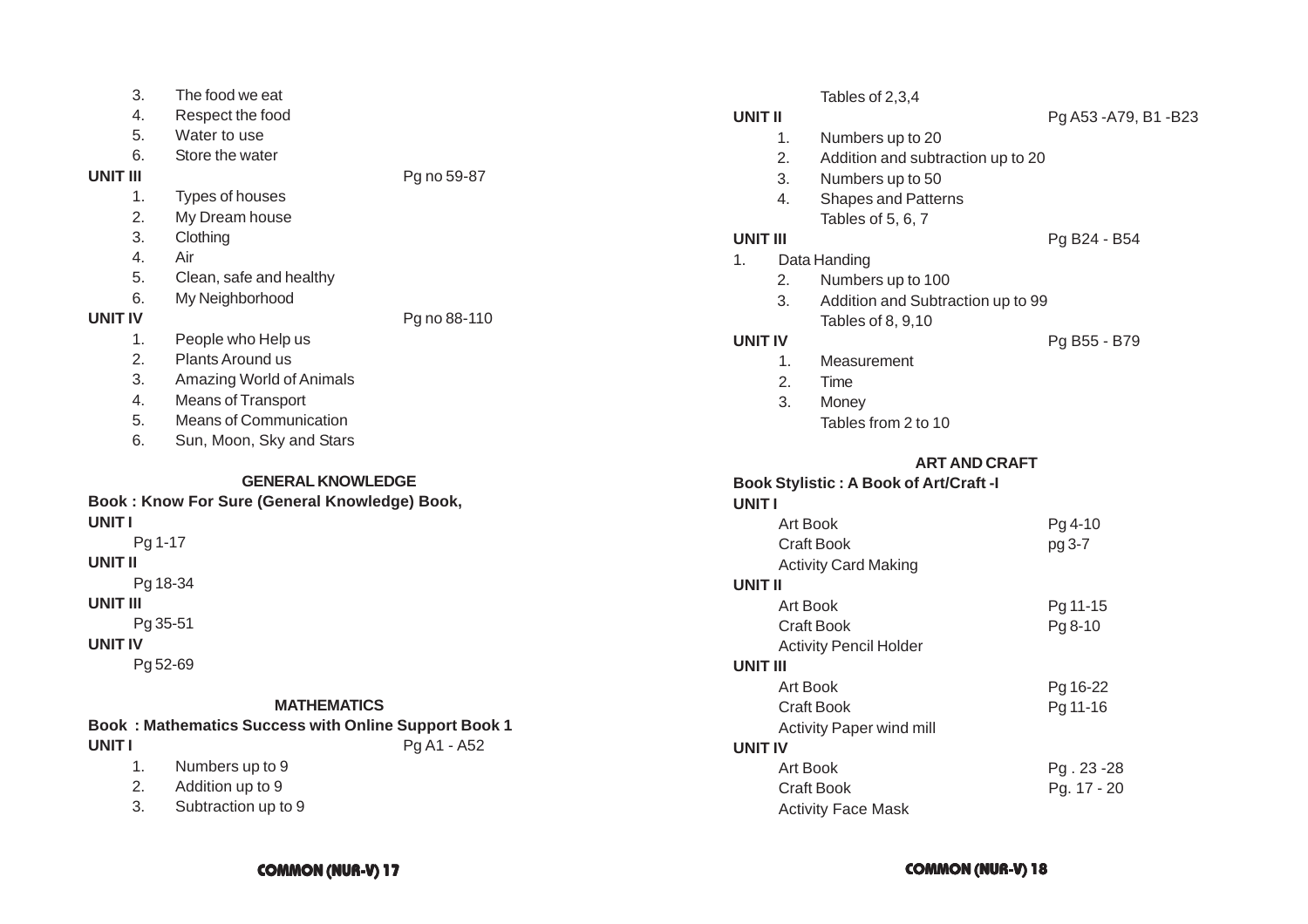### **COMMON (NUR-V) 19**

- 5. पाठ चतुर चूहा (कहानी)
- 4. निबंध (मेरा प्रिय फल)
- 3. महीनों के नाम
- २) सप्ताह के दिनों के नाम
- 1. गिनती (१ से १० तक हिन्दी शब्दों में)

# युनिट 4

- हिन्दी सुलेख पुस्तिका 1 पेज नं० 32 से पेज नं० 39 तक।
- 5. कविता (मौखिक) वर्षा रानी
- 4. कौन बडा (कहानी)
- 3. रंगों के नाम
- २ र के रूप
- 1. संयुक्त व्यंजन तथा द्वित्व व्यंजन

# यूनिट 3

- सुलेख पुस्तिका पेज नं० 24 से पेज नं० 31
- 4. कविता मौखिक (चंदा मामा)
- 3. फूलों के नाम
- २ सब्जियों के नाम
- 1. ओ (ो) से अः (:) की मात्रा

# यनिट 2

- सुलेख पुस्तिका पेज० 7 से पेज न० 25
- 5. कविता (मौखिक मेरे घर की फुलवारी)
- 4. फलों के नाम
- 3. आ (T) से ऐ (<sup>\*</sup>) तक मात्रा
- २. शब्द रचना
- 1. वर्णमाला

# यूनिट 1

हिन्दी पस्तकनतन सरल हिन्दी भाषा1 (गोयल ब्रदर्स) हिन्दी सुलेख माला (अक्षर बन गये मोती भाग1) युनाइटेड पब्लिकेशिंग हाउस

### **COMMON (NUR-V) 20**

# ררה

- My stork likes corn  $\overline{4}$ .
- The queen bee  $3.$
- $\mathcal{P}$ The brown owl
- $\mathbf{1}$ . Look in the mirror

### **UNIT4**

- $\overline{4}$ . The elephant
- $3.$ The star and I
- $2.$ I paint the wall
- The sheep and the bee  $1.$
- UNIT<sub>3</sub>
- My friend brand  $\overline{4}$
- $3.$ Tongue twister
- $2.$ The King's song
- $1<sub>1</sub>$ Mick my Duck

# UNIT<sub>2</sub>

- 
- 6. 3 D shapes
- Down by the station  $5<sub>1</sub>$
- $4.$ Todd the frog
- $3.$ Kit likes to sit
- $2.$ **Yum Cakes**
- 
- **Good Manners**

- UNIT<sub>1</sub>  $\mathbf{1}$ .
	-
- 6. कविता रिमझिम बरस रहा है (मौखिक एवं लिखित) हिन्दी सुलेख पुस्तिका पेज नं० 40 से पेज नं० 48)

**RHYMES SONGS (ORAL)**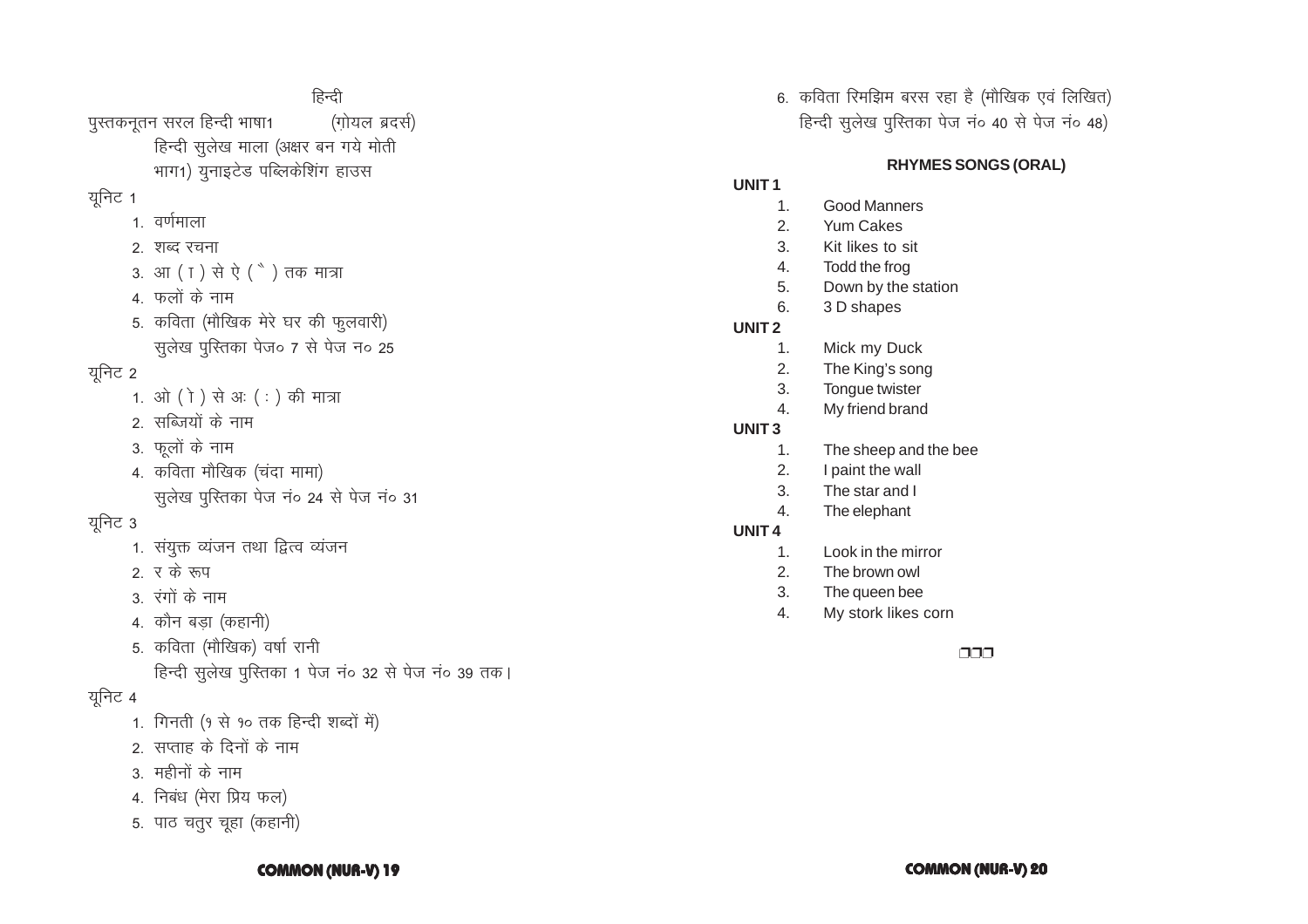### **SYLLABI FOR CLASS - II - 2022 - 2023 ENGLISH LITERATURE**

### **BOOK : Marigold Book two**

### **UNIT 1**

- 1. Haldi's Adventure
- 2. I want

### **Poem**

- 1. First Day at School
- 2. I am lucky Cursive writing Pg (1-11)

### **UNIT 2**

- 1. The Wind And The Sun
- 2. Storm in the Garden

### **Poem**

- 1. A smile
- 2. Rain
	- Cursive writing Pg (12-22)

### **UNIT 3**

- 1. Funny Bunny
- 2. Curlylocks and the Three Bears
- 3. Make it shorter

### **Poem**

- 1. Zoo Manners
- 2. Mr. Nobody
- 3. On my blackboard I can Draw Cursive writing Pg (23-33)

### **UNIT 4**

- 1. The Mumbai Musician
- 2. The Magic Porridge Pot
- 3. The Grasshopper and the Ant

### **Poem**

- 1. I am the Music Man
- 2. Granny Granny Please Comb my hair
- 3. Strange Talk

# Cursive writing Pg (34-44)

# **ENGLISH LANGUAGE**

### **BOOK : Elementary English Grammar and Composition UNIT 1**

- 1. The Sentence
- 2. The Two Parts of a Sentence
- 3. Nouns (Naming Words)
- 4. Nouns (Common (NUR-V) and Proper)
- 5. Verbs (Doing words or Action words)
- 6. Composition My favourite Animal

# **UNIT 2**

- 1. Adjectives (Describing Words)
- 2. Adverbs
- 3. Pronouns
- 4. Prepositions
- 5. Composition My School
- 6. Comprehension 1
- 7. Revision : Nouns, Verbs

# **UNIT 3**

- 1. Conjunctions
- 2. Interjections
- 3. Number of Nouns and Pronouns
- 4. Verbs Be, Has and Do
- 5. Gender of Nouns and Pronouns
- 6. Use of A, An, The
- 7. Revision of Nouns, Pronouns, Verb, Adjective
- 8. Composition National Flag
- 9. Comprehension 2

### **UNIT 4**

- 1. Verb Tense
- 2. Negative Sentences
- 3. Interrogative Sentences
- 4. Questions and Answers
- 5. Capital Letters
- 6. Revision of Nouns, Verbs, Adjectives
- 7. Revision of Pronouns, Conjunction, Interjections
- 8. Composition My Favourite Teacher
- 9. Comprehension 3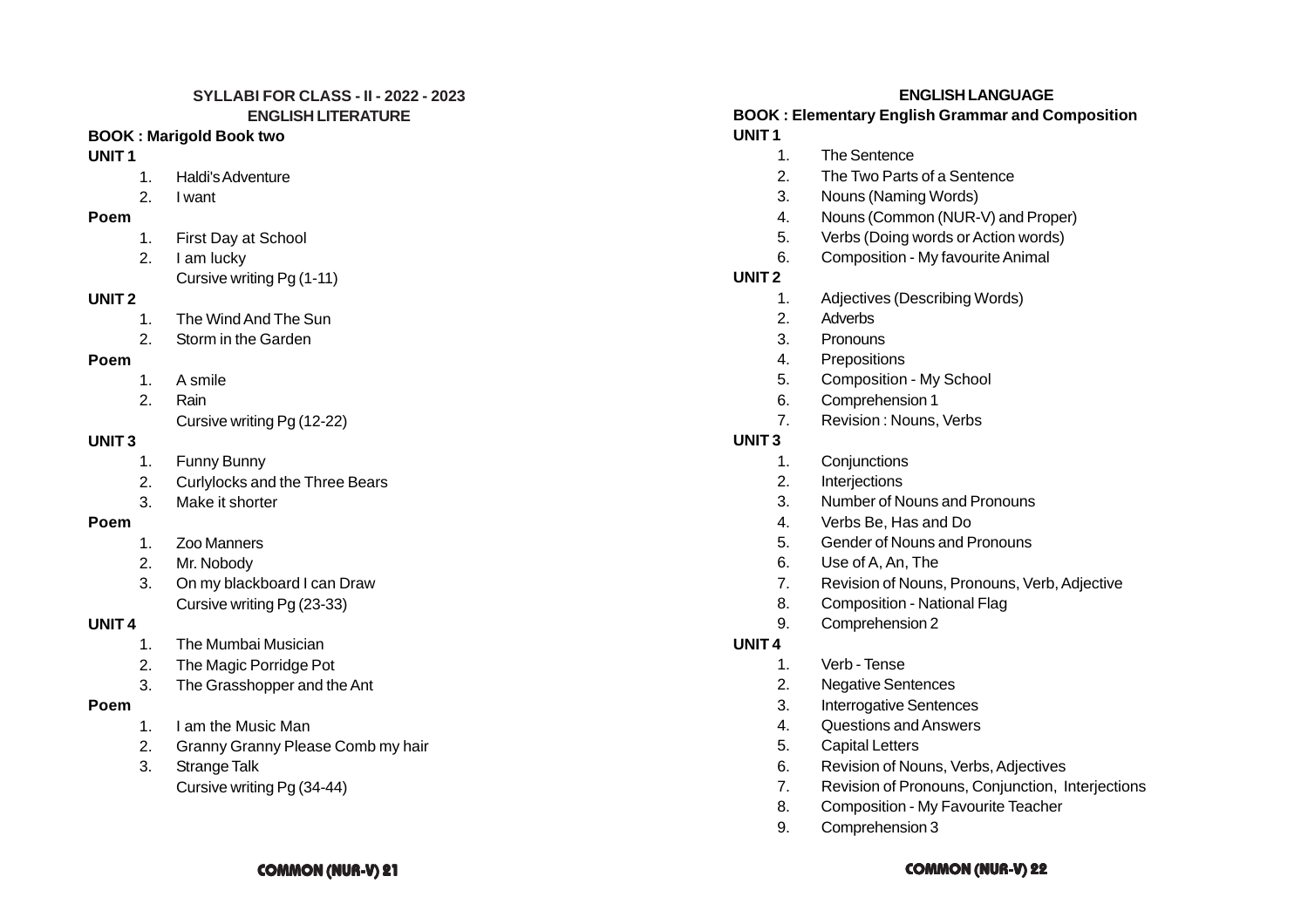### **ENVIRONMENTAL SCIENCE**

### **BOOK- Essential Environmental Studies UNIT 1**

- 1. My Body
- 2. In My Family
- 3. Festival and fun
- 4. Our food

### **UNIT 2**

- 5. Need of Water
- 6. Pure Water
- 7. The Houses
- 8. Care of my house
- 9. Clothing

# **UNIT 3**

- 10. Air
- 11. Keeping Clean
- 12. Keeping Safe and Healthy
- 13. Places in the Neighbourhood
- 14. Plants and Their Parts
- 15. Plants Products

# **UNIT 4**

- 16. Animals
- 17. Transport
- 18. Communication
- 19. The Sun, Moon, Sky and Stars
- 20. Time
- 21. Space and Direction

# **GENERAL KNOWLEDGE**

# **UNIT 1**

Pg 1 to 15

# **UNIT 2**

Pg 16 to 31

# **UNIT 3**

Pg 32 to 50

# **UNIT 4**

Pg 51 to 68

# **MATHEMATICS**

### **BOOK :Mathematics Success with Online Support Book 2 UNIT 1**

|    | 1. Numbers up to 200 | Pg 1-22  |
|----|----------------------|----------|
| 2. | Addition             | Pg 23-36 |
|    | Tables 2-5           |          |

# **UNIT 2**

| 3. | Subtraction           | Pg 37-51 |
|----|-----------------------|----------|
|    | 4. Multiplication     | Pg 52-67 |
|    | 5. Numbers up to 1000 | Pg 68-84 |

Tables 5-10 Revision of Addition, Numbers

# **UNIT 3**

**UNIT 4**

| 6.              | Addition and Subtraction of Bigger Numbers B               | Pg 1-14  |
|-----------------|------------------------------------------------------------|----------|
| 7.              | More about Multiplication                                  | Pg 15-30 |
| 8.              | Patterns                                                   | Pg 31-38 |
| 9.              | Measurements                                               |          |
| 10.             | Revision of Addition, Numbers,                             |          |
|                 | Subtraction, Multiplication                                | Pg 39-48 |
|                 | <b>Tables 11-15</b>                                        |          |
| 4               |                                                            |          |
| 11.             | Geometry                                                   | Pg 49-59 |
| 12 <sub>1</sub> | Pg 60-71<br>Time                                           |          |
| 13.             | Pg 72-78<br>Money                                          |          |
| 14.             | Data Handling<br>Pg 79-85                                  |          |
|                 | Revision of Addition, Numbers, Subtraction, Multiplication |          |
|                 |                                                            |          |

Tables 2-15

# हिन्दी

नूतन सरल हिन्दी माला

प्रकाशन गोयल ब्रदर्स

- 1 वर्णमाला दोहराना
- 2 मात्रा दोहराना
- 3 बारहखडी
- $4$  विलोम
- 4 पाठ नियम (कविता)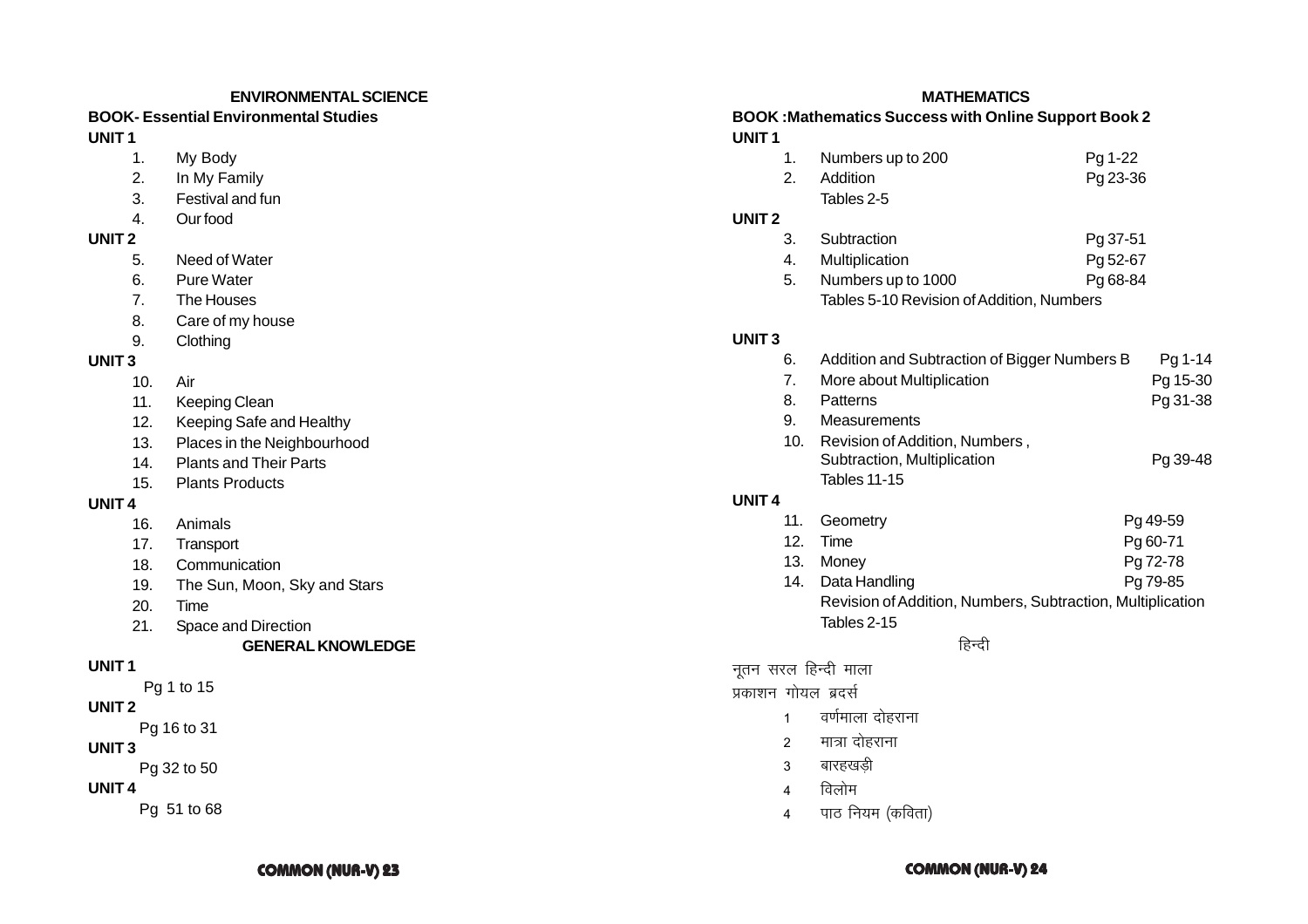### **COMMON (NUR-V) 26**

**RHYMES SONG (ORAL)** 

- हिन्दी सूलेख पुस्तिका (पेज न० 41 से 48) कार्य पुस्तिका व अभ्यास पुस्तिका में कराया गया समस्त कार्य
- निबंध (पेडो का महत्व)  $6\phantom{1}$
- मित्रा की ट्राफी (कहानी)  $\overline{5}$
- देश की शान (कविता)  $\overline{4}$
- संज्ञा की पुनरावृति  $\mathbf{3}$
- समान तुक वाले शब्द  $\overline{2}$
- भाषा और भाषा के प्रकार  $\mathbf{1}$
- यनिट 4
- कार्य पुस्तिका व अभ्यास पुस्तिका में कराया गया समस्त कार्य
- हिन्दी सुलेख पुस्तिका (पेज नं०- 31 से 40)
- निबंध (मेरा प्रिय त्योहार) 5
- सबक (कहानी)  $\overline{4}$
- पेड़ लगाओ (कविता 3
- 2 शद्ध–अश्द्ध
- वस्तु एक नाम अनेक (पर्यायवाची)  $\overline{1}$
- यनिट 3
- निबंध (वर्षा ऋतु) सूलेख पुस्तिका पेज नं० (25 से 30 तक) कार्य पुस्तिका व अभ्यास पुस्तिका में कराया गया समस्त कार्य
- 5
- बगुले की बुद्धिमानी (कहानी)  $\overline{4}$
- हमारे त्योहार (कविता)  $\mathcal{R}$
- नाम एक या अनेक (वचन)  $\overline{2}$
- संज्ञा संज्ञा के भेद  $\overline{1}$
- यूनिट 2
- कराया गया समस्त कार्य।
- हिन्दी सलेख माला (अक्षर बन गए मोती भाग 2) सुलेख पुरितका पेज न० (3 से 25 तक) कार्य पुरितका व अभ्यास पुरितका में
- 
- हमारा राष्ट्रीय पक्षी (मोर) 6
- पाठ नटखट बंदर (कहानी)  $\overline{5}$

# **COMPUTER**

# **BOOK : Live wire-2 Indianica Learning** UNIT<sub>1</sub>

- 
- More About Computers (ch 1)  $\mathbf{1}$ .
- 
- $2.$ Know My Parts (ch 2)

# UNIT<sub>2</sub>

UNIT<sub>3</sub>

UNIT<sub>4</sub>

UNIT<sub>1</sub>

**UNIT2** 

UNIT<sub>3</sub>

**UNIT4** 

UNIT<sub>1</sub>

 $1<sub>1</sub>$ 

 $2.$ 

 $\mathbf{1}$ 

 $2.$ 

 $1<sub>1</sub>$ 

- $\mathbf{1}$ . Know my keys (ch 3)
- 
- 
- 
- 
- A Useful Device (ch 4)
- 
- 
- 
- 

Book stylish: A Book of Art / Craft 2

Art Book: Pg. no. 4-10

Craft Book:Pq. no. 3-7

Activity. Card making

Art Book: Pg. no. 11-15

Craft Book: Pg. no. 8-10

Art Book: Pg. no. 16-22

Art Book: Pg. no. 23-28

**Activity Pencil Holder** 

**Tick Tock** 

The Swing

Craft Book: Pg. no. 17-20

Craft Book: Pg. no. 11-16

Activity. Flower with paper folding (3D)

**Activity Paper Chain** 

- 
- 
- 
- 
- 
- $2.$
- 
- 
- 
- 
- 
- 
- 
- 
- 
- 
- 
- 
- 
- 

How to use me (ch 5)

Introduction to MS Paint (ch 6)

Introduction to World Pad (ch 7)

Revision Introduction to MS Paint (ch 6)

**ART AND CRAFT**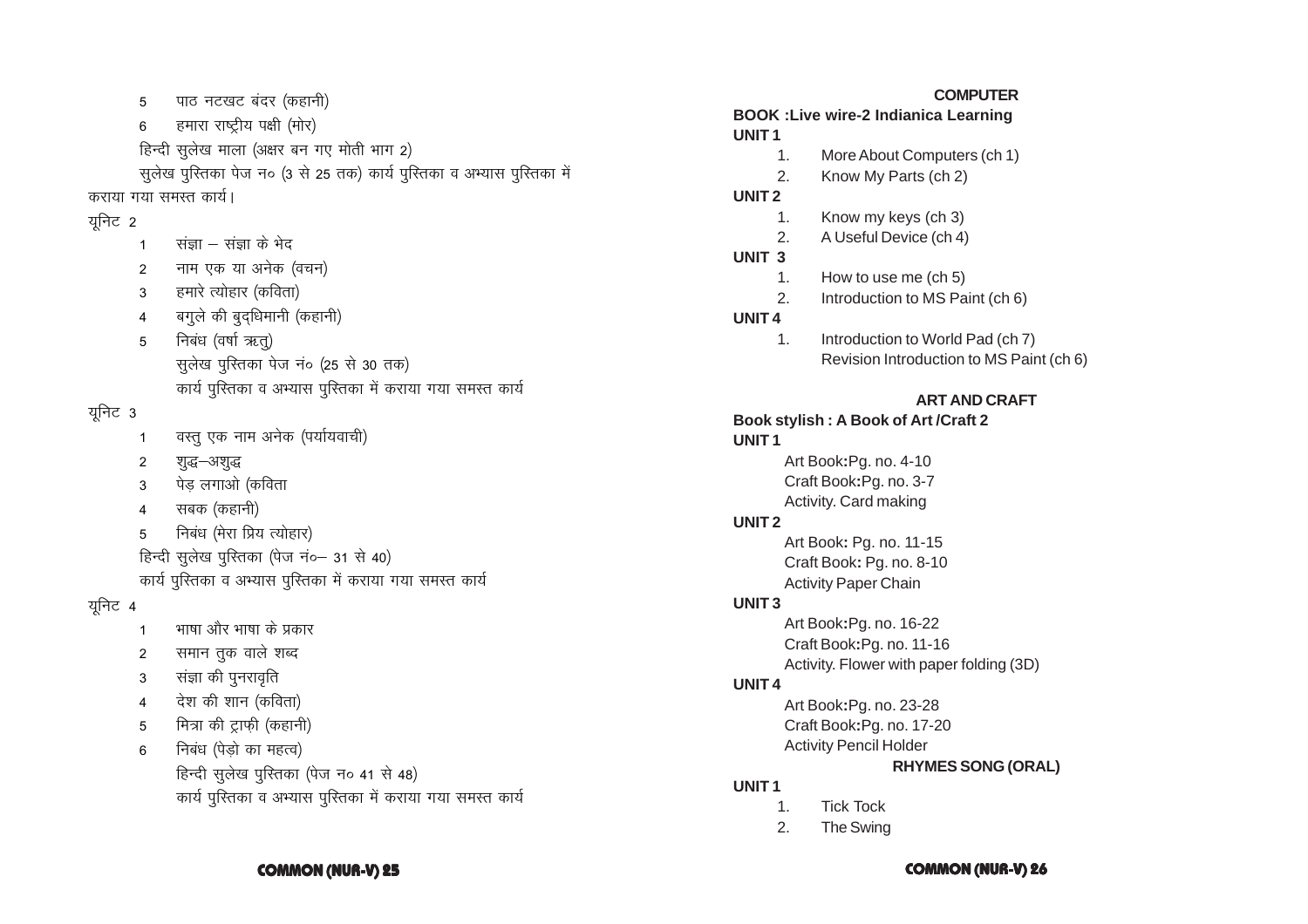- 3. The Paddling Pool
- 4. A smile

### **UNIT 2**

- 1. Ten Little froggies
- 2. The Postman
- 3. I see the Moon

# **UNIT 3**

- 1. If you se happy
- 2. Six Little Mice
- 3. Cricket
- 4. Bubbles Bubbles
- 5. Cindrella

# **UNIT 4**

- 1. Mice
- 2. On my blackboard I can Draw
- 3. Strange Talk

# 000

# **SYLLABUS FOR CLASS - III 2022-2023 SOCIAL STUDIES**

**BOOK : Essential Social Studies-3**

**Publisher : Goyal Brothers Prakashan**

# **UNIT 1**

- 1. Changes in a family
- 2. Changes in Neighbourhood and School
- 3. Changes in the Transport System
- 11. Great National Leaders
- 5. People who Help us

# **UNIT 2**

- 8. First Aid
- 6. Caring for other
- 7. Safety Rules at Home, School and on the Road
- 14. The Earth and the Solar System

# **UNIT 3**

- 9. Understanding Indian Heritage
- 10. Our Rich Heritage : Buildings and Monuments
- 4. Concepts of Time and Calendar
- 12. National Symbols

# **UNIT 4**

- 13. Our Festivals
- 14. Our Earth A unique Planet
- 16. Knowing our Earth
- 17. Environmental Pollution
- 18. Measures to Reduce Pollution

# **ENGLISH LANGUAGE**

# **Book : Elementary English Grammar and Composition Class 3 Goyal Brother Prakashan**

# **UNIT I**

- 1. The Sentence
- 2. Subject and Predicate

### **COMMON (NUR-V) 27 COMMON (NUR-V) 28**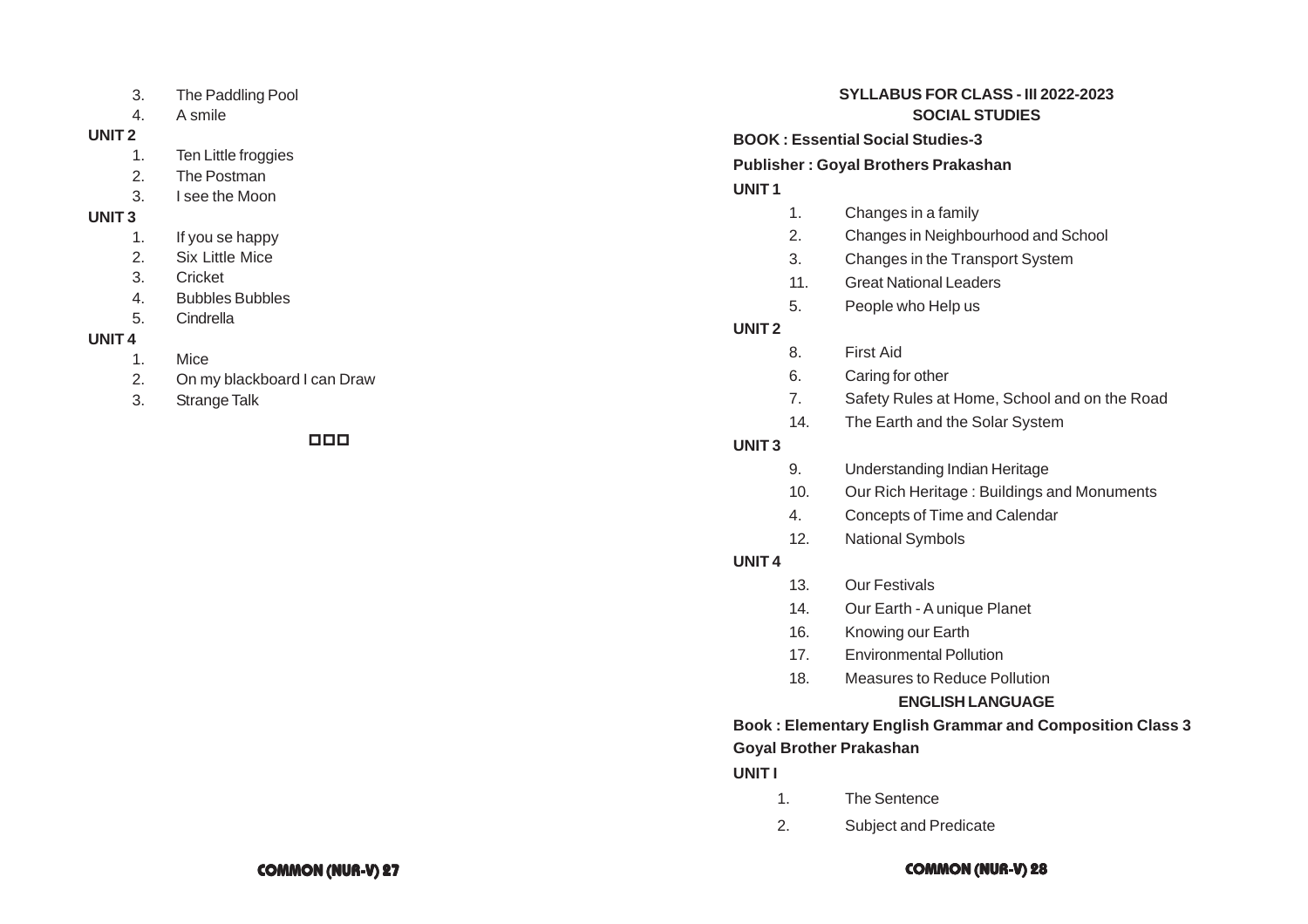|          | 3.                    | Noun - Kinds of Noun                          |
|----------|-----------------------|-----------------------------------------------|
|          | 8                     | The Pronoun Kinds of Pronouns                 |
|          | 13                    | Possessive Pronouns                           |
|          | 5                     | Adjectives - Kinds of Adjectives              |
|          | <b>Writing skills</b> |                                               |
|          | 1.                    | <b>Formal Letter</b>                          |
|          | 2.                    | <b>Picture Composition</b>                    |
|          | 3.                    | <b>Unseen Comprehension</b>                   |
| UNIT II  |                       |                                               |
|          | 4.                    | Verb                                          |
|          | 15                    | Agreement of the Verb with subject            |
|          | 6                     | Articles                                      |
|          | 7                     | The Adverb - Kinds of adverb                  |
|          |                       | <b>Writing skills</b>                         |
|          | 1                     | <b>Informal Letter</b>                        |
|          | 2                     | Composition writing                           |
|          | 3                     | <b>Unseen Comprehension</b>                   |
|          |                       | Revision: All the work done in Previous unit  |
| UNIT III |                       |                                               |
|          | 9                     | The Preposition                               |
|          | $10^{-1}$             | The Conjunction                               |
|          | 11                    | Number of Nouns                               |
|          | 12                    | Gender of noun                                |
|          | 14                    | <b>Comparison of Adjectives</b>               |
|          |                       | <b>Writing skills</b>                         |
|          | 1.                    | <b>Formal Letter</b>                          |
|          | 2.                    | Story writing                                 |
|          | 3.                    | <b>Unseen Comprehension</b>                   |
|          |                       | Revision: All the work done in Previous Units |
|          |                       |                                               |

# **UNIT IV**

- 16 The Tense
- 17 Simple Present Tense and Present Continuous Tense
- 18 Negative Sentence
- 19 Interrogative Sentence
- 20 Questions and Answer

### **Writing skills**

- 1. Informal Letter (Complete)
- 2. Essay
- 3. Unseen Comprehension

Revision :- All the work done in the previous units

### **ENGLISH LITERATURE**

### **Book: Marigold Book 3 NCERT**

# **UNIT I**

Good Morning (Recitation)

- The Magic Garden
- Bird Talk

A Little Fish Story

Little by Little

# **UNIT II**

The Enormous Turnip

Nina and the Baby Sparrow

- The Balloon Man
- The Yellow Butterfly
- Sea song (Recitation)

# **UNIT III**

Trains (Recitation)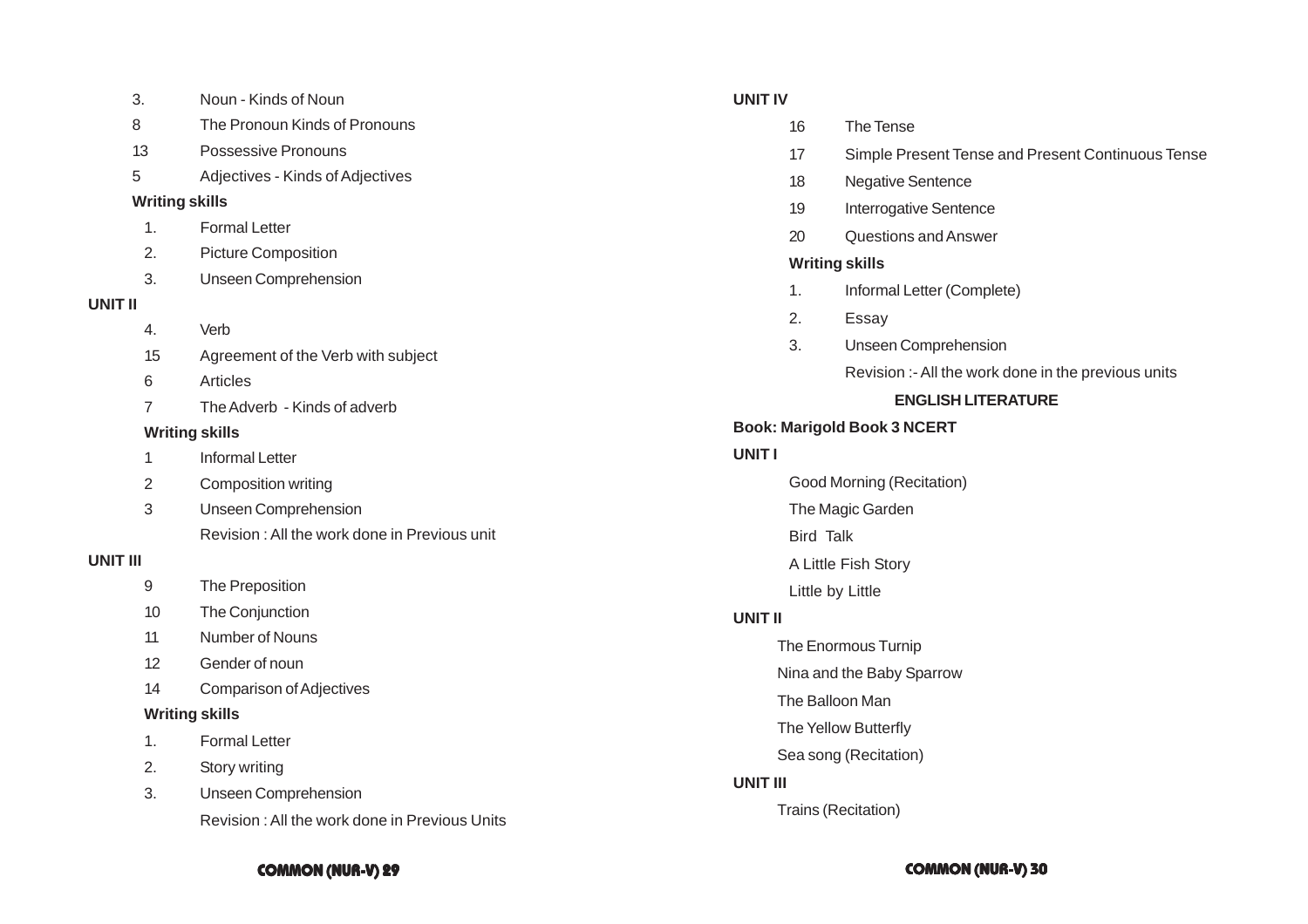The Story of the road

Puppy and I

He is My Brother

What's in the Mailbox

### **UNIT 4**

My Silly sister

Don't Tell (Recitation)

Little Tiger, Big Tiger

How Creatures Move!

The Ship of the Desert.

# **GENERAL KNOWLEDGE**

**BOOK :Know for Sure (3) Publisher : Indiannica Learning**

# **Private Limited**

### **UNIT 1**

Pg no1, 2, 4, 6, 9. 12, 16, 18, 20, 22, 25,

# **UNIT 2**

Pg no27, 28, 30, 32, 34, 35, 38, 40, 42, 43

# **UNIT 3**

Pg no44, 45, 46, 48, 49, 50, 51, 52, 54, 55

# **UNIT 4**

Pg no- 56, 58, 60, 61, 62, 64, 65, 66, 68, 69, 70, 72

# हिन्दी साहित्य

पुस्तकनूतन सरल हिंदी माला भाग 3

प्रकाशनगोयल ब्रदर्स प्रकाशन

# युनिट $-1$

- 1. वेश बड़ा हो जाएगा (कविता)
- 2. वीची का पनीर (कहानी) (कार्य पुस्तिका व पाठ्य पुस्तिका में कराया गया समस्त कार्य)

युनिट $-2$ 3. बॉंद का कूरता (कविता) 4. शर्मीली का सफर (कहानी) (कार्य पुस्तिका व पाठ्य पुस्तिका में कराया गया समस्त कार्य)  $\overline{2}$ निट $-3$ 5. हुआ सवेरा (कविता)  $6.$  मिठाई की जड (कहानी) 7. अच्छा कौन (कहानी) (कार्य पुस्तिका व पाठ्य पुस्तिका में कराया गया समस्त कार्य) यूनिट $-4$ 8. गाँव की झलक (कविता) 9. लंच ब्रेक (कहानी) 10.  $\vec{q}$ पेड की महिमा । (कहानी) (कार्य पुस्तिका व पाठ्य पुस्तिका में कराया गया सम्स्त कार्य) हिन्दी व्याकरण  $\frac{1}{3}$ पुस्तक – नवीन हिंदी व्यावहारिक व्याकरण तथा रचना भाग–3 प्रकाशन – गोयल बदर्स प्रकाशन युनिट $\,$  1 1 – भाषा और व्याकरण 2. वर्ण वर्णमाला और मात्रा 3 शब्द 4 संज्ञा

- $5 \overline{6}$ लोम
- 6. अपठित गधांश
- 7- fp= o.kZu

(कार्य पुस्तिका व पाठ्य पुस्तिका में कराया गया समस्त कार्य)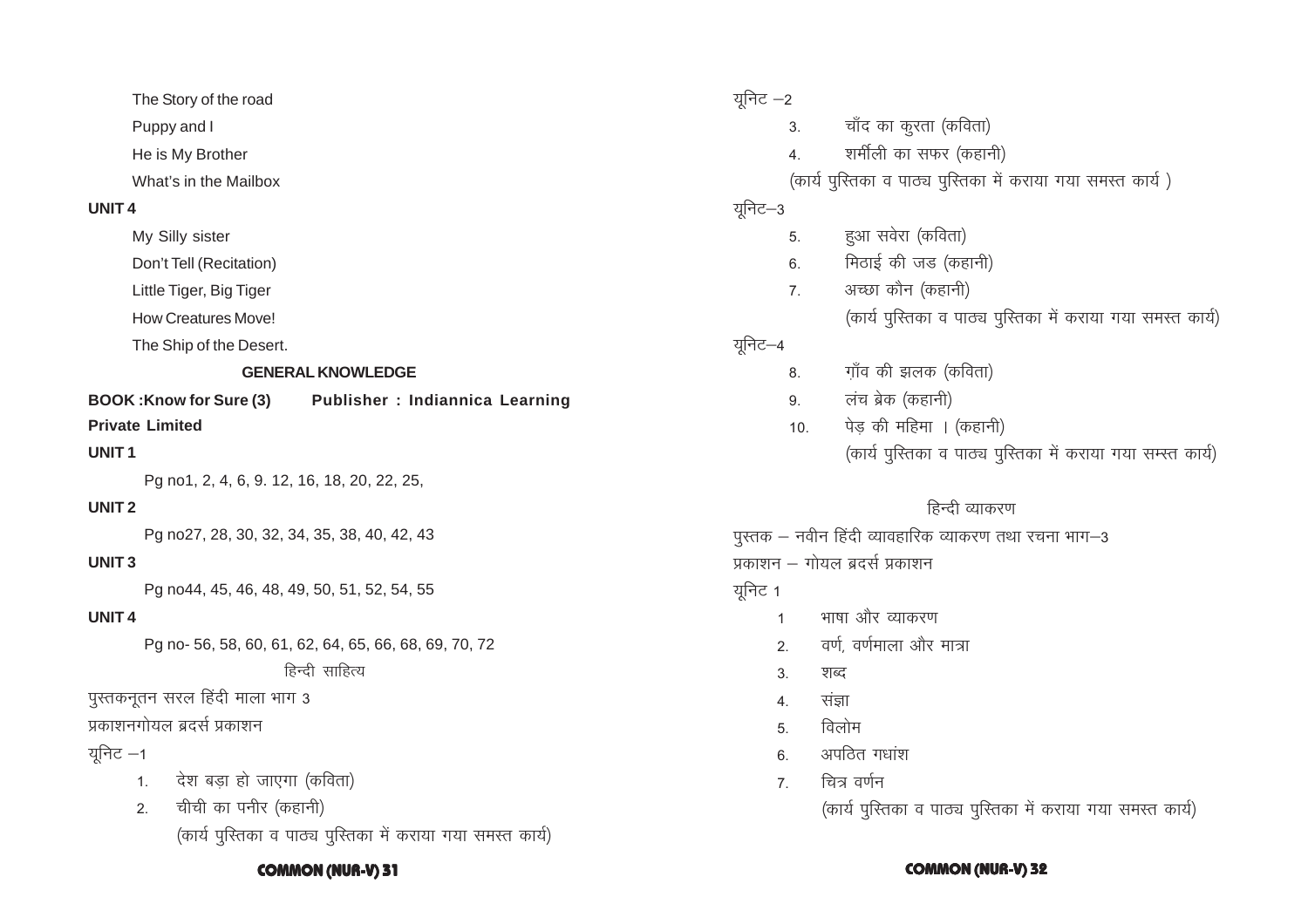# यूनिट $2$

8. सर्वनाम

- 9. लिंग
- 10. वचन
- 11. पर्यायवाची
- 12. अपठित गधांश
- 13. चित्र वर्णन (कार्य पुस्तिका व पाठ्य पुस्तिका में कराया गया कार्य)

# यूनिट 3

- 14. विशेषण
- 15. वाक्य
- 16. अशुद्धिशोधन
- 17. पत्र
- $18.$  अपठित गधांश
- 19. चित्र वर्णन (कार्य पुस्तिका व पाठ्य पुस्तिका में कराया गया समस्त कार्य)

# यूनिट 4

- 20. क्रिया
- 21. मुहावरे
- 22. वाक्यांशबोधक शब्द
- 23. निबंध (कार्य पुरितका व पाठ्य पुरितका में कराया गया समस्त कार्य)

# **SCIENCE**

# **BOOK : Essential Science-3**

# **Publication : Goyal Brothers Prakashan UNIT I**

- Ch 1 Living and NonLiving Things
- Ch 2 Human Body

|          | Ch3                                          | <b>Birds</b>                                 |  |
|----------|----------------------------------------------|----------------------------------------------|--|
| UNIT II  |                                              |                                              |  |
|          | Ch <sub>4</sub>                              | Insect                                       |  |
|          | Ch <sub>5</sub>                              | Plants in the Surroundings                   |  |
| UNIT III |                                              |                                              |  |
|          | Ch <sub>6</sub>                              | Food We get from plants                      |  |
|          | Ch <sub>7</sub>                              | Status of Matter: Solids, Liquids and Gases. |  |
| UNIT IV  |                                              |                                              |  |
|          | Ch 8                                         | <b>Properties of Water</b>                   |  |
|          | Ch <sub>9</sub>                              | Water as a Resource                          |  |
|          | Ch 11                                        | <b>Health and Cleanliness</b>                |  |
|          |                                              | <b>ART AND CRAFT</b>                         |  |
|          |                                              | Book stylistic : A Book of Art and Craft-3   |  |
| UNIT I   |                                              |                                              |  |
|          | Art Book: Pg 4-10                            |                                              |  |
|          | Craft Book:Pg 3-7                            |                                              |  |
|          | Activity: Pencil stand with Ice cream sticks |                                              |  |
| UNIT II  |                                              |                                              |  |
|          | Art Book: Pg 11-15                           |                                              |  |
|          |                                              | Craft Book: Pg 8-10                          |  |
|          |                                              | Activity: Paper folder                       |  |
| UNIT III |                                              |                                              |  |
|          | Art Book: Pg16-22                            |                                              |  |
|          | Craft Book:Pg11-16                           |                                              |  |
|          | Activity Wall Hanging using egg carton       |                                              |  |
| UNIT IV  |                                              |                                              |  |
|          |                                              | Art Book: Pg 23-28                           |  |
|          |                                              | Craft Book:Pg17-20                           |  |
|          |                                              | <b>Activity Puppets (Hand Stick)</b>         |  |

**COMMON (NUR-V) 33 COMMON (NUR-V) 34**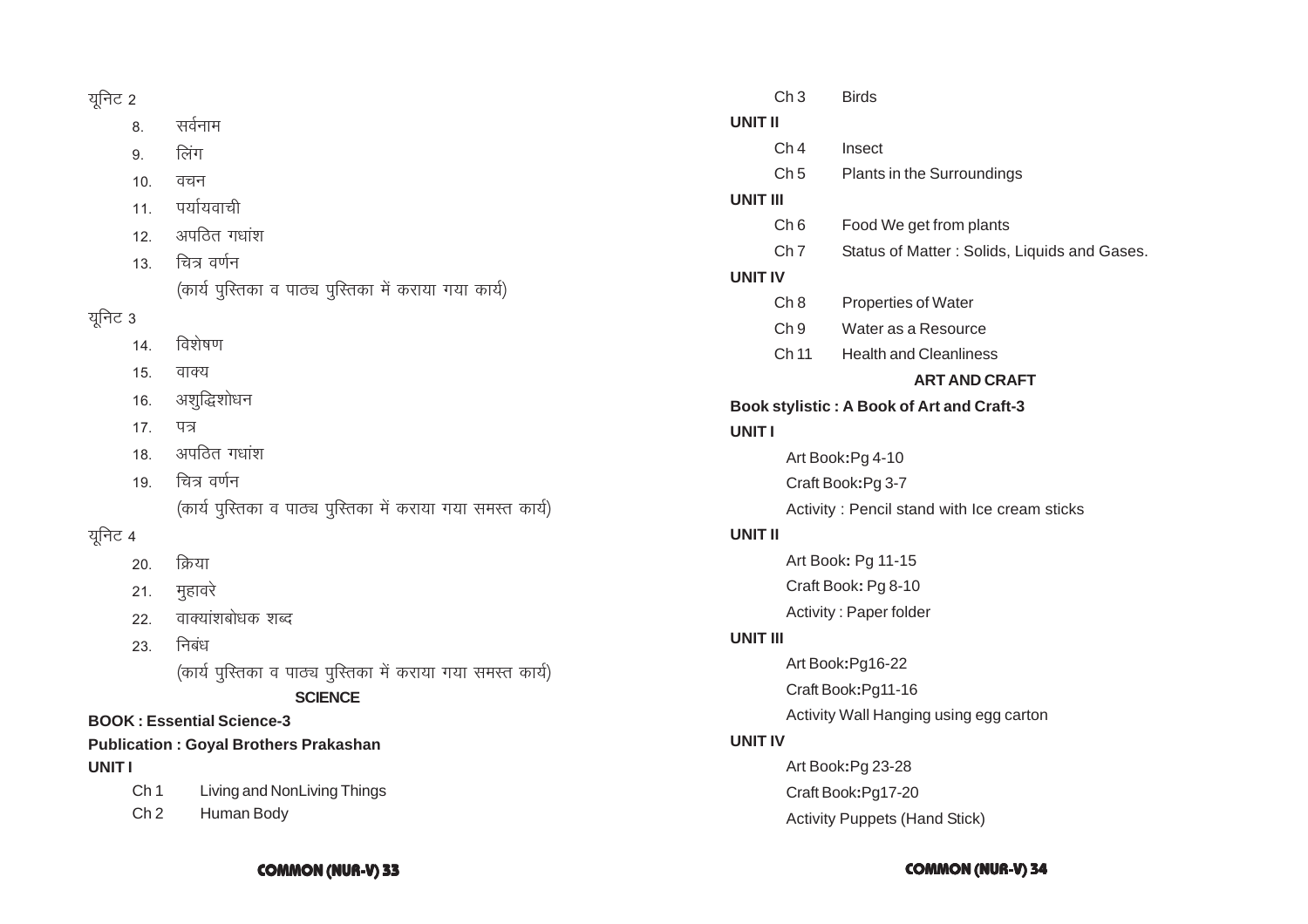### **COMPUTER**

### **Book Live Wire-3 Indannicca Learning UNIT I**

| 1.             | Computer and its working                     | (Ch 1) |
|----------------|----------------------------------------------|--------|
| 2.             | Hardware and software                        | (Ch 2) |
| Unit II        |                                              |        |
| 1.             | Introduction To windows 10                   | (Ch 3) |
| 2.             | <b>Working with Paint</b>                    | (Ch 4) |
| 3.             | Revision: Hardware and software              | (Ch 2) |
| Unit III       |                                              |        |
| 1.             | Introduction to World 2019                   | (Ch 5) |
| 2.             | Formatting inn World                         | (Ch 6) |
| 3.             | Revision: Introduction to Windows 10         |        |
| <b>Unit IV</b> |                                              |        |
| 1 <sub>1</sub> | Introduction to coding with Scratch          | (Ch 7) |
| 2.             | Revision: Formatting in word.                | (Ch 6) |
|                | <b>MATHEMATICS</b>                           |        |
|                | Book - Living Maths, Publisher - Ratna Sagar |        |
| <b>UNITI</b>   |                                              |        |
| 1.             | Large Numbers                                |        |
| 2.             | Addition                                     |        |
| 3.             | Subtraction                                  |        |
|                | Tables 2 to 8.                               |        |
| Unit II        |                                              |        |
| 4.             | Multiplication                               |        |

6. Division

7. More on division Tables 2 to 10. Revision - Addition and subtraction.

**Unit III**

- 8. Fractions
- 10. Measurements

# Tables 2 to 12 Revision - Multiplication and Division

# **Unit IV**

- 11. Geometry
- 12. Time
- 9. Money
- Tables 2 to 15

Revision - Fraction and Measurement

❐❐❐

# **COMMON (NUR-V) 35 COMMON (NUR-V) 36**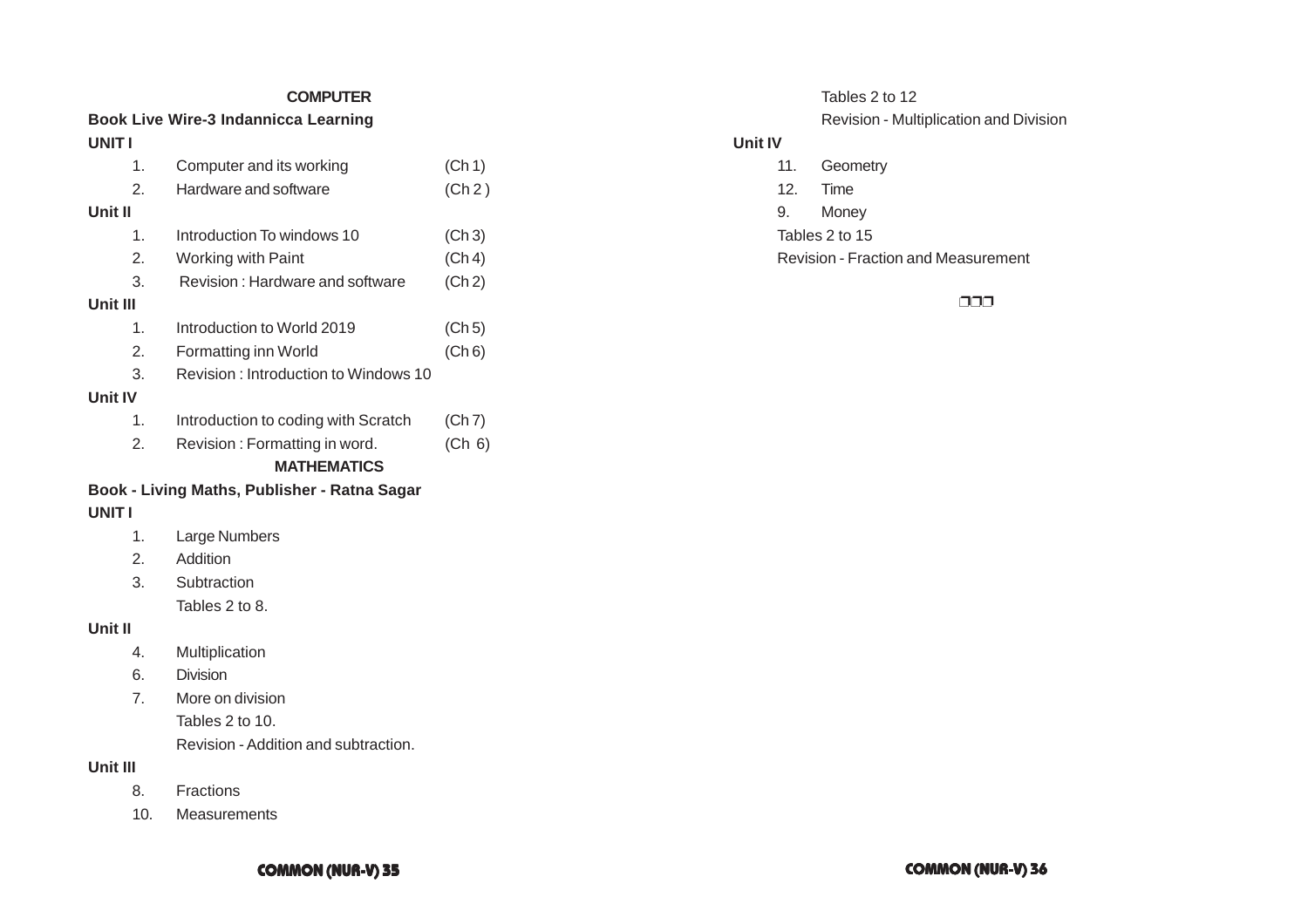# **SYLLABUS FOR CLASS - IV - 2022 - 2023 ENGLISH LITERATURE BOOK - MARIGOLD BOOK 4 (NCERT)**

### **UNIT I**

- 1. Wake Up! (Recitation)
- 2. Neha's Alarm Clock
- 3. Noses
- 4. The Little Fir Tree

### **UNIT II**

- 1. Nasruddin's Aim
- 2. Why? (Recitation)
- 3. Alice in Wonderland
- 4. Don't be afraid of the Dark

# **UNIT III**

- 1. Hiawatha (Recitation)
- 2. The Scholar's Mother Tongue
- 3. A watering rhyme
- 4. The Giving Tree

# **UNIT IV**

- 1. Books
- 2. Going to buy a Book
- 3. The Naughty Boy (Recitation)
- 4. Pinocchio
	- **ENGLISH LANGUAGE**

# **BOOK - ELEMENTARY ENGLISH GRAMMAR BOOK-3 (FOR CLASS) PUBLICATION - GOYAL BROTHERS PRAKASHAN**

# **UNIT I**

- 1. The Sentence
- 2. Subject and Predicate
- 3. The Noun : Kinds of Nouns
- 4. Nouns : Possessive Case
- 5. Number

# **Writing Skills**

- 1. Formal Letter
- 2. Unseen Passage
- 3. Picture Composition

# **UNIT II**

- 1. Gender
- 2. Kinds of Pronouns
- 3. The Relative Pronouns
- 4. The Adjectives : Kinds of Adjectives
- 5. Adjectives : Degrees of Comparison

# **Writing Skills**

- 1. Informal Letter
- 2. Unseen Passage
- 3. Paragraph Writing Revision- All the topics of previous unit

# **UNIT III**

- 1. The Verb : Kinds of Verbs
- 2. Forms of Verbs
- 3. Agreement of Verb with Subject
- 4. The Adverb : Kinds of Adverbs
- 5. Comparison of Adverbs

# **Writing Skills**

- 1. Formal Letter
- 2. Unseen Passage
- 3. Essay Writing
	- Revision : All the topics of previous unit.

# **UNIT IV**

- 1. Tenses
- 2. The Preposition
- 3. The Conjunction
- 4. Articles
- 5. Punctuation Mark and the Use of Capital Letters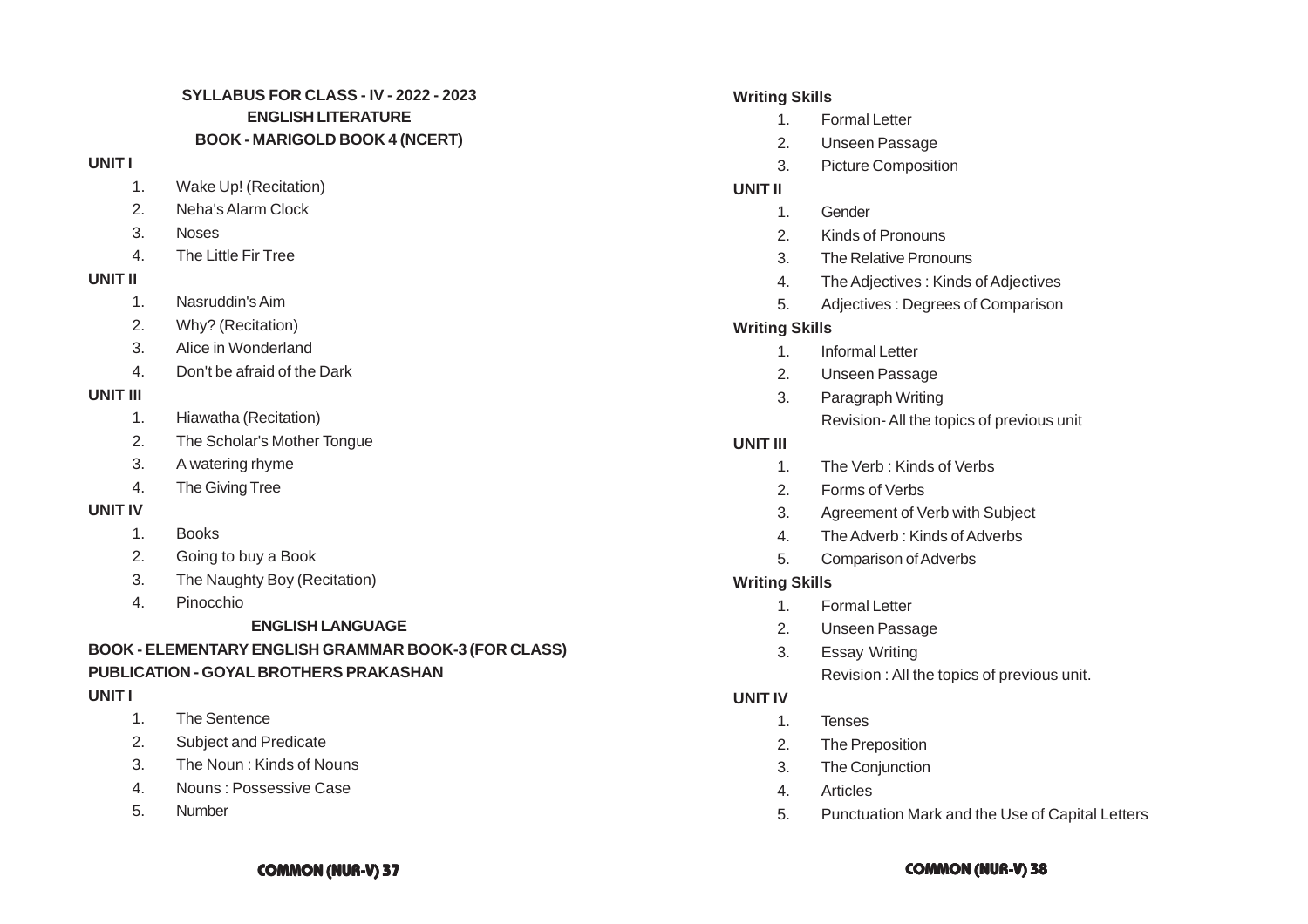**Writing skills** 

- $1.$ **Informal Letter**
- $2.$ **Unseen Passage**
- Story Expanding with the help of outlines  $\mathcal{R}$ Revision : All the topics of previous unit.

### **MATHEMATICS**

# **BOOK: LIVING MATHS - 4**

# **PUBLICATION RATNA SAGAR**

# UNIT<sub>1</sub>

- Place Value  $1<sub>1</sub>$
- $2<sub>1</sub>$ **Addition and Subtraction**
- $3.$ Multiplication
- $\overline{4}$ **Division** Tables 2 to 15

# **UNIT II**

- Multiples and Factors with HCF and LCM  $\mathbf{1}$ .
- $2.$ Fraction
- $\overline{3}$ . Decimals Tables 2 to 20

# **UNIT III**

- $1<sub>1</sub>$ Geometry
- $2.$ Measurement
- $\mathcal{R}$ Data Handing Tables 2 to 20

# **UNIT IV**

- **Symmetry and Patterns (Activity)**  $1<sub>1</sub>$
- $\mathcal{P}$ Perimeter and Area
- Time  $3.$
- Money and Unitary Method  $\overline{4}$ . Tables 2 to 20
- हिन्दी साहित्य पुस्तक : नूतन सरल हिंदी माला भाग-4 प्रकाशन गोयल बदर्स प्रकाशन यनिट $-1$ प्रकृति का संदेश (कविता)  $1.$ बद्धि की जीत (कहानी)  $\overline{2}$ (कार्य पुस्तिका व पाठ्य पुस्तिका में कराया गया समस्त कार्य) यनिट–2 बंधन का सुख (कविता)  $3<sub>1</sub>$ चिडिया की बच्ची (कहानी)  $\overline{4}$ (कार्य पुस्तिका व पाठ्य पुस्तिका में कराया गया समस्त कार्य) यनिट–3 शेखचिल्ली का सपना (कहानी)  $5<sub>1</sub>$ देश हमारा (कविता)  $6.$ आओं करें प्रकृति की रक्षा (कहानी)  $7<sup>7</sup>$ (कार्य पुस्तिका व पाठ्य पुस्तिका में करया गया समस्त कार्य) यूनिट–4 अगर न नभ में बादल होते (कविता) 8. कीमती है जल (कहानी)  $9<sub>1</sub>$ अमृत वचन (दोहे)  $10<sub>1</sub>$ कार्य पुस्तिका व पाठ्य पुस्तिका में कराया गया समस्त कार्य) हिन्दी व्याकरण पुस्तक : नवीन हिंदी व्यावहारिक व्याकरण तथा रचना भाग-4 ्<br>प्रकाशन : गोयल ब्रदर्स प्रकाशन यनिट $-1$ भाषा और व्याकरण  $1$ वर्ण, वर्णमाला और मात्रा  $2<sup>1</sup>$ शब्द  $3<sub>1</sub>$ संज्ञा, संज्ञा के भेद  $\overline{4}$ अपठित गदयांश 5.
	- चित्र वर्णन 6.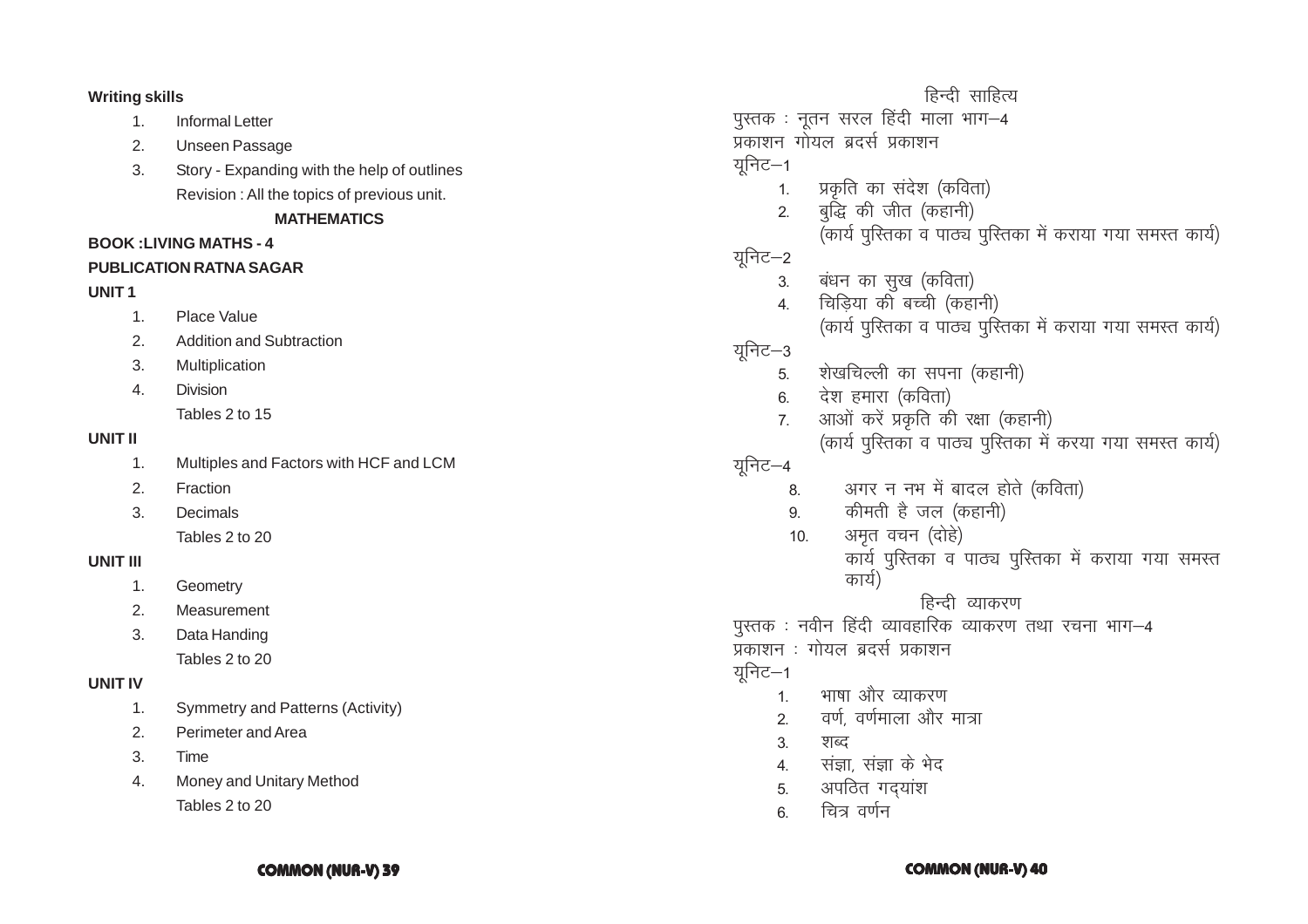|         | 7.  | निबंध                                                       |
|---------|-----|-------------------------------------------------------------|
|         |     | (कार्य पुरितका व पाठ्य पुरितका में कराया गया समस्त कार्य)   |
| यूनिट–2 |     |                                                             |
|         | 8.  | लिंग                                                        |
|         | 9.  | वचन                                                         |
|         | 10. | सर्वनाम                                                     |
|         | 11. | विलोम                                                       |
|         | 12. | पर्यायवाची                                                  |
|         |     | 13. पत्र (औपचारिक)                                          |
|         |     | 14. अपठित गधांश                                             |
|         | 15. | चित्र वर्णन                                                 |
|         |     | (कार्य पुस्तिका व पाठ्य पुस्तिका में कराया गया समस्त कार्य) |
| यूनिट–3 |     |                                                             |
|         | 16. | विशेषण                                                      |
|         | 17. | विराम चिहन                                                  |
|         |     | 18. मुहावरे                                                 |
|         |     | 19. पत्र (अनौपचारिक)                                        |
|         | 20. | अपठित गद्यांश                                               |
|         | 21. | चित्र वर्णन                                                 |
|         |     | (कार्य पुस्तिका व पाठ्य पुस्तिका में कराया गया समस्त कार्य  |
| यूनिट–4 |     |                                                             |
|         | 22. | क्रिया                                                      |
|         | 23. | वाक्यांश के लिए एक शब्द                                     |
|         |     | 24. अशुद्धि शोधन                                            |
|         |     | 25. अपठित गद्यांश                                           |
|         |     | 26. पत्र (अनौपचारिक)                                        |
|         | 27. | निबंध                                                       |
|         |     | (कार्य पुस्तिका व पाठ्य पुस्तिका में कराया गया कार्य)       |
|         |     | <b>SCIENCE</b>                                              |
|         |     | <b>BOOK: Essential Science-4</b>                            |
|         |     | <b>Publisher: Goyal Brothers Prakashan</b>                  |
| UNIT I  |     |                                                             |

|                | Ch 1 Food We Eat                        |                                                 |  |
|----------------|-----------------------------------------|-------------------------------------------------|--|
|                | Ch 2 The Teeth                          |                                                 |  |
|                | Ch 3 The Digestive and Excretory System |                                                 |  |
| UNIT II        |                                         |                                                 |  |
|                | Ch 4 Adaptation in Animals              |                                                 |  |
|                | Ch 5 Adaptation in Plants               |                                                 |  |
|                |                                         | Ch 6 Plants in the Surroundings and environment |  |
| UNIT III       |                                         |                                                 |  |
|                | Ch 7 Air                                |                                                 |  |
|                | Ch 8 Materials and Solutions            |                                                 |  |
|                | Ch 9 Light                              |                                                 |  |
| <b>UNIT IV</b> |                                         |                                                 |  |
|                | Ch 10 Measurement                       |                                                 |  |
|                | Ch 11 Push and Pull                     |                                                 |  |
|                | Ch 12 Friction as a Force               |                                                 |  |
|                |                                         | <b>ART AND CRAFT</b>                            |  |
| <b>UNITI</b>   | Book stylistic: A book of Art / Craft-4 |                                                 |  |
|                | Art Book:                               | Pgs 4-10                                        |  |
|                | Craft Book:                             | Pgs 3-7                                         |  |
|                | Activity Plastic spoon craft S7         |                                                 |  |
| UNIT II        |                                         |                                                 |  |
|                |                                         |                                                 |  |
|                | Art Book:                               | Pg 11-15                                        |  |
|                | Craft Book:                             | Pg-8-10                                         |  |
|                | <b>Activity: Stone Painting</b>         |                                                 |  |
| UNIT III       |                                         |                                                 |  |
|                | Art Book:                               | Pg16-22                                         |  |
|                | Craft Book:                             | Pg-11-16                                        |  |
|                | <b>Activity: Pot Painting</b>           |                                                 |  |
| <b>UNIT IV</b> |                                         |                                                 |  |
|                | Art Book:                               | PG23-28                                         |  |
|                |                                         |                                                 |  |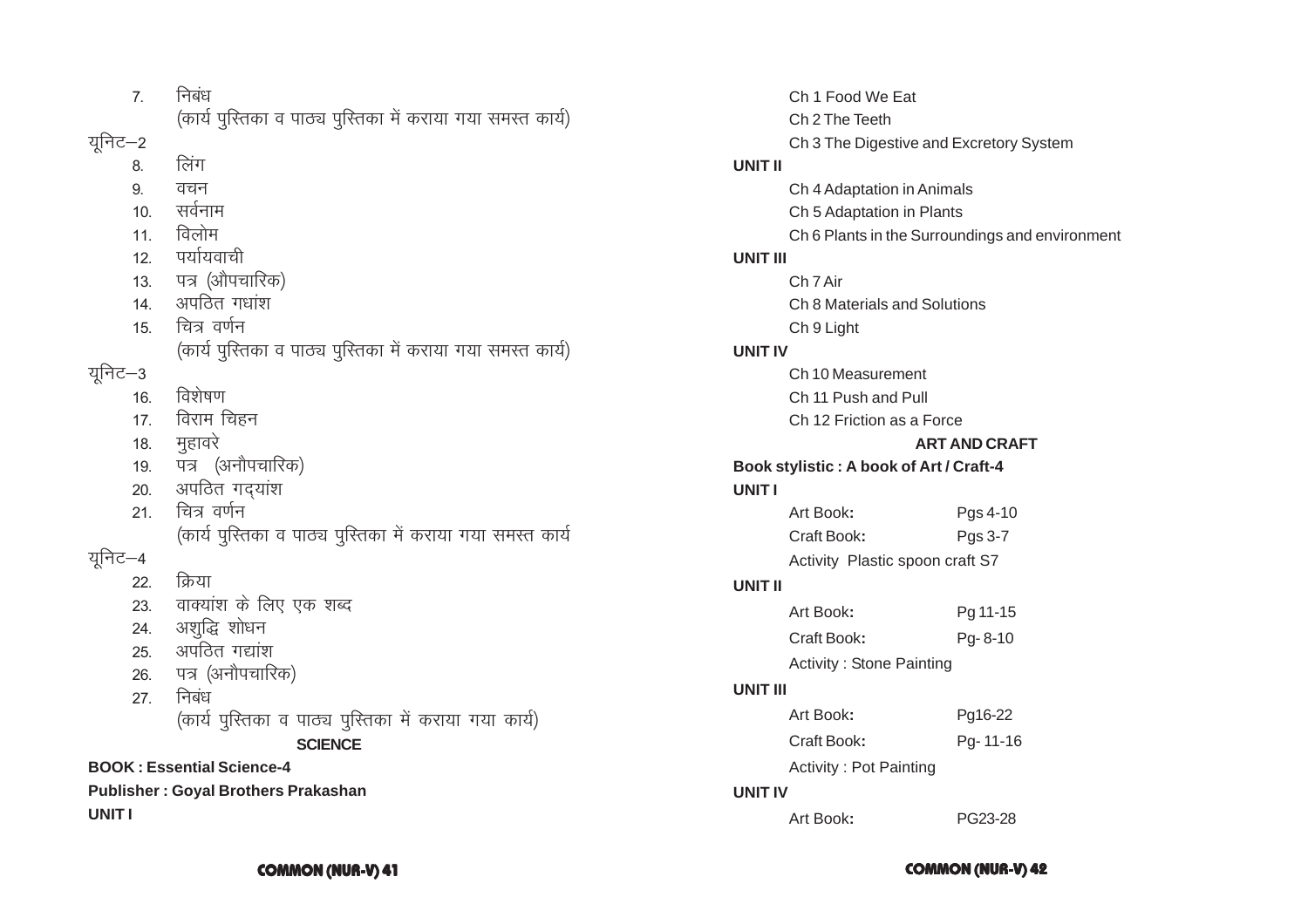|                | Craft Book:                 |                                            | Pg17-20                                               |            |
|----------------|-----------------------------|--------------------------------------------|-------------------------------------------------------|------------|
|                |                             |                                            | Activity: Newspaper craft (Home useful)               |            |
|                |                             |                                            | <b>COMPUTER</b>                                       |            |
|                |                             |                                            | <b>Book: Live Wire-4 Interactive Computer Science</b> |            |
|                |                             | <b>Publisher: Indannica Learning</b>       |                                                       |            |
| UNIT I         |                             |                                            |                                                       |            |
|                | 1.                          |                                            | <b>Advanced Computer Devices</b>                      | $(Ch - 1)$ |
|                | 2.                          |                                            | Memory and Storage Devices                            | $(Ch-2)$   |
| Unit II        |                             |                                            |                                                       |            |
|                | 1.                          |                                            | More on Scratch Coding and Games (Ch-7)               |            |
|                | 2.                          | Introduction to Powerpoint                 |                                                       | $(Ch - 6)$ |
| Unit III       |                             |                                            |                                                       |            |
|                | 1.                          | More on Windows 10                         |                                                       | $(Ch-3)$   |
|                | 2.                          | More on Word                               |                                                       | $(Ch-4)$   |
| <b>UNIT IV</b> |                             |                                            |                                                       |            |
|                | 1.                          |                                            | Working with objects in word                          | $(Ch-5)$   |
|                | 2.                          | The Internet                               |                                                       | $(Ch-8)$   |
|                | 3.                          | Revision: More on Word                     |                                                       | $(Ch-4)$   |
|                |                             |                                            | <b>SOCIAL STUDIES</b>                                 |            |
|                |                             | <b>Book: Essential Social Studies-4</b>    |                                                       |            |
|                |                             | <b>Publisher: Goyal Brothers Prakashan</b> |                                                       |            |
| <b>UNIT1</b>   |                             |                                            |                                                       |            |
|                |                             | CH-1 History and Its sources               |                                                       |            |
|                | CH-2 Calendars and Timeline |                                            |                                                       |            |
|                | CH-3 Introduction to Civics |                                            |                                                       |            |
|                |                             | CH-4 Responsibilities of a Good Citizen    |                                                       |            |
| UNIT II        |                             |                                            |                                                       |            |
|                |                             | CH-5 Motions of the Earth                  |                                                       |            |
|                |                             | CH-6 The Four Domains of the earth         |                                                       |            |
|                |                             | CH-7 Major Land forms                      |                                                       |            |

|                        | CH-9 The States of India                                           |
|------------------------|--------------------------------------------------------------------|
|                        | CH-11 Important cities                                             |
| <b>UNIT III</b>        |                                                                    |
|                        | CH-10 Agriculture in India                                         |
|                        | CH-16 Major Rivers of India                                        |
|                        | CH-17 Unity in Diversity                                           |
|                        | <b>CH-18 Environmental Pollution</b>                               |
| <b>UNIT IV</b>         |                                                                    |
|                        | CH-8 Maps: Our Guides                                              |
|                        | CH-12 Northern Mountains: The Himalayan Region                     |
|                        | CH-13 The Northern Plains                                          |
|                        | CH-14 The Great Indian Desert                                      |
|                        | CH-15 The Peninsular Plateau                                       |
|                        | <b>GENERAL KNOWLEDGE</b>                                           |
|                        | <b>Book: Know for Sure-4</b>                                       |
|                        | <b>Publication : Indiannicca Learning</b>                          |
| <b>UNIT1</b>           |                                                                    |
|                        | Pg no 2,3,4,5,7,8,9,10,11,12,13,15,16,17,18,20,21, Current affairs |
| UNIT <sub>2</sub>      |                                                                    |
|                        | Pg no 23,24,25,26,27,28,29,30,31,32,33,36,37, Current affairs      |
| <b>UNIT3</b>           |                                                                    |
|                        | Pg no 39,40,41,43,44,45,46,47,48,49,50,51,52,53,54, Current        |
| affairs                |                                                                    |
| Unit 4                 |                                                                    |
|                        | Pg no 55,56,58,59,61,62,63,64, 65,66,67,68,69,70,71,72,73,75       |
| <b>Current Affairs</b> |                                                                    |
|                        |                                                                    |
|                        | םםם                                                                |
|                        |                                                                    |
|                        |                                                                    |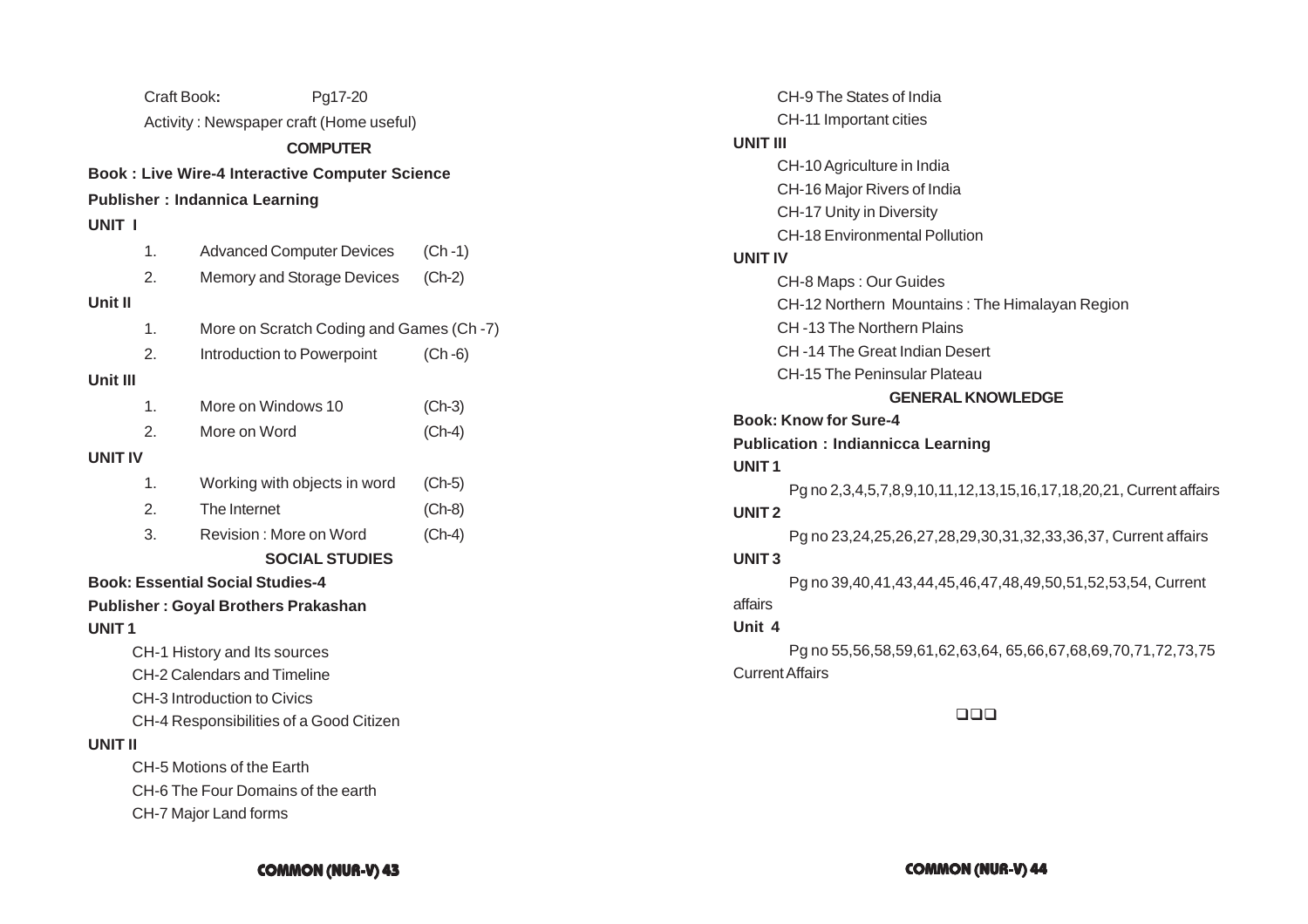# **SYLLABUS FOR CLASS V 2022 - 2023 ENGLISH LITERATURE**

### **BOOK :**

# **UNIT I (March-July)**

- 1. Ice-Cream man (Poem)
- 2. Wonderful Waste
- 3. Flying Together
- 4. Team Work (Poem-recitation)

# **Unit II (July-September)**

- 1. My shadow (poem)
- 2. My elder brother
- 3. Who will be Ningthou?
- 4. Crying (Poem-recitation)

# **Unit III (September-December)**

- 1. The Lazy Frog (Poem)
- 2. Rip Van Winkle
- 3. The talktime barber
- 4. Malu Bhalu (Poem-recitation)

# **Unit IV (December-February)**

- 1. Topey-Turkey land (Poem)
- 2. Gulliver's Travel
- 3. The little bully
- 4. Sing a song of people (Poem-recitation) **ENGLISH LANGUAGE**

# **BOOK : Elementary English Grammar & Composition**

# **UNIT I**

- 1) The Sentences
- 2) Kinds of Sentences
- 3) Subject and Predicate
- 4) The Nouns & Kinds of Noun
- 5) Nouns Possessive case
- 6) Simile
- 7) Number

| <b>Writing Skill</b>  |                                                     |
|-----------------------|-----------------------------------------------------|
| 1)                    | <b>Formal letter</b>                                |
| 2)                    | Unseen Passage                                      |
| 3)                    | Paragraph Writing                                   |
| Unit II               |                                                     |
| 1)                    | The Adjective - Kind of Adjectives                  |
| 2)                    | Adjectives - Degree of Comparison                   |
| 3)                    | The Pronoun - Kinds Of Pronoun                      |
| 4)                    | The Verb - Kinds of Verb                            |
| 5)                    | The Adverb - Kinds of Adverbs                       |
| 6)                    | Gender                                              |
| <b>Writing Skills</b> |                                                     |
| 1)                    | Informal letter                                     |
| 2)                    | Unseen Passage                                      |
| 3)                    | <b>Picture Composition</b>                          |
|                       | Revision of all the Chapters from the Previous unit |
| Unit III              |                                                     |
| 1)                    | Personal Pronoun - Number, Gender, Case             |
| 2)                    | Active passive voice                                |
| 3)                    | <b>Articles</b>                                     |
| 4)                    | The conjunction                                     |
| 5)                    | The preposition                                     |
| 6)                    | Strong and Weak Verbs                               |
| <b>Writing Skills</b> |                                                     |
| 1)                    | <b>Formal Letter</b>                                |
| 2)                    | Unseen passage                                      |
| 3)                    | Essay                                               |
|                       | Revision of all the chapters from previous units.   |
| <b>Unit IV</b>        |                                                     |
| 1)                    | Punctuation and Usage of Capital Letter             |
| 2)                    | <b>Tenses</b>                                       |
| 3)                    | Agreement of Verb with subject                      |
|                       |                                                     |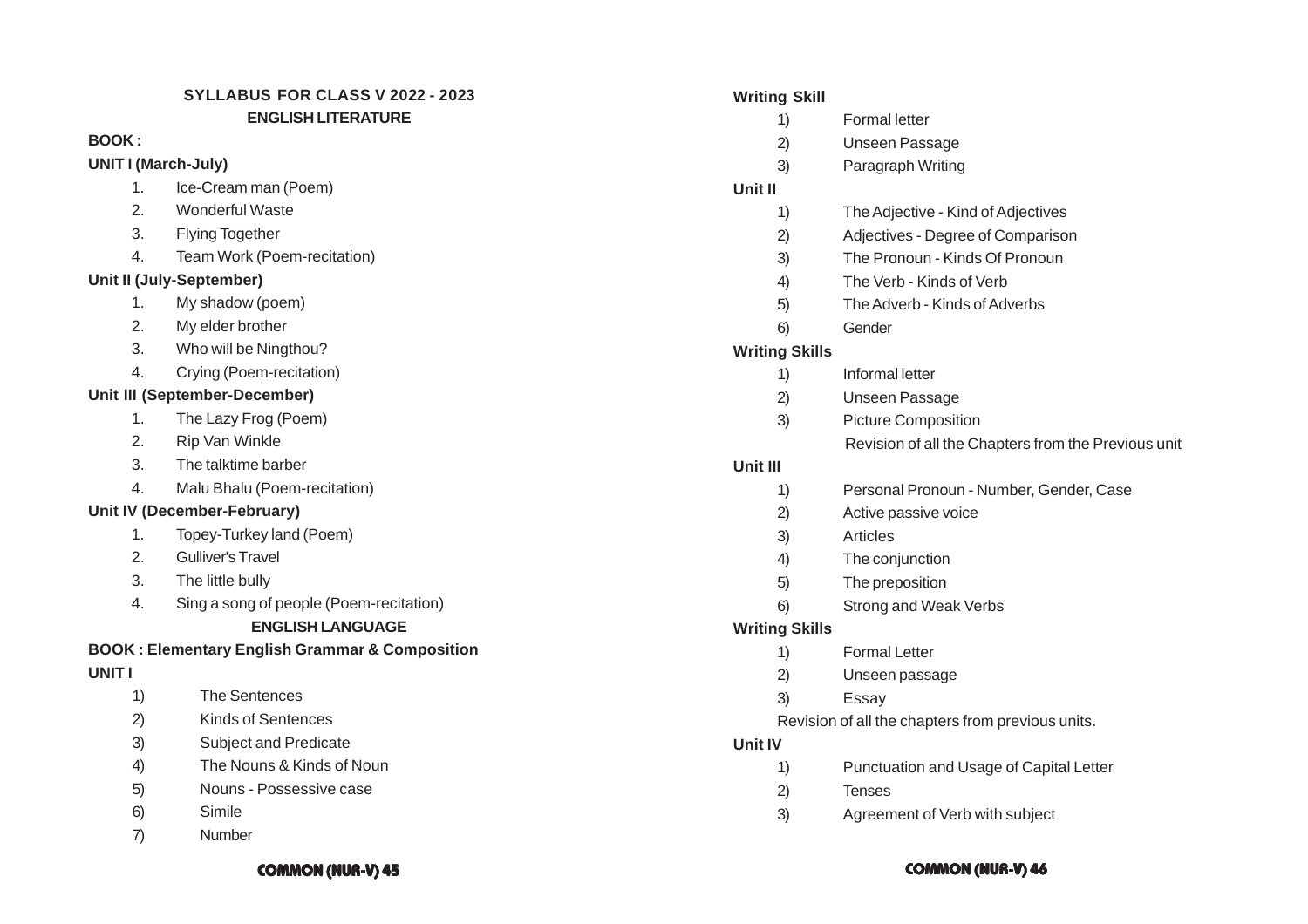### **COMMON (NUR-V) 47 COMMON (NUR-V) 48**

# यूनिट $-1$

पुस्तक : नवीन हिन्दी व्यावहारिक व्याकरण तथा रचना प्रकाशन : गोयल ब्रदर्स प्रकाशन

# हिन्दी व्याकरण

- (कार्य पुस्तिका व पाठ्य पुस्तिका में कराया गया समस्त कार्य)
- 10.  $\overline{q}$  कविता हम हैं पहरेदार देश के
- 9. पाठ इक्कीसवीं सदी का करिश्मा
- $8.$  पाठ अनमोल दोहे
- यूनिट–4 (इकाई चार)
- (कार्य पुस्तिका व पाठ्य पुस्तिका में कराया गया समस्त कार्य)
- $7.$  पाठ मोबाइल फोन
- 6. पाठ बुलंद नारे आज़ादी के
- $5.$ कविता काँटों में राह बनाते हैं
- यूनिट–3 (इकाई तीन)
- (कार्य पुस्तिका व पाठ पुस्तिका में कराया गया समस्त कार्य)
- $4.$  पाठ प्रभु का पेट दर्द
- 3. कविता दिए का अभिमान
- यूनिट–2 (इकाई दो)
- (कार्य पुस्तिका व पाठ्य पुस्तिका में कराया गया समस्त कार्य)
- 2.  $\Box$ पाठ शेर और लडका
- $1.$  कविता एक बूँद
- यूनिट–1 (इकाई एक)
- प्रकाशनगोयल ब्रदर्स प्रकाशन
- $q$ रतक: नूतन सरल हिन्दी माला $-$ (5)
- हिन्दी साहित्य
- **Revision of all the chapters from the previous units.**
- 3) Story writing
- 2) Unseen passage
- 1) Informal letter
- 
- **Writing Skills**
- 4) Direct & Indirect Speech

(कार्य पुस्तिका व पाठ्य पुस्तिका में कराया गया समस्त कार्य)

- $7 \sqrt{2}$ वर्णन
- 6. अपठित गद्यांश
- 5. विलोम
- 4. निबंध
- 3. अनेक शब्दों के लिए एक शब्द
- 2. श्रुतिसम भिन्नार्थक शब्द
- 1. क्रिया
- यूनिट–4
- (कार्य पुस्तिका व अभ्यास पुस्तिका में कराया गया समस्त कार्य)
- 18 वित्र वर्णन
- 17. पत्र अनौपचारिक
- 16. अपठित गद्यांश
- 
- 15. मुहावरे
- 14. शुद्ध वर्तनी, विराम चिह्न
- यूनिट $-3$ 13. विशेषण
- (कार्य पुस्तिका एवं पाठ्य पुस्तिका में कराया गया समस्त कार्य)
- 12. चित्र वर्णन
- $11.$  अपठित गद्यांश
- 10. पर्यायवाची
- 9. सर्वनाम
- 8. संज्ञा के विकार, लिंग, वचन, कारक
- यूनिट–2
- कार्य पुस्तिका व पाठ्य पुस्तिका में कराया गया समस्त कार्य
- 7. वित्र वर्णन
- 6. अपठित गद्यांश
- 5. पत्र औपचारिक
- $\overline{4}$  and and a control and  $\overline{4}$
- 3. संज्ञा
- $2.$  वर्ण
- 1. माषा और व्याकरण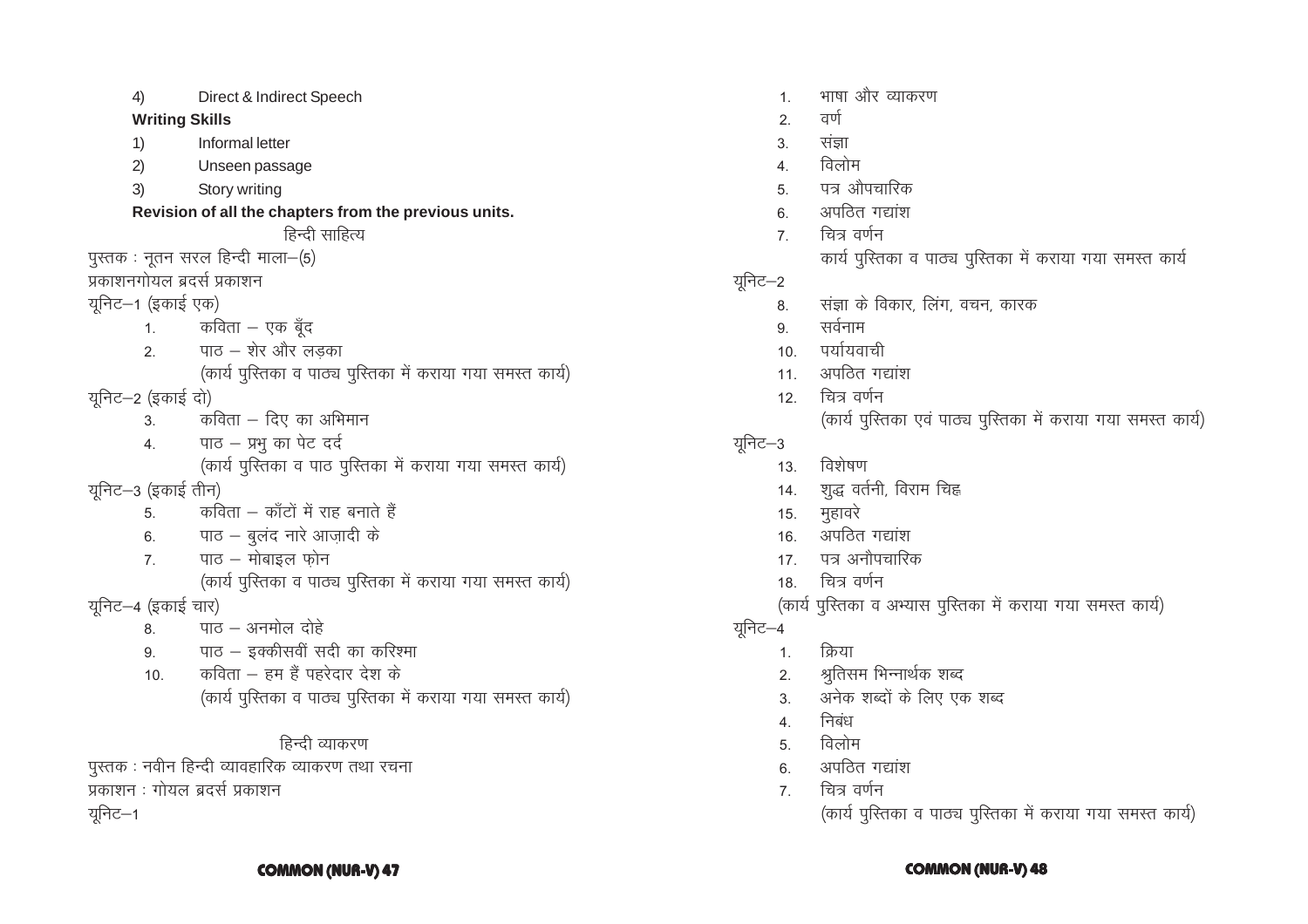|                                              | <b>SCIENCE</b>                                       | <b>UNIT IV</b>                                          |                                               |        |  |
|----------------------------------------------|------------------------------------------------------|---------------------------------------------------------|-----------------------------------------------|--------|--|
| <b>BOOK: Essential Science-5</b>             |                                                      |                                                         | Art Book:<br>Pg. 23-28                        |        |  |
| <b>Publication: Goyal Brothers Prakashan</b> |                                                      |                                                         | Craft Book:<br>Pg. 17-20                      |        |  |
| <b>UNIT I (March-July)</b>                   |                                                      | Activity: Flowers stick with Pat (Satin flower)         |                                               |        |  |
| Pollination<br>1.                            |                                                      |                                                         | <b>COMPUTER</b>                               |        |  |
| 2.<br><b>Plant Reproduction</b>              |                                                      | <b>BOOK : Live Wire -5 Interactive Computer Science</b> |                                               |        |  |
| 3.                                           | Solids, Liquids and Gases                            | <b>Publisher: Indiannica learning</b>                   |                                               |        |  |
| <b>UNIT II (July-September)</b>              |                                                      | Unit I                                                  |                                               |        |  |
| Human Circulatory System<br>4.               |                                                      | 1.                                                      | <b>History of Computer</b>                    | (Ch 1) |  |
| The Skeletal System<br>5.                    |                                                      | 2.                                                      | Tables in word                                | (Ch 2) |  |
| 6.<br>Work and Energy                        |                                                      | Unit II                                                 |                                               |        |  |
| <b>UNIT III (September-December)</b>         |                                                      | 1.                                                      | Using mail merge                              | (Ch 3) |  |
| Food and Health<br>7 <sub>1</sub>            |                                                      | 2.                                                      | More on Power Point                           | (Ch 4) |  |
| 8.                                           | Interdependence in living Beings: Plants and Animals | Unit III                                                |                                               |        |  |
| 9.<br>Cleanliness and Hygiene                |                                                      | 1.                                                      | Advance coding in scratch                     | (Ch 5) |  |
| <b>UNIT IV (December-February)</b>           |                                                      | 2.                                                      | Email<br>(Ch 7)                               |        |  |
| Sound and Noise<br>10.                       |                                                      | <b>UNIT IV</b>                                          |                                               |        |  |
| <b>Light and Shadow</b><br>11.               |                                                      | 1.                                                      | Introduction to Excel                         | (Ch 6) |  |
| 12.<br>Simple machines                       |                                                      | 2.                                                      | Algorithm and flow chat                       | (Ch 8) |  |
|                                              | <b>ART AND CRAFT</b>                                 |                                                         | Revision: Advanced coding in scratch          | (Ch 5) |  |
| Book stylistic: A Book of Art / Craft-5      |                                                      | <b>SOCIAL STUDIES</b>                                   |                                               |        |  |
| <b>UNIT I</b>                                |                                                      | <b>Book: Essential Social Studies-5</b>                 |                                               |        |  |
| Art Book:                                    | Pg. no. 4-10                                         | <b>Publisher: Goyal Brothers Prakashan</b>              |                                               |        |  |
| Craft Book:                                  | Pg. no. 3-7                                          | Unit I                                                  |                                               |        |  |
| Activity: Fabric painting                    |                                                      | 1.                                                      | Evolution of Man                              |        |  |
| <b>UNIT II</b>                               |                                                      | 2.)                                                     | The Stone Age                                 |        |  |
| Art Book:<br>Pg. no. 11-15                   |                                                      | 3.)                                                     | <b>Evolution of Transport System</b>          |        |  |
| Craft Book:<br>Pg. no. 8-10                  |                                                      | 4.)                                                     | Evolution of Writing and Communication System |        |  |
| Activity: Tile painting / Glass painting     |                                                      | <b>UNIT II</b>                                          |                                               |        |  |
| <b>UNIT III</b>                              |                                                      | 1.)                                                     | <b>Fundamental Rights and Duties</b>          |        |  |
| Art Book:                                    | Pg. no. 16-22                                        | 2.)                                                     | Our Government                                |        |  |
| Craft Book:                                  | Pg no. 11-16                                         | 3.)                                                     | India Location and Extent                     |        |  |
| Activity: Decorative items with jute         |                                                      |                                                         |                                               |        |  |

# **COMMON (NUR-V) 49 COMMON (NUR-V) 50**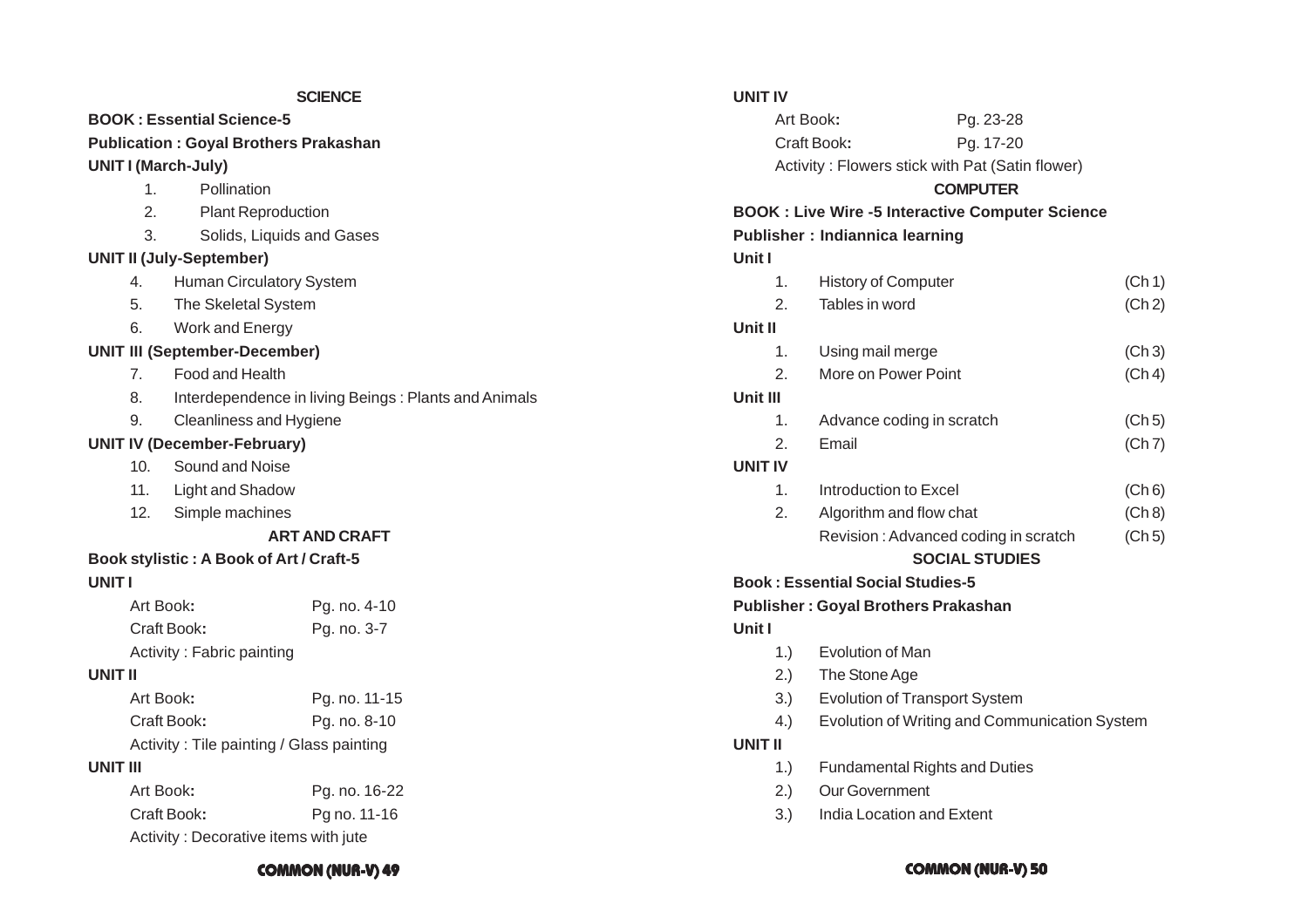### **COMMON (NUR-V) 51 COMMON (NUR-V) 52**

- 4. श्लोक
- 
- $3.$  धातू रुप खाद (लटलकार)
- -
- 

1. करण कारक

- 
- 2. सम्प्रदान कारक
	-

1. पुरुष तथा बहुवचन

3. पठ् धातु रूप (लट्लकार)

- 
- 
- 
- 2. हिवचन
- 
- 
- 
- 
- 
- 
- 
- 
- 
- 
- 
- 
- 
- 
- 
- 
- 
- 
- 
- 
- 3 श्लोक
- यनिट $-2$ 1. कर्ता कारक

2. कर्म कारक

- 2. संज्ञा (पुल्लिंग, स्त्रीलिंग, नपुसंक लिंग) 3. गिनती (१ से १० तक संस्कृत शब्दों में)
- 1. वर्णमाला
- 

संस्कृत

- प्रकाशन गोयल ब्रदर्स प्रकाशन
- 
- 

यूनिट—3

युनिट $-4$ 

- यूनिट $-1$
- पुस्तक ऐलीमेन्ट्री संस्कृत मैनुअल भाग-1
- 3.) Agriculture in India 4.) Industries in India
- 

4.) Our Neighbouring Countries

1.) Latitudes and Longitudes 2.) Weather and Climate 3.) Our Environment

5.) The Climate of India (Activity chapter)

**FRENCH**

**URDU**

2. Huroof Tahajji (Alphabet) With Airaabs

**Unit 1**

**Unit 2**

**Unit 3**

**UNIT 4**

**UNIT 1**

**Unit -2**

**UNIT 3**

**Unit -4**

**Book - Bageecha-1**

1. Greetings 2. Alphabets

1. Numbers (1-50) 2. Ordinal numbers

1. The objects 2. Seasons

1. Days of the week 2. Month's name 3. Presentez Vous !

**Publication - New Saraswati House**

1. Page No. 6-13

1. Page No. 16-28 2. Alphabet with Airaabs 3. Urdu Numbers 31-50

1. Page no. 30-41

1. Page no. 42-52 2. Alphabet with Airaab

2. Alphabet with Airaabs 3. Urdu Numbers 51-80

3. Urdu Numbers 1-30

- 
- 
- 
- 

- 
- 
- 
- 5.) Precautions for Natural Disasters

- 4.) Natural Disasters
- 

# **UNIT IV**

**UNIT III**

- 
- 
- 
- 
- 

- 
- 
- 
- 

# 1.) Natural Vegetation

- 2.) Natural Resources
- 
- 
- 
-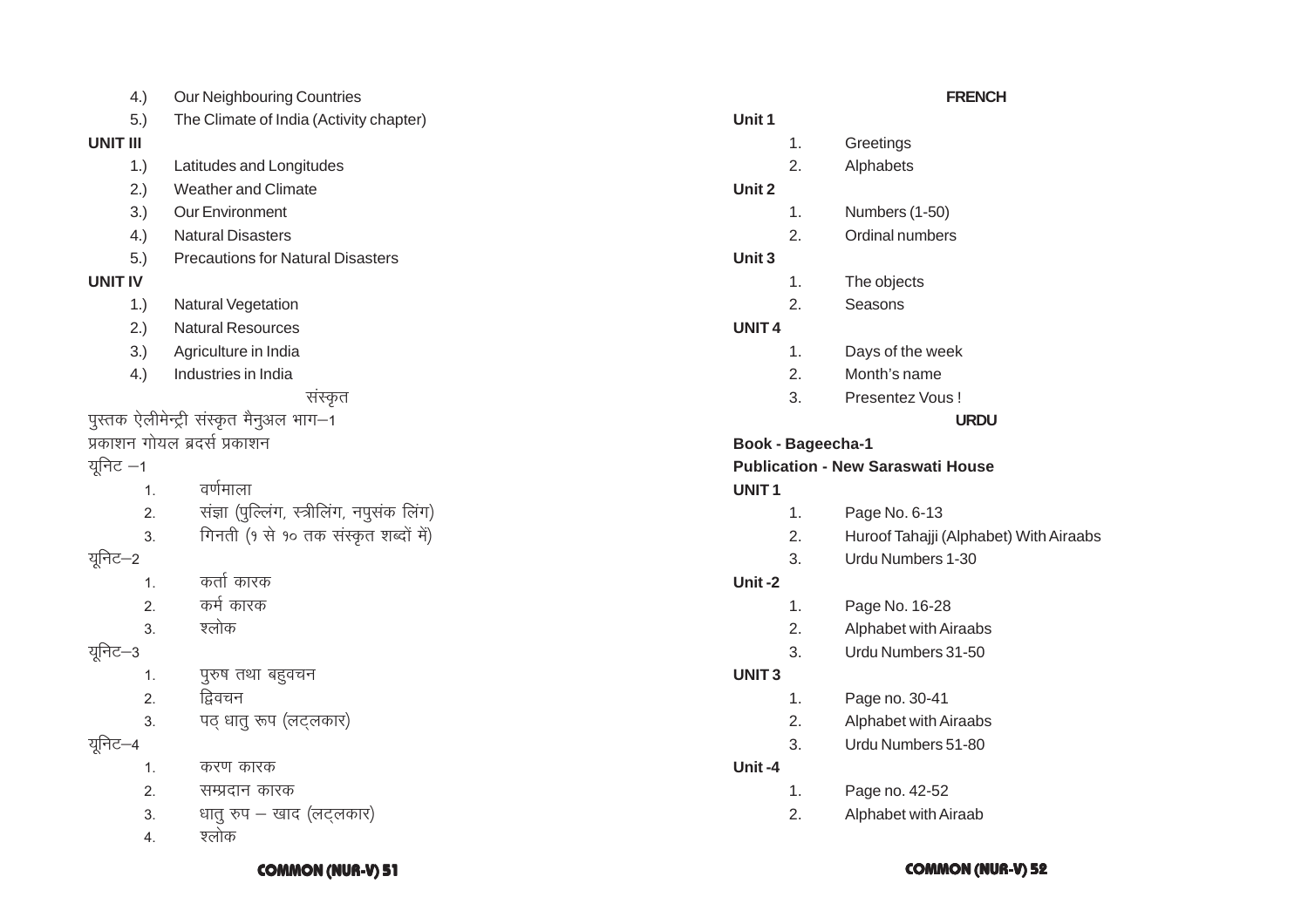### 3. Urdu Numbers 81-100

### **GENERAL KNOWLEDGE**

# **BOOK : KNOW FOR SURE INDIANNICA LEARNING**

- **UNIT -1** 1,3,4,6,10,11,12,13,16,18 CURRENT AFFAIRS
- **UNIT -2** 23,24,25,26,27,29,33,35,36,37 CURRENT AFFAIRS
- **UNIT -3** 38,39,47,49,51,52,54,57,59,60 CURRENT AFFAIRS
- **UNIT -4** 63,67,68,69,72,74,76,77,78,79 CURRENT AFFAIRS

**MATHEMATICS**

### **BOOK :LIVING MATHS 5**

### **PUBLICATION - RATNA SAGAR**

# **UNIT I**

- 1. Place Value
- 2. The Four Operations
- 3. Multiples and Factors
- 4. Fractions

Tables2 to 20

### **UNIT II**

- 1. Decimals
- 2. Symmetry, Patterns and Nets (Activity)
- 3. Percentage Revision: Fractions Tables2 to 20

### **UNIT III**

- 1. Measurement
- 2. Area and Volume
- 3. Geometry
- 4. Time and Temperature Revision : Decimals

Tables 2 to 20

### **UNIT IV**

- 1. Money
- 2. Data Handing
- 3. Map Study (Activity)
- 4. Algebra Revision : Measurement

Tables 2 to 20

 $\Box \Box \Box$ 

**COMMON (NUR-V) 53 COMMON (NUR-V) 54**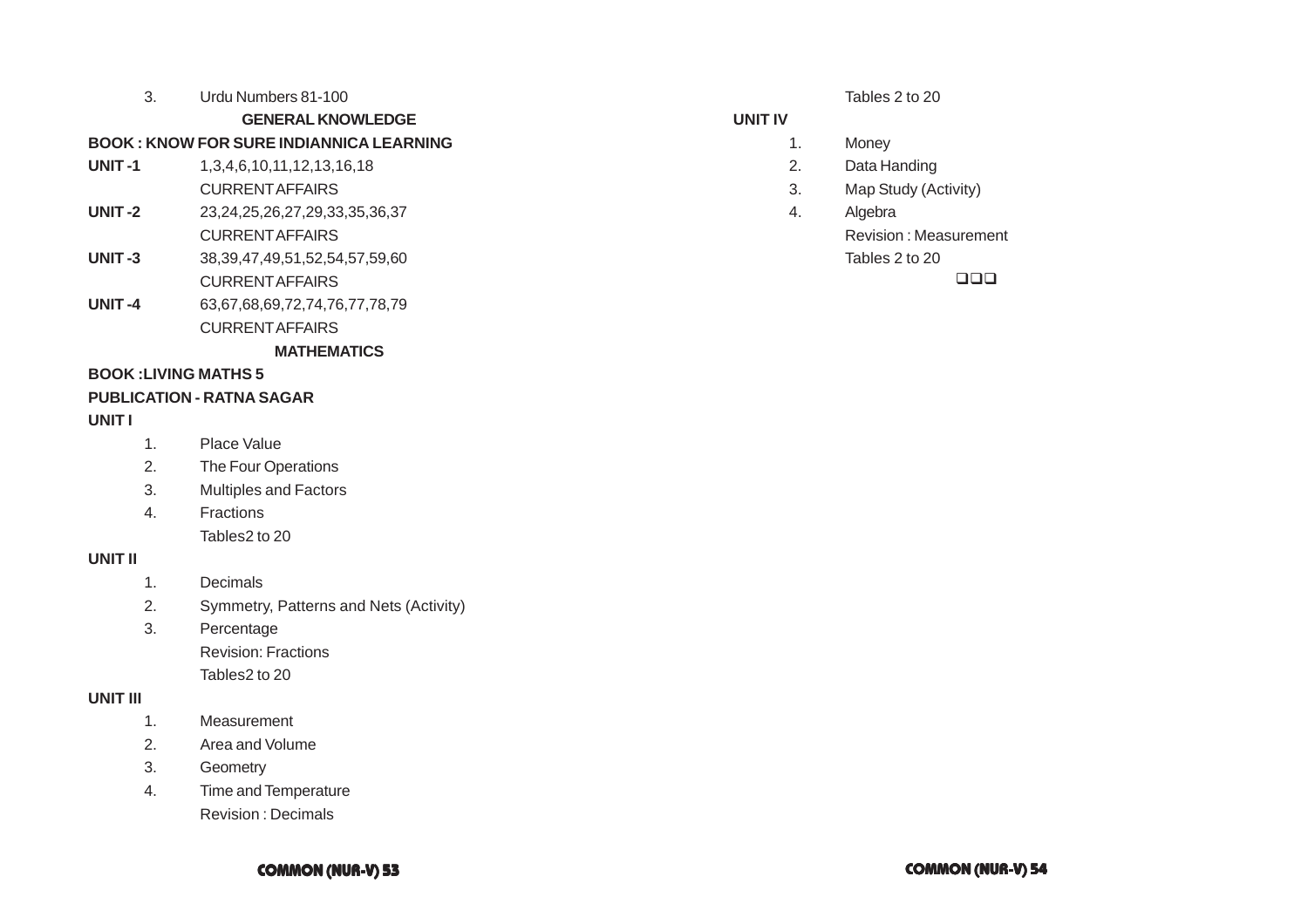### **SYLLABI FOR CLASS - VI - 2022-2023 FRENCH**

### **Half Yearly**

- 1. Revision of class V
- 2. The professions
- 3. Nationalities
- 4. Presentez Vous !

### **Annual /Final Examination**

- 1. The Places
- 2. Modes of transport
- 3. Body Parts
- 4. Sentences making

### **CHEMISTRY**

# **BOOK : Learning elementary for ICSE School 6 Publisher : Goyal Brothers Prakashan**

### **Periodic test 1**

- 1. Introduction to chemistry
- 2. Matter

### **Half yearly examination**

- 1. Introduction to chemistry
- 2. Elements, Compounds and mixtures
- 3. Matter

### **Periodic test 2**

- 4. Water
- 5. Air and atmosphere

**Revision chapters:**

**3. Matter**

### **Physics**

# **Book : Learning elementary Physics for ICSE School 6 Publisher : Goyal Brothers Prakashan Periodic test 1**

- 1. Matter
- 2. Physical quantities and Measurement

### **Half yearly examination**

- 1. Matter
- 2. Physical quantities and Measurement
- 3. Force

### **Periodic test 2**

- 4. Energy
- 5. Light

### **Final Examination**

- 4 Energy
- 5 Light
- 6 Magnetism

Revision Chapters : 2. Physical quantities and measurement.

### **HISTORYCIVICS**

# **BOOK : Focus on HistoryCivics for Class VI (ICSE Schools by 1.1. Wanchoo, Arjun Kumar, Deeksha Dhadeech**

# **PUBLISHER : Goyal Brothers Prakashan**

### **Periodic Test 1**

| <b>SUBJECT</b>        | <b>CHAPTER</b>                     | <b>CHAPTER NAME</b>                |
|-----------------------|------------------------------------|------------------------------------|
| <b>HISTORY</b>        | <b>CHAPTER1</b>                    | History An Introduction            |
| <b>HISTORY</b>        | CHAPTER 2                          | The River Valley Civilization      |
|                       |                                    | (Mesopotamian Civilization)        |
| <b>CIVICS</b>         | CHAPTER1                           | <b>Rural Local Self Government</b> |
|                       | HALF YEARLY SYLLABUS (HISTORY)     |                                    |
| <b>CHAPTER NUMBER</b> |                                    | <b>CHAPTER NAME</b>                |
| Chapter3              |                                    | The River Valley Civilization      |
|                       |                                    | (Egyptian Civilization)            |
| Chapter4              |                                    | The River Valley Civilization      |
|                       |                                    | (Indus Valley Civilization)        |
| Chapter <sub>5</sub>  |                                    | The River Valley Civilizatio       |
|                       |                                    | (Chinese Civilization)             |
|                       | <b>PERIODIC TEST2</b>              |                                    |
| <b>SUBJECT</b>        | <b>CHAPTER NUMBER</b>              | <b>CHAPTER NAME</b>                |
| <b>HISTORY</b>        | Chapter <sub>6</sub>               | The Vedic Civilization             |
| <b>HISTORY</b>        | Chapter7                           | Mahavira and BuddhaGreat           |
|                       |                                    | Preachers                          |
| <b>CIVICS</b>         | Chapter <sub>2</sub>               | Urban Local Self Government        |
|                       | <b>FINAL EXAMINATION (HISTORY)</b> |                                    |
| <b>CHAPTER NUMBER</b> |                                    | <b>CHAPTER NAME</b>                |
| Chapter <sub>8</sub>  |                                    | Rise of Kingdoms and Republics     |
| Chapter9              |                                    | The Mauryan Empire                 |
| Chapter10             |                                    | Golden Age: Gupta Empire           |
|                       |                                    |                                    |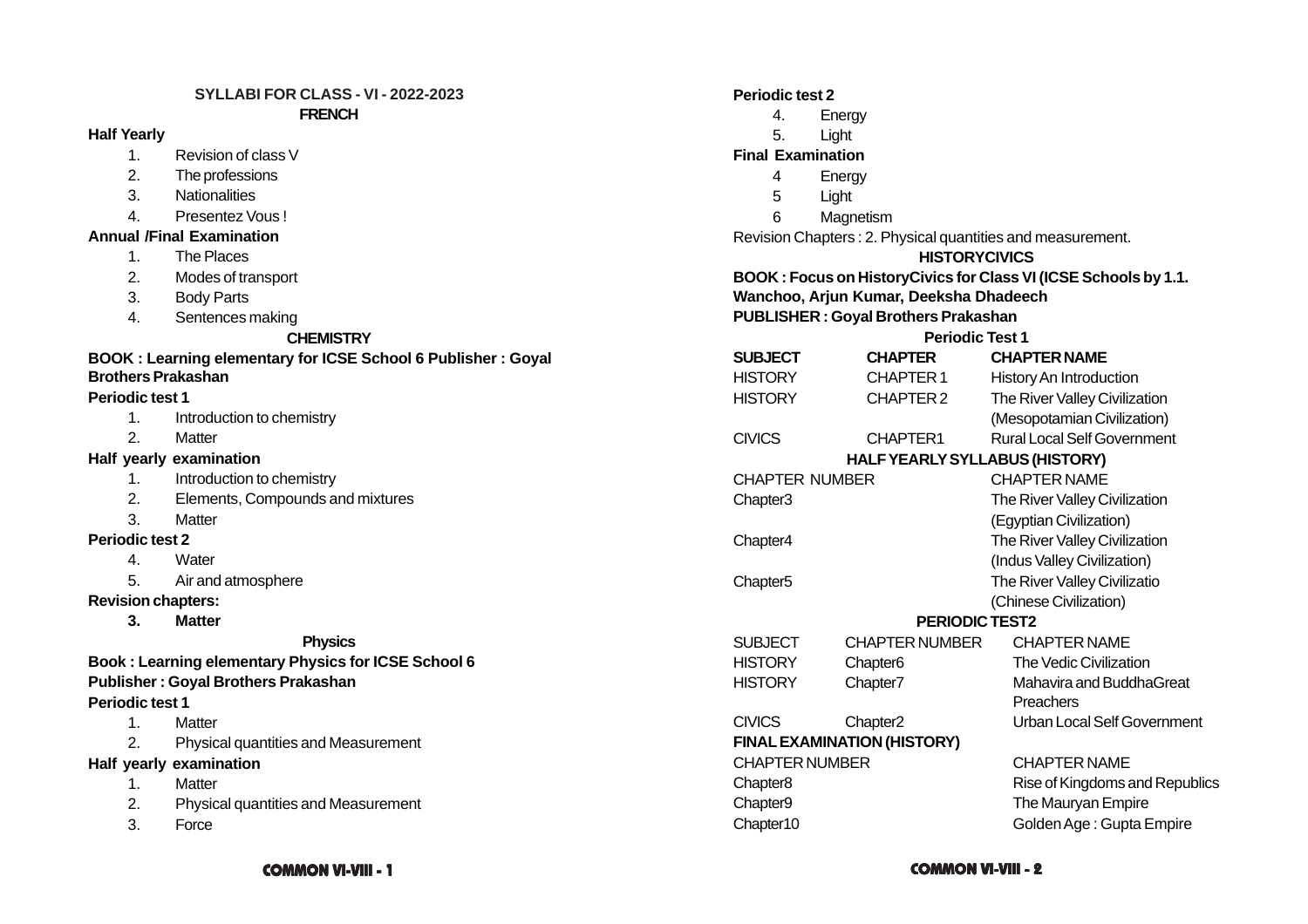| PERIODIC TEST -2 Chapters will be included |                       |                                                               |  |  |
|--------------------------------------------|-----------------------|---------------------------------------------------------------|--|--|
| <b>REVISION CHAPTER</b>                    |                       |                                                               |  |  |
| <b>SUBJECT</b>                             | <b>CHAPTER NUMBER</b> | <b>CHAPTER NAME</b>                                           |  |  |
| <b>HISTORY</b><br>Chapter1                 |                       | HistoryAn Introduction                                        |  |  |
| <b>CIVICS</b><br>Chapter1                  |                       | <b>Rural Local Self Government</b>                            |  |  |
|                                            | <b>GEOGRAPHY</b>      |                                                               |  |  |
|                                            |                       | BOOK: A Text Book of Geography for Class VI (ICSE schools) by |  |  |
| Veena Bhargava                             |                       |                                                               |  |  |
| <b>Publisher: Goyal Brothers Prakashan</b> |                       |                                                               |  |  |
| <b>PERIODIC TEST1</b>                      |                       |                                                               |  |  |
| Chapter 1                                  | Map Reading           |                                                               |  |  |
| Chapter 2                                  | Landforms             |                                                               |  |  |
| <b>HALF YEARLY SYLLABUS</b>                |                       |                                                               |  |  |
| <b>CHAPTER NUMBER</b>                      |                       | <b>CHAPTER NAME</b>                                           |  |  |
| Chapter <sub>6</sub>                       |                       | <b>Study of Continents North America</b>                      |  |  |
| <b>CASE STUDY</b>                          |                       | Lumbering in Canada (Page 117-120)                            |  |  |
| PERIODIC TEST 1 Chapters will be included  |                       |                                                               |  |  |
| <b>PERIODIC TEST 2</b>                     |                       |                                                               |  |  |
| Chapter 3<br><b>Water Bodies</b>           |                       |                                                               |  |  |
| Chapter 4                                  | Agriculture           |                                                               |  |  |
| <b>FINAL SYLLABUS</b>                      |                       |                                                               |  |  |
| <b>CHAPTER NUMBER</b>                      |                       | <b>CHAPTER NAME</b>                                           |  |  |
| Chapter 5                                  | <b>Minerals</b>       |                                                               |  |  |
| Chapter <sub>7</sub>                       |                       | Study of ContinentsSouth America                              |  |  |
| <b>CASE STUDY</b>                          |                       | Life in the Amazon River Basin                                |  |  |
|                                            |                       | (Page 130-132)                                                |  |  |
| PERIODIC TEST 2 Chapters will be included. |                       |                                                               |  |  |
| REVISION CHAPTER: Chapter 1 - Map Reading. |                       |                                                               |  |  |
|                                            |                       |                                                               |  |  |
|                                            | सस्कृत                |                                                               |  |  |
| पुस्तकएलीमेन्ट्री संस्कृत मैनुअल भाग –2    |                       |                                                               |  |  |

गोयल ब्रद्रर्स प्रकाशन

Periodic Test-1

- 1. आकारान्त स्त्रीलिंग संज्ञाएँ
- 2. श्लोक–1 अर्थ सहित

|              | 3.                      | गिनती (1 से 10 तक संस्कृत शब्दों में   |
|--------------|-------------------------|----------------------------------------|
|              | 4.                      | धातु रूप पत् (लट्लकार)                 |
|              | <b>Half Yearly</b>      |                                        |
|              | 1 <sub>1</sub>          | आकारान्त स्त्रीलिंग संज्ञाएँ           |
|              | 2.                      | उकारान्त पुल्लिंग संज्ञाएँ             |
|              | 3. कृषक:                |                                        |
|              | 4.                      | श्लोक 2 (अर्थ सहित)                    |
|              | 5 <sub>1</sub>          | धातु रूप पत व गम् (लट्लकार)            |
|              | 6.                      | गिनती (1 से 10 तक संस्कृत शब्दों में)  |
|              | $\overline{7}$ .        | हिन्दी वाक्यों का संस्कृत अनुवाद       |
|              | <b>Periodic Test -2</b> |                                        |
|              | 1 <sub>1</sub>          | सूर्यः                                 |
|              | 2.                      | श्लोक 1 अर्थ सहित                      |
|              | 3.                      | गिनती 11 से 20 तक (संस्कृत शब्दों में) |
|              | 4.                      | (धातु नृत्य) लट् लकार                  |
| <b>Final</b> |                         |                                        |
|              | 1.                      | सूर्यः                                 |
|              |                         | 2. वाटिका                              |
|              |                         | ३. आश्रमः                              |
|              | 4.                      | श्लोक 2 (अर्थ सहित)                    |
|              | 5 <sup>1</sup>          | धातु रूप नृत्य व भू (लट्लकार)          |
|              | 6.                      | गिनती 1 से 20 तक (संस्कृत शब्दों में)  |
|              | $\overline{7}$ .        | हिन्दी वाक्यों का संस्कृत अनुवाद       |
|              |                         |                                        |

# **URDU**

**BOOK : Bageecha2 Publication : New Saraswati House Pvt Ltd 1. Periodic Test 1** 1. Gaaye (Nazm) (P.T. 1)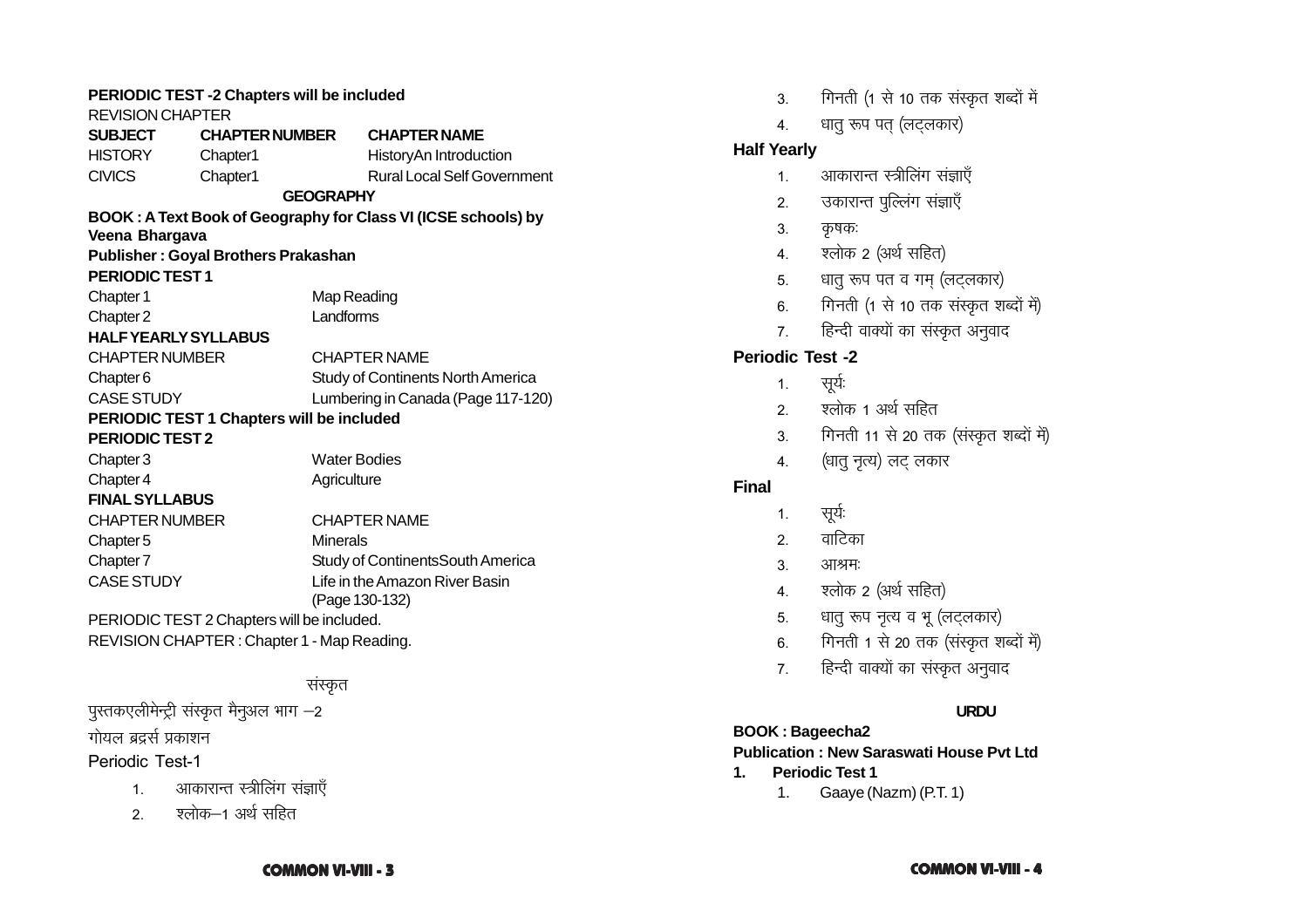### **2. Half Yearly Examination**

- 3. Char dost
- 4. Eid
- 5. Urdu numbers 1-50
- 6. Urdu Alphabet with Airaab
- **3. Periodic Test-2**
	- 1. Samajhdaar Baccha (P.T.2)
- **4. Final Examination**
	- 2. Chidiya Ghar
	- 3. Charkha wali budhiya
	- 4. Urdu Numbers 51100
	- 5. Urdu Alhabet with Airaab

# **COMPUTER**

# **Book : LIVE WIRE 6 Interactive Computer Science**

# **Publisher : Indiannica Learning**

# **Periodic Test 1**

- 1) Computer Language
- 2) Computer Virus

# **Half Yearly Examination**

- 1) Advanced Features in PowerPoint
- 2) Formatting in Excel

# **Note: PT1 syllabus will be included in half yearly examination**

# **Periodic Test 2**

- 1) Formulas and functions in Excel
- 2) Coding with PYTHON

# **Final Examination**

- 1) Cloud Computing
- 2) Understanding Artificial Intelligence Revision :- Formatting In Excel
- Note : PT2 syllabus will be included in final examination

# **ENGLISH LITERATURE**

# **BOOK : HONEYSUCKLE**

# **PT 1 SYLLABUS**

# **PROSE**

1. WHO DID PATRICK'S HOMEWORK

# **POETRY**

2. A HOUSE, A HOME

### **HALF YEARLY SYLLABUS**

# **PROSE**

- 1. TARO'S REWARD
- 2. AN INDIAN AMERICAN WOMAN IN SPACE

# **POETRY**

- 1. THE KITE
- 2. WHERE TO ALL TEACHERS GO?

# **INCLUDING PT1 SYLLABUS**

# **PT 2 SYLLABUS**

# **PROSE**

1. A DIFFERENT KIND OF SCHOOL

# **POETRY**

2. VOCATION

# **FINAL EXAMINATION SYLLABUS**

# **PROSE**

- 3. A GAME OF CHANCE
- 4. DESERT ANIMALS

# **POETRY**

1. THE WONDERFUL WORDS, INCLUDING PT2 SYLLABUS

# **REVISION CHAPTERS**

- 1. WHO DID PATRICK'S HOMEWORK? (PROSE)
- 2. A HOUSE, A HOME (POETRY)
- 3. THE KITE (POETRY)
- 4. WHERE DO ALL THE TEACHERS GO? (POETRY)

# **ENGLISH LANGUAGE**

# **BOOK : ENGLISH ELEMENTARY GRAMMAR AND COMPOSITION**

# **PT 1 SYLLABUS**

- 1. THE SENTENCES ( Kinds of sentences)
- 2. Subject and Predicate
- 3. NOUNS (Kinds, Numbers, gender)
- 4. PRONOUNS (Kinds of pronoun)

# **HALF YEARLY SYLLABUS**

- 1. VERBS (kinds)
- 2. ADVERBS (kinds)
- 3. ADJECTIVES (kinds, degree of comparison)
- 4. ACTIVE AND PASSIVE VOICE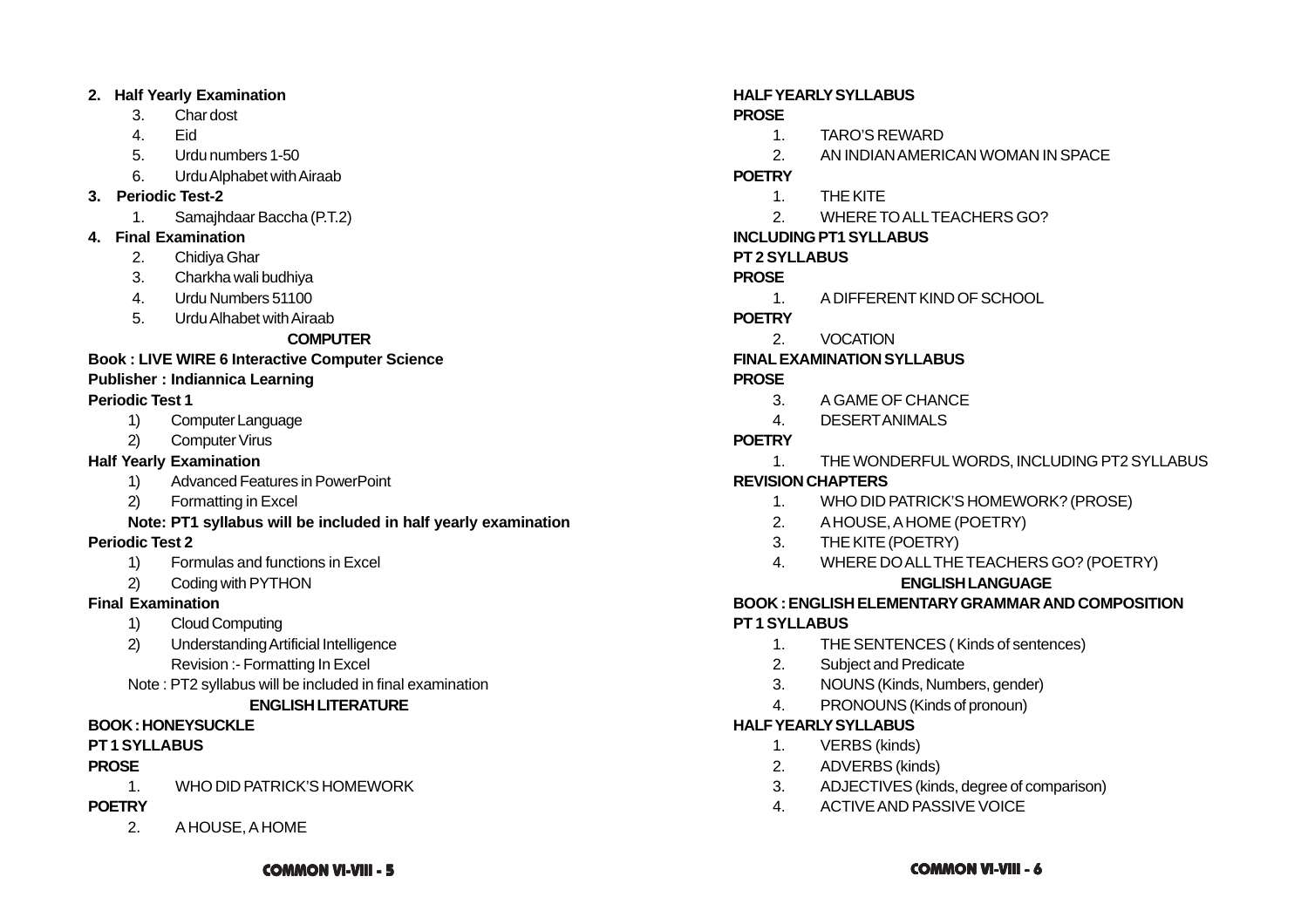- 5. TENSES (Simple present, past, future)
- 6. REPORTED SPEECH (statement , interrogative)
- 7. Essay (narrative)
- 8. Letter writing (formal)
- 9. Unseen Passage

# **INCLUDING PT1 SYLLABUS**

# **PT2 SYLLABUS**

- 1. PREPOSITION
- 2. CONJUNCTION
- 3. ARTICLES
- 4. PICTURE COMPOSITION

# **FINAL SYLLABUS**

- 1. MODALS
- 2. TENSES (continuous, perfect)
- 3. Reported Speech (imperative and exclamatory)
- 4. SYNONYMS AND ANTONYMS
- 5. WORDS OFTEN CONFUSED
- 6. STORY WRITING
- 7. LETTER WRITING (INFORMAL)
- 8. UNSEEN PASSAGE
	- INCLUDING PT2 SYLLABUS

# **REVISION TOPICS**

- 1. ESSAY
- 2. ACTIVE AND PASSIVE VOICE
- 3. REPORTED SPEECH
- 4. VERBS
- 5. LETTER WRITING (Formal)
- 6. NOUNS (KINDS, GENDER, NUMBER)
- 7. TENSES

# हिन्दी व्याकरण  $(SN)$

- $\overline{u}$ पुस्तकनवीन हिन्दी व्यवहारिक व्याकरण तथा रचना (भाग $-6$ )
- प्रकाशन गोयल बदर्स प्रकाशन
- पी०टी० 1 पाठ 1 भाषा और व्याकरण.

विलोम एवं पर्यायवाची

- अर्द्धवार्षिक \* भाषा और व्याकरण वर्ण—विचार संज्ञा संज्ञा के विकार –लिंग, वचन, कारक, सर्वनाम, शब्द विचार (उत्पत्ति की दृष्टि से) शब्द भंडार-विलोम, पर्यायवाची, अनेकार्थक एक शब्द, मुहावरे, निबंध लेखन, पत्रलेखन, अपठित गदयांश
- $\hat{\phi}$ के  $\hat{\theta}$  are force the state in analytic because in the constant in the constant of  $\hat{\theta}$ वार्षिक– विशेषण, क्रिया, शब्द विचार, अर्थ की दृष्टि से, उपसर्ग, प्रत्यय, शब्द भंडार-विलोम पर्यायवाची अनेकार्थक शब्द, वाक्यांशो के लिए एक शब्द मुहावरे, निबंध लेखन, पत्र लेखन, अपठित गद्यांश।

पनरावृत्ति पाठ संज्ञा

हिन्दी व्याकरण (JPRD)

नवीन हिन्दी व्यावहारिक व्याकरण तथा रचना भाग  $\kappa$ 

प्रकाशन गोयल बदर्स

# Periodic Test-1

- $1.$  निबंध / कहानी लेखन / चित्र वर्णन
- $2 47$
- 3. अपठित गद्यांश
- 4 उपसर्ग

अर्द्धवार्षिक पाठ्यक्रम

- 1. प्रत्यय
- $2 \overline{a}$ विलोम
- 3 पर्यायवाची
- 4. संज्ञा
- 5. संज्ञा के विकार (लिंग, वचन, कारक)

Periodic Test-1 का पाठयक्रम अर्धवार्षिक परीक्षा में भी सम्मिलित होगा। Periodic Test-2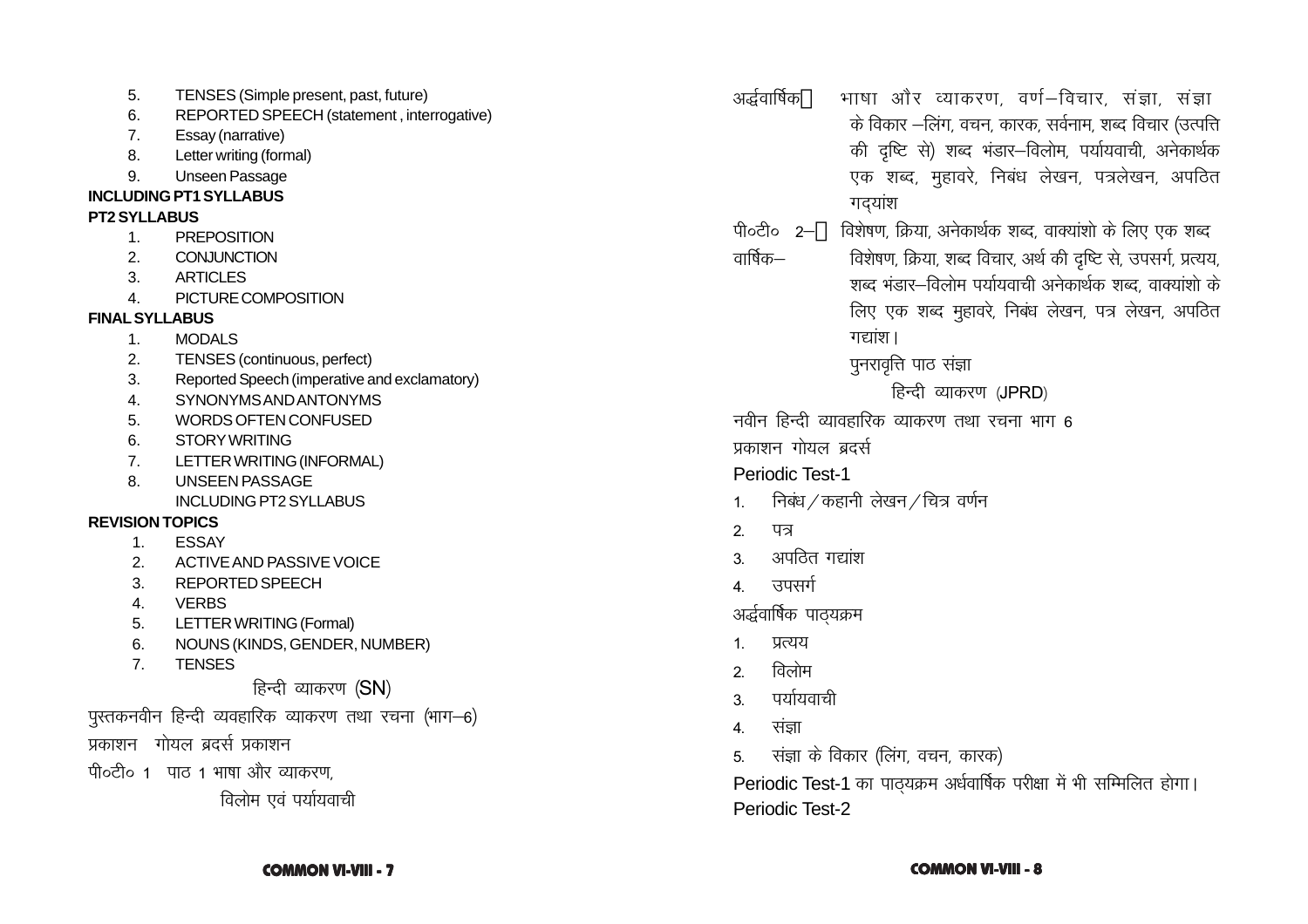निबंध / कहानी लेखन / चित्र वर्णन  $\mathbf{1}$  $\mathcal{P}_{\mathcal{P}}$ ਧਕ अपदित गद्यांश  $3<sub>l</sub>$ विशेषण  $\overline{4}$ वार्षिक पाठक्रम काल  $\mathbf{1}$ किया  $\mathcal{P}_{\mathcal{P}}$ वाक्य विचार  $\overline{3}$ विराम चिन्ह  $\overline{4}$ मुहावरे  $5<sub>1</sub>$ पुनरावृत्ति – विलोम, पर्यायवाची एवं उपसर्ग Periodic Test-2 का पाठ्यक्रम वार्षिक परीक्षा में भी सम्मिलित होगा। हिन्दी साहित्य पुस्तक: नृतन सरल हिन्दी माला (भाग-6) प्रकाशन : गोयल ब्रदर्स प्रकाशन ਧੀ0ਟੀ0 1 पाठ 1 भूल गया है क्यों इंसान (कविता) पाठ 2 बिह-आनंद और समुद्धि का त्योहार द्वितीय सत्र पाठ ३ ईमानदार बालक पाठ 4 ओस (कविता) पाठ 5 फास्ट फूड और हमारा स्वास्थ्य पी.टी. 1 का पाठ्यक्रम अर्धवार्षिक परीक्षा में भी सम्मिलित होगा। ਧੀ0ਟੀ0 2 द्वितीय सत्र पाठ 6 जिंदगी कैसे चलेगी (कविता) पाठ 7 योग सफलता का मूलमंत्र

वार्षिक पाठयक्रम ਧਾਰ 8 ਧ<sup>੍</sup>ਮੇਆ पाठ 9 नीति के दोहे पांत 10 सालिम अली **igjlofük ilB** फास्टफूड और हमारा स्वास्थ्य पी.टी. 2 का पाठ्यक्रम वार्षिक परीक्षा में भी सम्मिलित होगा। **BIOLOGY BOOK:- Learning Elementary Biology for ICSE School 6 Publisher: Goyal Brothers Prakashan Periodic Test 1**  $\mathbf{1}$ . The Leaf  $\overline{2}$ . The Flower **HalfYearly Examination**  $\mathbf{1}$ . The Leaf  $\mathcal{P}$ The Flower The cell 3. 5. **Respiratory System Periodic Test 2**  $\overline{4}$ . **Digestive System** 6. **Circulatory System Final Examination** Digestive System 4. 6. **Circulatory System**  $7.$ Health and Hygiene  $\mathsf{R}$ Adaptation **Revision Chapters:** 2. The Flower 3 The Cell **MATHEMATICS BOOK : (1) MATHEMATICS SUCCESS (BOOK 6)** (2) Maths Practice Book 6 **PUBLISHER: GOYAL BROTHER PRAKASHAN**  $P-T-1$ S. NO **CHAPTER CONTENT**  $\mathbf{1}$  $\overline{1}$ Knowing our numbers

 $(P-T-2)$ 

 $(P-T-2)$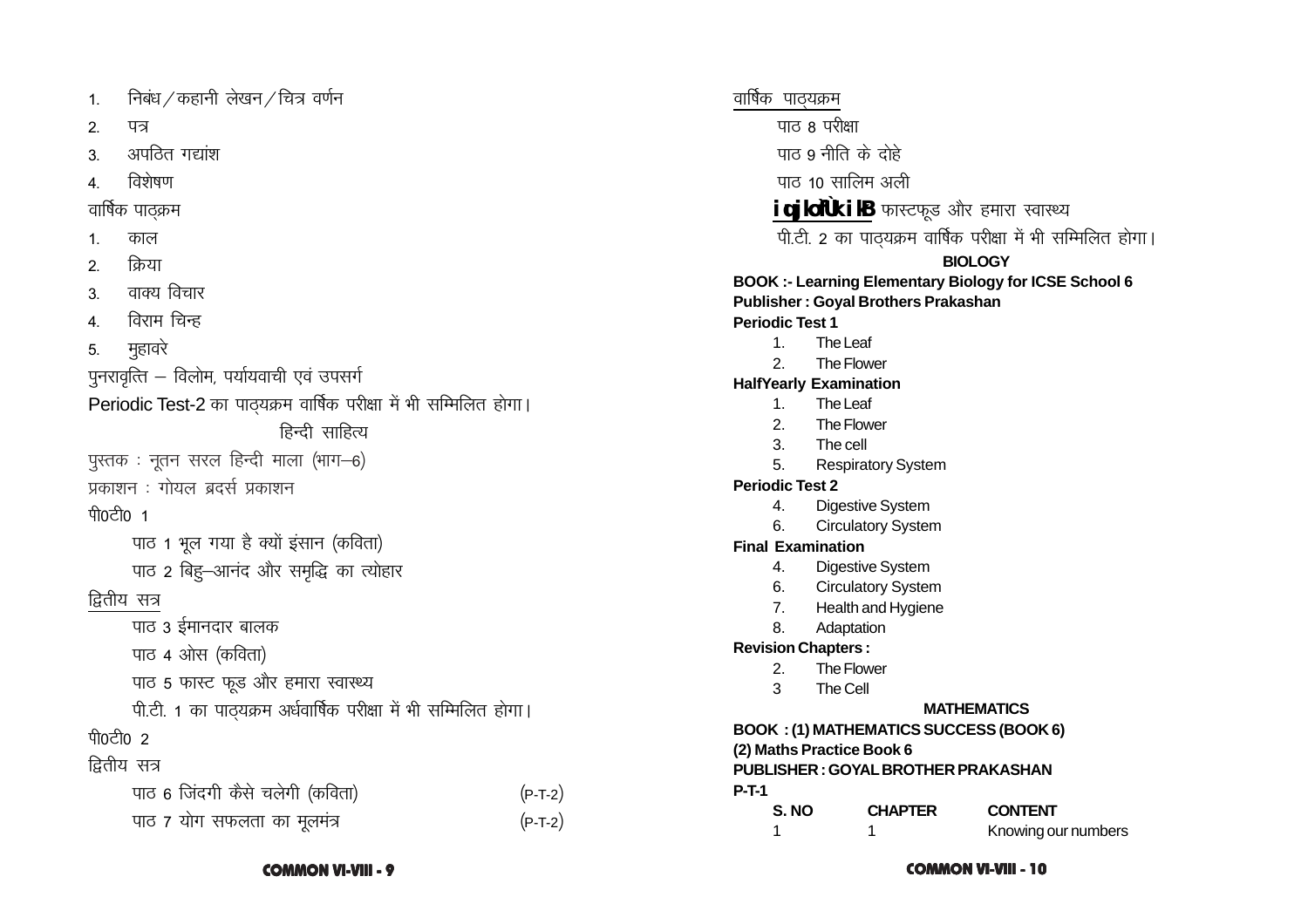| $\overline{c}$                           |                                           | $\overline{2}$                                | Whole numbers                         |  |  |
|------------------------------------------|-------------------------------------------|-----------------------------------------------|---------------------------------------|--|--|
| 3                                        |                                           | 3                                             | Playing with numbers                  |  |  |
| 4                                        |                                           | 4                                             | Negative numbers integer              |  |  |
|                                          | <b>Half yearly Examination</b>            |                                               |                                       |  |  |
|                                          | S.NO                                      | <b>Chapter</b>                                | <b>CONTENT</b>                        |  |  |
| 5                                        |                                           | 5                                             | Fractions                             |  |  |
| 6                                        |                                           | 8                                             | Ratio and proportion                  |  |  |
| 7                                        |                                           | 9                                             | <b>Basic Geometric Ideas</b>          |  |  |
|                                          |                                           | <b>Half Yearly Examination Includes P.T-1</b> |                                       |  |  |
| $P.T-2$                                  |                                           |                                               |                                       |  |  |
|                                          | S. No                                     | <b>CHAPTER</b>                                | <b>CONTENT</b>                        |  |  |
| 1                                        |                                           | 6                                             | <b>Decimal Numbers</b>                |  |  |
| $\overline{2}$                           |                                           | $\overline{7}$                                | Introduction to Algebra               |  |  |
| 3                                        |                                           | 10                                            | <b>Understanding Elementry Shapes</b> |  |  |
| 4                                        |                                           | 11                                            | Symmetry (only Ex 11.1, Ex 11.2)      |  |  |
| 5                                        |                                           | 12                                            | <b>Practical Geometry</b>             |  |  |
|                                          |                                           |                                               | Ex 12.1, Ex 12.4, Ex 12.5, Ex 12.6    |  |  |
|                                          | <b>Final Examination</b>                  |                                               |                                       |  |  |
|                                          | <b>S. No CHAPTER</b>                      |                                               | <b>CONTENT</b>                        |  |  |
| 6                                        |                                           | 13                                            | Mensuration                           |  |  |
| 7                                        |                                           | 14                                            | Data Handing.                         |  |  |
|                                          |                                           | <b>Final Exam includes P.T -2</b>             |                                       |  |  |
|                                          | <b>Revision Chapters:</b>                 |                                               |                                       |  |  |
|                                          | 1. Playing with numbers (Ex. 3.3, Ex 3.4) |                                               |                                       |  |  |
| 2. Fractions (Ex 5.6, Ex 5.7)            |                                           |                                               |                                       |  |  |
| 3. Ratio and Proportion (Ex 8.3, Ex 8.4) |                                           |                                               |                                       |  |  |
| <b>GENERAL KNOWLEDGE</b>                 |                                           |                                               |                                       |  |  |
| <b>BOOK: Know for Sure</b>               |                                           |                                               |                                       |  |  |
| General Knowledge - Book 6               |                                           |                                               |                                       |  |  |
| <b>By Siddhartha Basu</b>                |                                           |                                               |                                       |  |  |
| <b>Publisher : Indiannica Learning</b>   |                                           |                                               |                                       |  |  |
| <b>Periodic Test 1</b>                   |                                           |                                               |                                       |  |  |
| 1                                        |                                           | Records in India Pg. 1                        |                                       |  |  |
| 2.                                       | Itsy Bitsy insects Pg. 2-3                |                                               |                                       |  |  |
| 3.                                       | Nature fury Pg. 4-5                       |                                               |                                       |  |  |
| 4.                                       | The virtual world Pg 6-7                  |                                               |                                       |  |  |
| 5.                                       | Knowing Western India Pg 8                |                                               |                                       |  |  |

| 6.                                                              | Games galore Pg 9                |  |  |  |
|-----------------------------------------------------------------|----------------------------------|--|--|--|
| 7.                                                              | Story time Pg 10                 |  |  |  |
| 8.                                                              | In fantasyland Pg 11             |  |  |  |
| 9.                                                              | Similies Pg 12                   |  |  |  |
| 10.                                                             | Close to nature Pg 13            |  |  |  |
| 11.                                                             | Dessert delights Pg 14-15        |  |  |  |
| <b>Half Yearly</b>                                              |                                  |  |  |  |
| 1.                                                              | Water plants Pg 16               |  |  |  |
| 2.                                                              | Animal myths busted Pg 18        |  |  |  |
| 3.                                                              | Around the world Pg 28           |  |  |  |
| 4.                                                              | Animals in action Pg 19          |  |  |  |
| 5.                                                              | Fashionistas Pg 41               |  |  |  |
| 6.                                                              | Child actors Pg 47               |  |  |  |
| 7.                                                              | Creative crafts Pg 48-49         |  |  |  |
| 8.                                                              | Sporty know how Pg 29            |  |  |  |
| 9.                                                              | Brain teasers Pg 23              |  |  |  |
| 10.                                                             | Riddle me numbers Pg 60          |  |  |  |
| 11.                                                             | Governing systems Pg 17          |  |  |  |
| 12.                                                             | Trip to the museum Pg 26-27      |  |  |  |
| 13.                                                             | As we know them PG 30            |  |  |  |
| 14.                                                             | Indian Nobel Prize winners Pg 33 |  |  |  |
| 15.                                                             | Kaleidoscope Pg. 21              |  |  |  |
| 16.                                                             | Measure for measure Pg 22        |  |  |  |
| 17.                                                             | Keeping time Pg 24-25            |  |  |  |
| 18.                                                             | Earth tremor Pg. 37              |  |  |  |
| 19.                                                             | Guess the proverb Pg 32          |  |  |  |
| 20.                                                             | Quiz yourself 1 Pg 31            |  |  |  |
| 21.                                                             | Quiz yourself 2 Pg 58            |  |  |  |
| 22.                                                             | Model Test Paper 1 Pg 84         |  |  |  |
| Periodic test 1 pages will be included in Half yearly syllabus. |                                  |  |  |  |
| <b>Periodic Test-2</b>                                          |                                  |  |  |  |
| $\overline{A}$                                                  | $\overline{ }$                   |  |  |  |

- 1. Ecologically speaking pg 20
- 2. Learning lawn tennis Pg 34-35
- 3. Poetry corner Pg 36
- 4. The flying machines Pg 38-39
- 5. City hopping Pg 44-45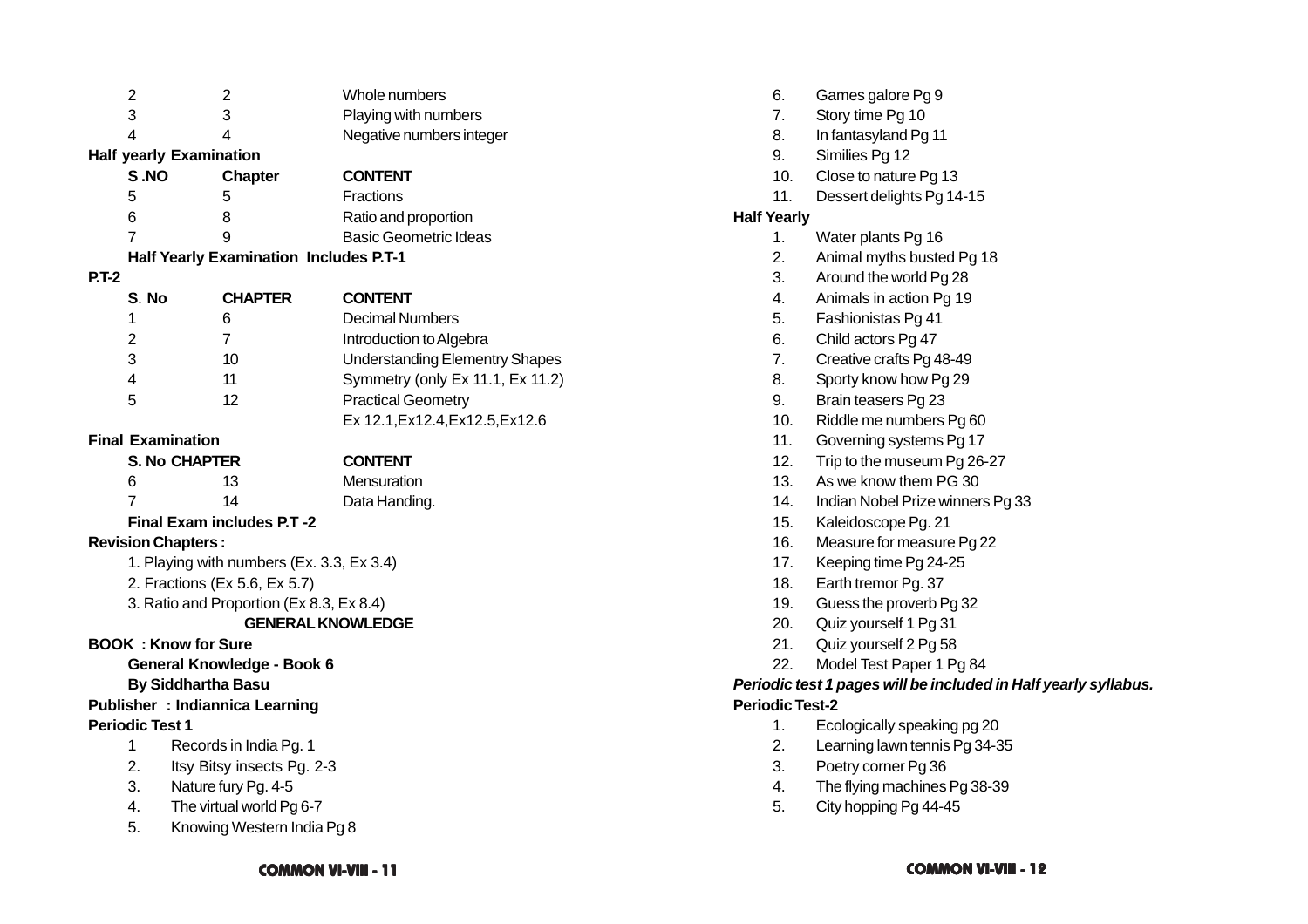- 6. Olympics 2020 Pg 46
- 7. Knowing reptiles Pg 50
- 8. Dressing sense Pg. 51
- 9. Jam session Pg 52-53
- 10. Phenomenal physics Pg. 54
- 11. Sports in Filsm Pg 55

# **Final Syllabus**

- 1. Unique nature Pg. 42-43
- 2. Fabulous fish PG. 56-57
- 3. National parks Pg. 72
- 4. Entertainment awards Pg. 78
- 5. Sudoku challenge Pg. 66-67
- 6. Engineering marvels Pg. 62-63
- 7. We honour them Pg. 64-65
- 8. Ladies who stand tall Pg. 73
- 9. World tour Pg. 74
- 10. In ancient times Pg. 80-81
- 11. Bio know-how Pg. 61
- 12. Gadgets and Gizmos Pg. 75
- 13. Space quiz Pg. 76
- 14. Making life easier Pg. 77
- 15. Writing Poetry Pg. 59
- 16. Book Club Pg 68-69
- 17. Voices around the world Pg 70-71
- 18. Be a trendsetter Pg. 40
- 19. Quiz yourself 3 Pg 79
- 20. Surya Namaskar Pg. 82-83
- 21. Model test paper 2 Pg. 85

# **Revision Pages :**

Pages 16, 17, 18, 19, 21, 22, 23, 24, 25, 26, 27, 31 **Periodic Test-2 pages will be included in final syllabus.**

# 000

### **SYLLABI FOR CLASS - VII - 2022 - 2023**

### **English Language**

# **Book : English Elementary Grammar and Composition Pt 1 syllabus**

- 1. Jumbled words the sentences
- 2. Parts of speech
	- •**Nouns**
	- •**Pronouns**
	- •**Adiectives**
	- •Verbs
	- •Adverbs
- 3. Essay (descriptive)

# **Halfyearly syllabus**

- 1. Modals
- 2. Determiners
- 3. Punctuations
- 4. Tenses (present, past, future)
- 5. Reported speech (statement, imperative)
- 6. Diary entry
- 7. Letter writing (Formal)
- 8. Unseen passage
	- Including pt1 syllabus

# **Pt 2 syllabus**

- 1. Preposition
- 2. Conjunction
- 3. Articles
- 4. Letter writing (informal)

# **Final syllabus**

- 1. Clauses
- 2. Active and passive voice
- 3. Reported speech (interrogative and exclamatory)
- 4. Synonyms and antonyms
- 5. Essay (narrative picture composition)
- 6. Unseen passage Including pt 2 syllabus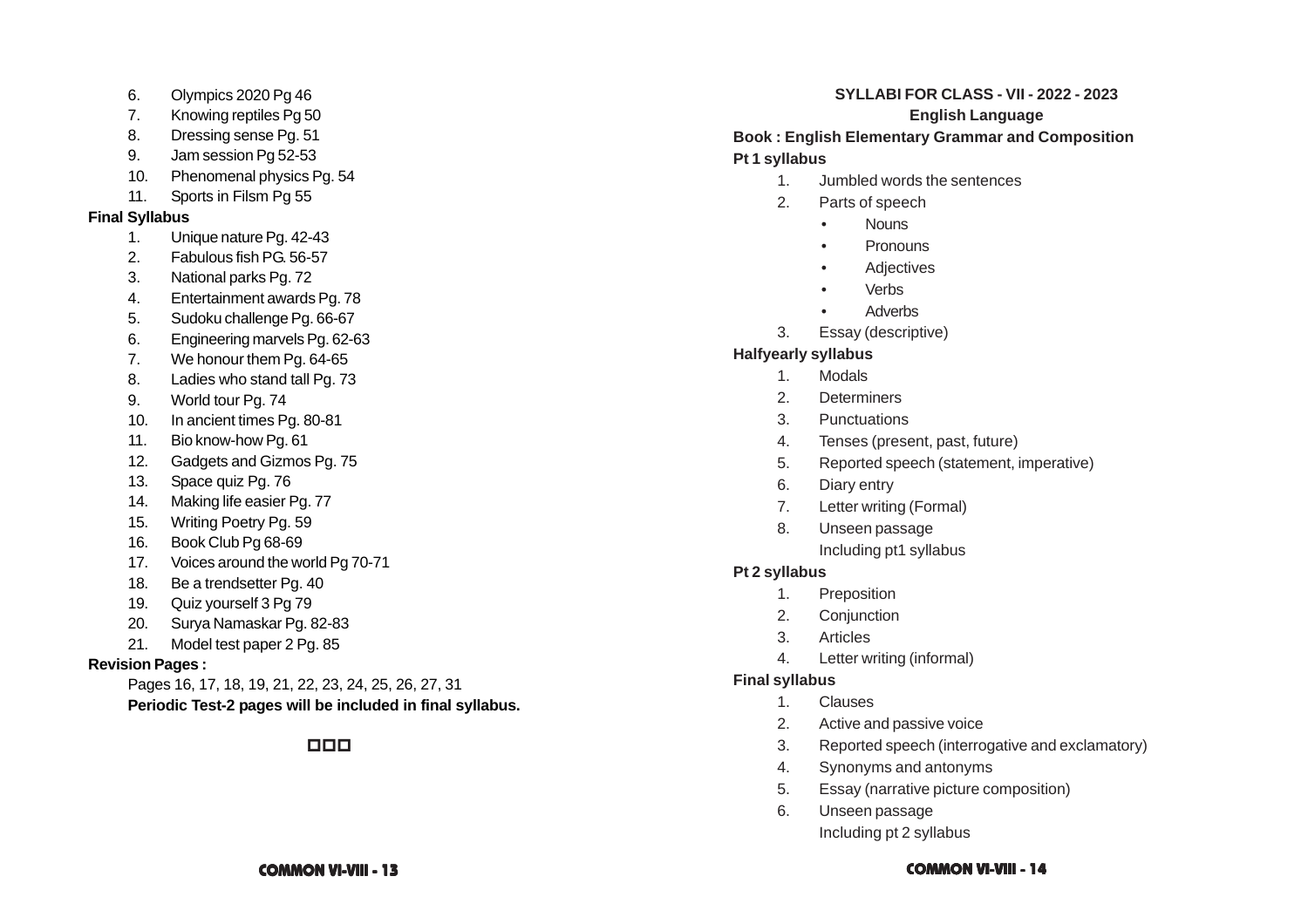### **Revision topics**

- 1. Essay (Descriptive)
- 2. Active and passive voice
- 3. Reported speech
- 4. Verbs Parts of Speech
- 5. Letter writing (formal)
- 6. Nouns (kind, gender, number)
- 7. Tenses (All forms)
- 8. Modals

**English Literature**

# **Book : Honeycomb**

# **Pt 1 syllabus**

# **Prose**

1. Three questions

# **Poetry**

2. The rebel

# **Half yearly syllabus**

# **Prose**

- 1. A gift of chappals
- 2. Gopal and the hilsa fish

# **Poetry**

- 1. The shed
- 2. Trees

Including pt1 syllabus

# **Pt 2 syllabus**

# **Prose**

1. Expert detectives

# **Potery**

1. Dad and the cat and the tree

# **Final examination syllabus**

# **Prose**

- 1. Fire : friend and foe
- 2. A bicycle in good repair

### **Poetry**

- 1. Meadow surprises
	- Including pt2 syllabus

# **Revision chapters**

- 1. The rebel
- 2. The shed
- 3. Trees
- 4. Three questions

# हिन्दी व्याकरण (SN)

पुस्तकनवीन हिन्दी व्याकरण तथा रचना

# प्रकाशनगोयल ब्रदर्स प्रकाशन

- पी०टी० 1 भाषा, बोली लिपि एवं व्याकरण, विलोम, पर्यायवाची
- अर्द्धवार्षिक भाषा बोली लिपि एवम् व्याकरण, वर्ण—विचार<br>संज्ञा, संज्ञा के विकार (लिंग,वचन,कारक), सर्वनाम. शब्द<br>विचार अर्थ की दृष्टि से, शब्द भण्डार विलोम<br>अनेकार्थक, पर्यायवाची, वाक्यांशो के लिए एक शब्द, मुहावरे,<br>वाक्य शुद्ध
- पी०टी० 2 किया, विशेषण, अनेकार्थक शब्द, वाक्यांशो के लिए एक शब्द
- oार्षिक क्रिया, विशेषण, समास, शब्द—विचार—उत्पत्ति की दृष्टि<br>से, उपसर्ग, प्रत्यय, शब्द भण्डार—विलोम, पर्यायवाची, अनेकार्थक शब्द, वाक्यांशों के लिए एक शब्द, मुहावरे, पत्र<br>लेखन, निबंध लेखन, अपठित गद्यांश ।

पुनरावृत्ति पाठ $\,$ संज्ञा

- हिन्दी व्याकरण (JPRD)
- पुस्तकनवीन हिन्दी व्याकरण तथा रचना भाग—7<br>प्रकाशन गोयल ब्रदर्स प्रकाशन
- 

# Periodic Test-1

 $1.$  निबंध / कहानी लेखन / चित्र वर्णन

2. पत्र

- 3 अपतित गद्यांश
- 4 शब्द विचार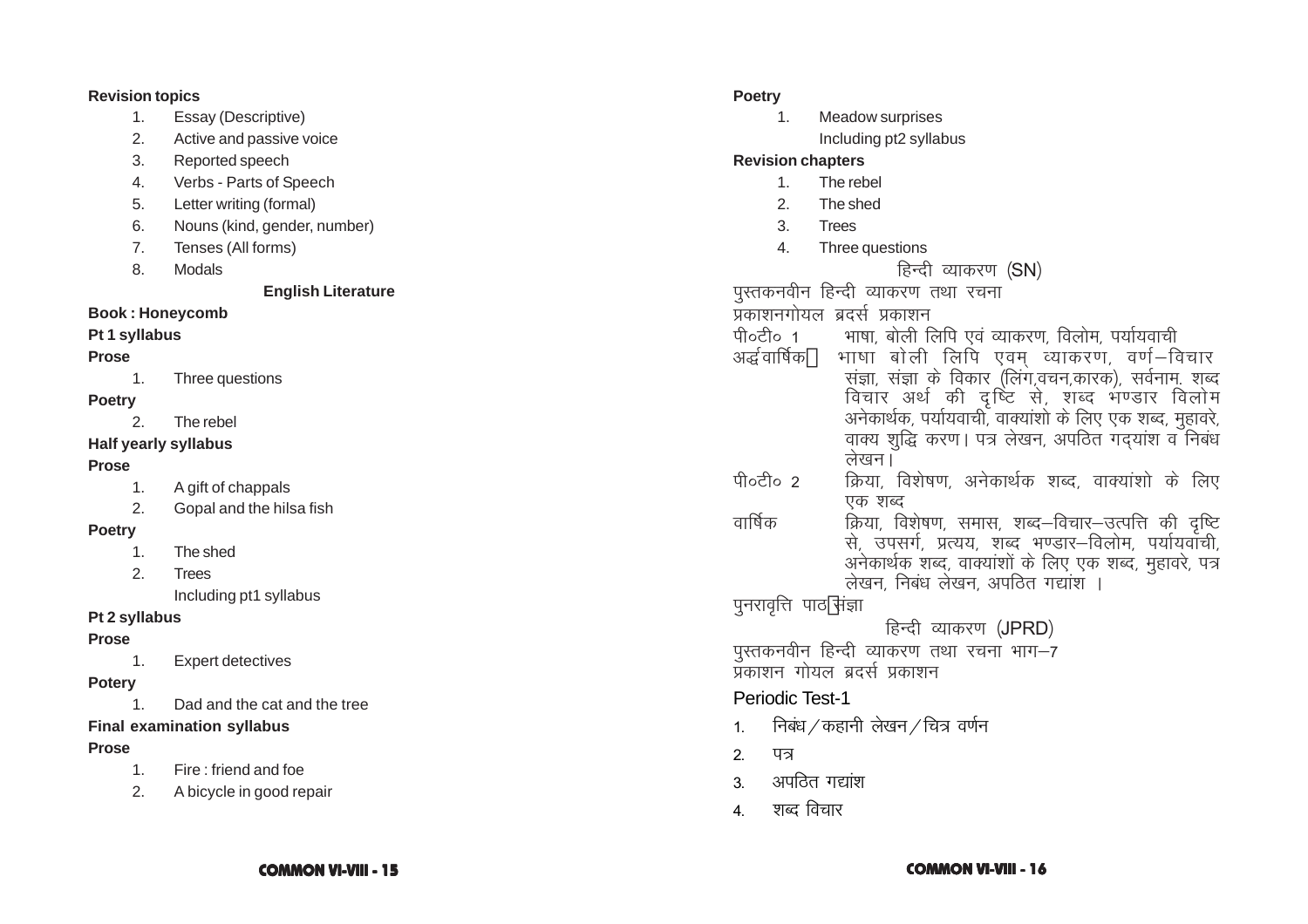अर्धवार्षिक पाठयक्रम शब्द निर्माण (उपसर्ग, प्रत्यय)  $\mathbf{1}$  $\mathcal{P}$ संज्ञा संज्ञा विकार (लिंग, वचन, कारक)  $\mathcal{S}$ ्शब्द भेद, अर्थ के आधार पर पर्यायवाची, विलोम शब्द  $\overline{4}$ . Periodic Test-1 का पाठयक्रम भी अर्द्धवार्षिक परीक्षा में सम्मिलित होगा। Periodic Test-2 निबंध / कहानी लेखन / चित्र वर्णन  $\mathbf{1}$ पत्र  $\mathcal{P}_{\mathcal{P}}$ अपठित गद्यांश  $\overline{3}$ विशेषण  $\overline{4}$ वार्षिक पाठयक्रम क्रिया  $\mathbf{1}$ वर्तनीअर्थ तथा वाक्य संबंधी अशुद्धि शोधन  $2.$ शब्द भेद अर्थ के आधार पर  $3.$ मुहावरे  $\overline{4}$ . पुनरावृत्ति – पर्यायवाची, विलोम संज्ञा विकार  $5<sub>1</sub>$ Periodic Test-2 का पाठ्यक्रम भी परीक्षा में सम्मिलित होगा। हिन्दी साहित्य पुस्तक नूतन सरल हिन्दी माला (भाग 7) प्रकाशन गोयल बदर्स प्रकाशन प्रथम सत्र पाठ 1 सत्कर्तव्य (कविता) (P-T-1) पाठ 2 नमक का दरोगा (P-T-1) अर्द्धवार्षिक परीक्षा पाठ 3 समय नियोजन पाठ 4 लोक नृत्यों की धरती नागालैंड पात 5 नीति के दोहे। पी.टी. 1 का पाठ्यक्रम अर्द्धवार्षिक परीक्षा में भी सम्मिलित होगा। पी.टी. 2 पाठ 6 सौर ऊर्जा कल की ऊर्जा (P-T-2)

पाठ 7 प्रणति (कविता)  $(P-T-2)$ वार्षिक परीक्षा <del>पांत</del> ८ बाल लीला पाठ ९ ओलंपिक खेल पाठ 10 जल ही जीवन है । पनरावृत्ति पाठ समय नियोजन पी.टी.2 का पांठयक्रम वार्षिक परीक्षा में भी सम्मिलित होगा। **BIOLOGY BOOK - Learning Elementary Biology for ICSE School Class 7 Goval Brothers Prakashan Periodic Test -1**  $\sqrt{51}$ Tissue  $\sqrt{3}$ Kingdom Classification **Half Yearly Examination** Ls 3 Photosynthesis  $\text{Ls}6$ **Nervous System** Periodic Test 1 chapters will be included. **Periodic Test 2**  $\mathsf{L}$ s 4 Respiration **Excretory System**  $\mathsf{Ls}5$ **Final Examination** Ls 7 Allergy Periodic Test 2 Chapters will be included. **Revision Chapter** Ls 2 Kingdom Classification  $\mathsf{Ls}\,3$ Photosynthesis **CHEMISTRY BOOK - Learning Elementary Chemistry 7 WRITER: Dr. R. Goel PUBLICATION: Goval Brother Prakashan Periodic Test 1**  $\mathsf{L}$ s 1

Matter and its Composition

**Physical and Chemical Changes**  $\mathsf{Ls}$  2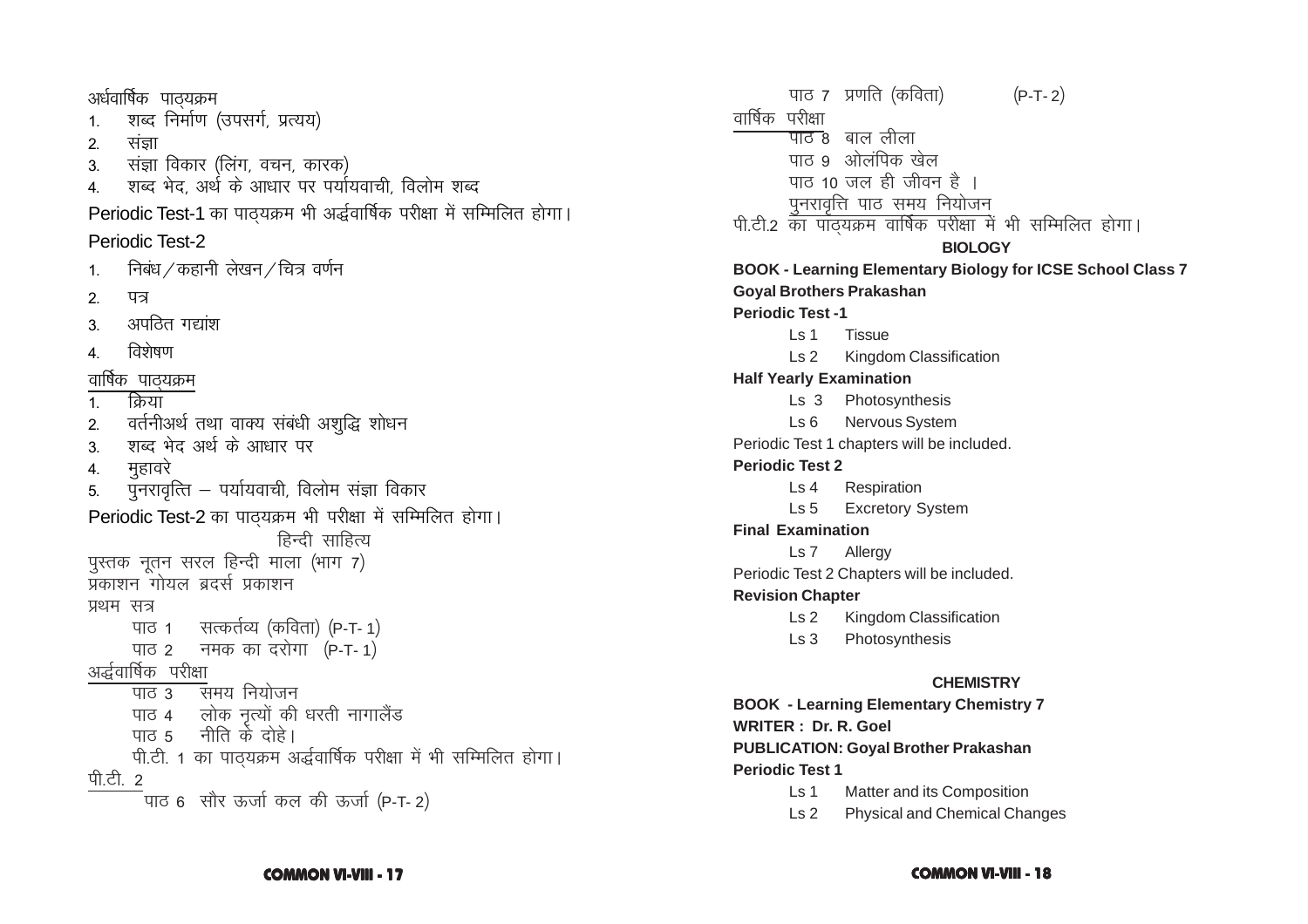### **Half Yearly Examination**

- Ls 3 Elements Compounds and Mixture
- Ls 4 Atomic Structure

Periodic test I chapters will be included.

### **Periodic Test II**

- Ls 5 Language of Chemistry
- Ls 6 Metals and Non metals

### **Final Examination**

Ls 7 Air and Atmosphere

Periodic test II chapters will be included.

### **Revision Chapters**

- Ls 4 Atomic Structure
- Ls 5 Language of Chemistry
- Ls 6 Metals and Non Metals

# **PHYSICS**

# **Book : Learning elementary physics for ICSE School 7**

# **Publisher : Goyal Brothers Prakashan**

### **Periodic test 1**

- 1. Physics Quantities and Measurement
- 2. Force and pressure : Motion

### **Half Yearly examination**

- 1. Physical quantities and measurement
- 2. Force and pressure : Motion
- 3. Energy
- 4. Light energy

# **Periodic test 2**

- 5. Heat
- 6. Sound

# **Final examination**

- 7. Heat
- 8. Sound
- 9. Electricity and Magnetism

# **Revision chapters :**

4 Light energy

# **HISTORY / CIVICS**

**Book Focus on Hist & Civics Writer I L Wan choo Publication : Goyal Brothers Prakashan Periodic Test 1**

- 1) Medieval Europe Rise and spread of Christianity
- 2) Rise and Spread of Islam

# **(CIVICS)**

1) The Constitution of India

# **(HALF YEARLY) (HISTORY)**

- 1) Medieval Europe Rise and spread of Christianity
- 2) Rise and spread of Islam
- 3) The Turkish Invaders
- 4) The Delhi sultanate
- 5) Administration, society and culture under the Delhi **Sultanate**

# **Civics**

1) The Constitution of India

# **Periodic Test 2**

- 7) Foundation of Mughal Empire
- 8) Akbar the Great

# **Final Examination**

- 6) The Vijaynagar and Bahmani Kingdom
- 7) Foundation of Mughal Empire
- 8) Akbar the great
- 9) Jahangir, Shah Jahan and Aurangzeb
- 10) Religious Reform movements

# **Civics**

2) Directive principles of state policy Revision chapter History Chapter 4 Delhi Sultanate

# **(Civics)**

Chapter 1 The Constitution of India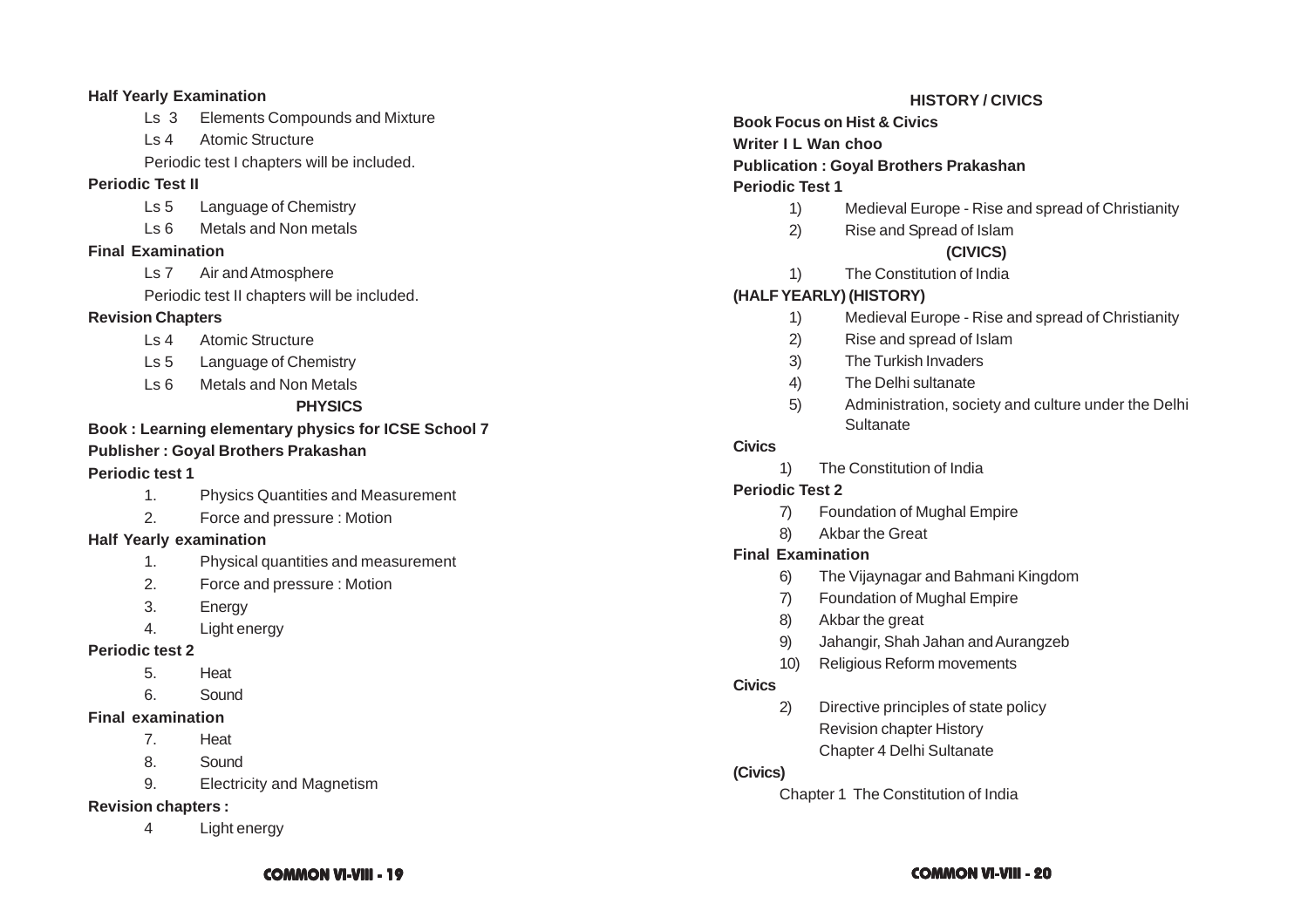# **GEOGRAPHY BOOK : A Text Book of Geography for Class VII (ICSE Schools) by Veena Bhargava PUBLISHER : Goyal Brothers Prakshan PERIODIC TEST 1** Chapter 1 Representation of Geographical Features Chapter 2 Atmosphere **HALF YEARLY SYLLABUS** CHAPTER NUMBER / CHAPTER NAME Chapter 3 Weather and Climate Chapter 8 Africa Location, Political Divisions and Physical features CASE STUDY Cocoa Cultivation in Ghana (Page 117-119) **Periodic Test 1 Chapters will be included PERIODIC TEST 2** Chapter 4 Weathering and Soil Formation Chapter 5 Industries **FINAL SYLLABUS CHAPTER NUMBER CHAPTER NAME** Chapter 9 Australia Location, Political Divisions and Physical features Chapter 10 Antarctica CASE STUDY (Chap -9) Sheep Rearing in Australia (page129, 134) PERIODIC TEST 2 Chapters will be included **REVISION CHAPTER: Chapter-1 Representation of Geographical Features** संस्कृत **"** पुस्तक : एलीमेन्ट्री संस्कृत मैनुअल भाग 3 गोयल ब्रदर्स **Periodic Test1**

- 1. लोटकार
- $2.$  श्लोक 1 अर्थ सहित
- 3. धातु रूप पठ (लड़० लकार)
- 4. सूक्ति 1 अर्थ सहित

5. गिनती (१ से १० संस्कृत शब्दों में)

# **Half yearly**

- 1. लोटलकार
- 2. स्वर्णकार
- 3. पुस्तकालय
- $4.$  पलोक 2 अर्थ सहित
- 5. धातु रूप पठ् व भू (लड़०लकार)
- 6. सूक्ति 2 अर्थ सहित
- $7.$  गिनती १ से १० तक (संस्कृत शब्दों में)
- 8. हिन्दी वाक्यों का संस्कृत अनुवाद

# **Periodic Test 2**

- 1 आकाश
- $2 \overline{2}$ रुलोक 1 अर्थ सहित
- 3. धात् रूप पत् (लड़० लकार)
- 4. सक्ति-1 अर्थ सहित
- 5. मिनती 11 से 20 संस्कृत शब्दों में

# **Final**

- 1 आकाश
- 2. लब्धः सारमेय
- 3. देवगहम
- 4. श्लोक 2 अर्थसहित
- 5. सूक्ति 2 अर्थसहित
- $6.$  गिनती 11 से 20
- 7. धातु रूप  $-$  'पत्' व 'कृ' (लड़० लकार)
- 8. हिन्दी वाक्यों का संस्कृत अनुवाद

पुनरावृत्ति $-^\prime$ स्वर्णकार: गिनती 1 से  $10$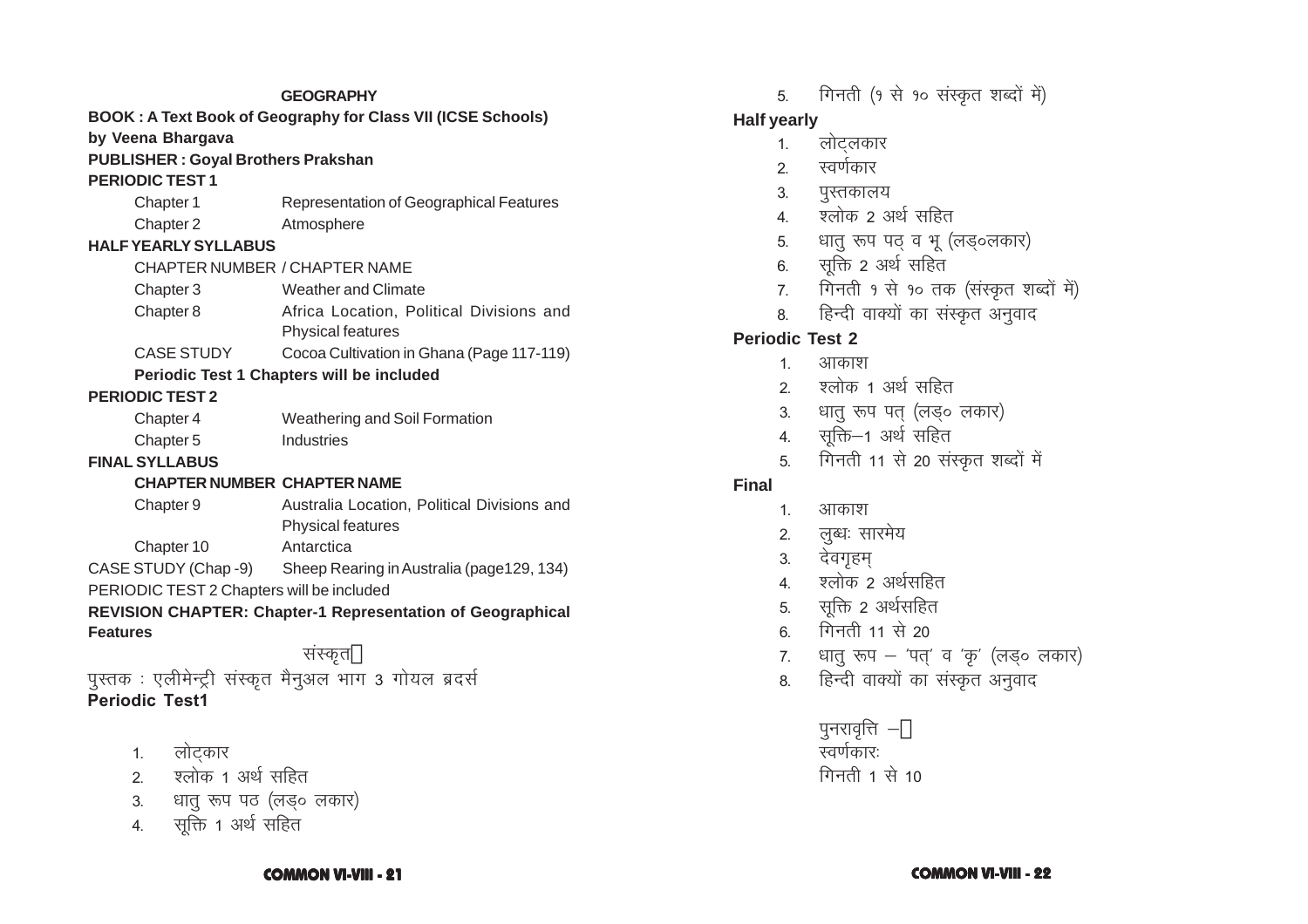**Book : Bageecha – 3**

**Publication – New Publication House**

### **Periodic Test I**

1. Saari duniya ke Malik (P.T 1)

### **Half yearly Examination**

- 2. Hazrat Muhammad S.A.W
- 3. Eid
- 4. Urdu Numbers 1 50
- 5. Urdu Alphabet with Airaab

# **Periodic Test II**

1. Addison (P.T. 2)

# **Final Examination**

- 2. Mera Pyara watan
- 3. Hindustani Tareekhi Virasat
- 4. Urdu Numbers 51 100
- 5. Alphabet (Urdu) with Airaab

# **COMPUTER**

# **Book : LIVE WIRE 7 Interactive Computer Science**

# **Publisher : Indiannica Learning**

# **Periodic Test 1**

- 1) Number System
- 2) Charts in Excel

# **Half Yearly Examination**

- 1) Coding with HTML 5 and CSS
- 2) Coding with CSS Properties

Note :- (Periodic Test 1 syllabus will be included in Half Yearly)

# **Periodic Test 2**

- 1) Animation with SYNFIG
- 2) Conditional Coding in PYTHON

# **Final Examination**

- 1) Introduction to Robotics
- 2) Artificial Intelligence in Real life
- 3) Emerging Technologies NLP & IOT

Note:- (Periodic Test 2 syllabus will be included in Final Examination)

# **Revision:-** Charts in Excel

# **GENERAL KNOWLEDGE**

# **Book : KNOW FOR SURE**

# **GENERAL KNOWLEDGE Book – 7 By Siddhartha Basu**

# **PUBLISHER : Indiannica Learning**

# **PERIODIC TEST – 1**

- 1. Most populous cities of the world. Pg. 1
- 2. How animals adapt Pg. 2
- 3. Logical reasoning 1 Pg. 3
- 4. Antarctic adventures Pg 4-5
- 5. Eco crossword Pg. 6-7
- 6. Mythical creatures Pg. 8-9
- 7. Geo Wonders Pg. 12-13
- 8. Unique Universe Pg. 14-15
- 9. Riddles Pg. 16
- 10. Forest quest Pg. 17

# **HALF YEARLY**

- 1. Environmental threats Pg. 26
- 2. Tackling garbage Pg. 38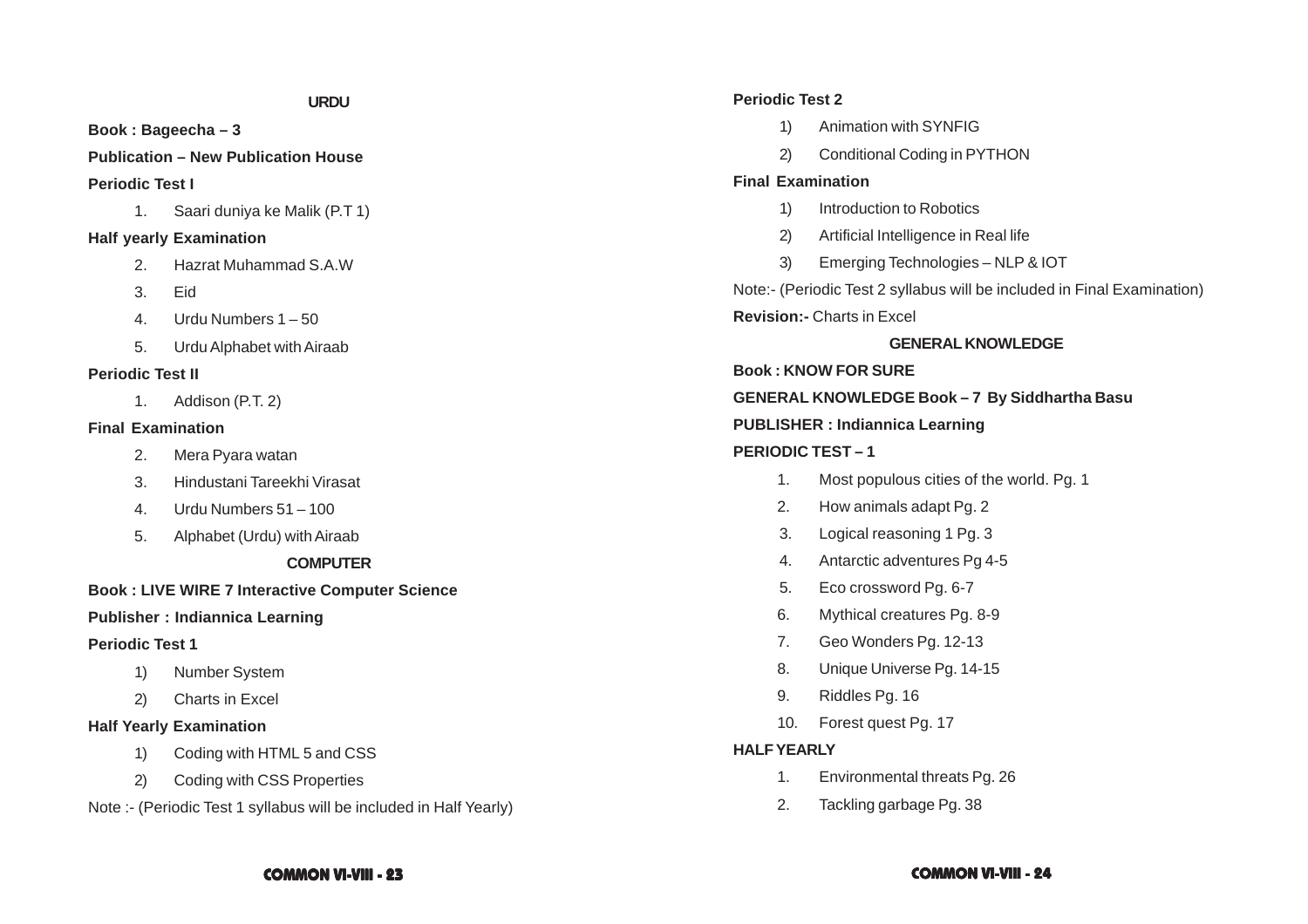- 3. Scream names Pg. 10
- 4. Legends of Indian cinema Pg. 59
- 5. Counting on courage Pg. 31
- 6. Playing hockey Pg. 34-35
- 7. Cricket Twenty 20 Pg. 42
- 8. Brain teasers Pg. 25
- 9. Ships ahoy! Pg 11
- 10. Tribes of India Pg. 18-19
- 11. Famous trains Pg. 22-23
- 12. The United Nations Pg. 28-29
- 13. Parliaments of the world Pg. 33
- 14. Famous people pg. 36-37
- 15. Human made wonders of the world Pg. 40-41
- 16. Business giants Pg. 47
- 17. Science Quiz Pg. 21
- 18. On the move Pg. 32
- 19. Branches of Science Pg. 39
- 20. Space Quiz Pg. 43
- 21. Story time Pg. 46
- 22. Bookland Pg. 63
- 23. Quiz Yourself 1 Pg. 24
- 24. Model Test Paper 1 Pg. 91

Periodic Test 1 Pages will be included in Half Yearly syllabus.

### **Periodic Test-2**

- 1. How plants adapt Pg. 20
- 2. Threats to wilding Pg. 27
- 3. Logical reasoning 2 Pg. 30
- 4. Martial arts Pg. 44-45
- 5. Indian scientist and inventors Pg. 48
- 6. Quiz yourself 2 Pg. 49
- 7. Maths magic Pg. 50-51
- 8. Governing systems Pg. 52
- 9. The Chemistry of it. Pg. 53
- 10. Castles and palaces Pg. 54-55
- 11. Kingdom of the ocean Pg. 56-57

### **FINALS**

- 1. Making recycled paper Pg. 58
- 2. Deadly disasters Pg. 72
- 3. Conserving water Pg. 83
- 4. Celebrities who care Pg. 65
- 5. Amazing artists Pg. 70-71
- 6. Entertainment awards Pg. 80-81
- 7. Game for pool Pg. 68
- 8. Sporting Stars Pg 73
- 9. Prickly Puzzles Pg. 64
- 10. Talking 21st century Pg. 60-61
- 11. Lost cities Pg. 66-67
- 12. Famous explorers Pg. 74-75
- 13. Around the world Pg. 82
- 14. Guess the brand P. 84
- 15. Nobel women Pg. 86
- 16. Tradition tours Pg. 88
- 17. Knowing eastern India Pg. 89
- 18. IT queries Pg. 62
- 19. 20th century inventions Pg. 76-77
- 20. Language word search Pg. 69

### **COMMON VI-VIII - 25 COMMON VI-VIII - 26**